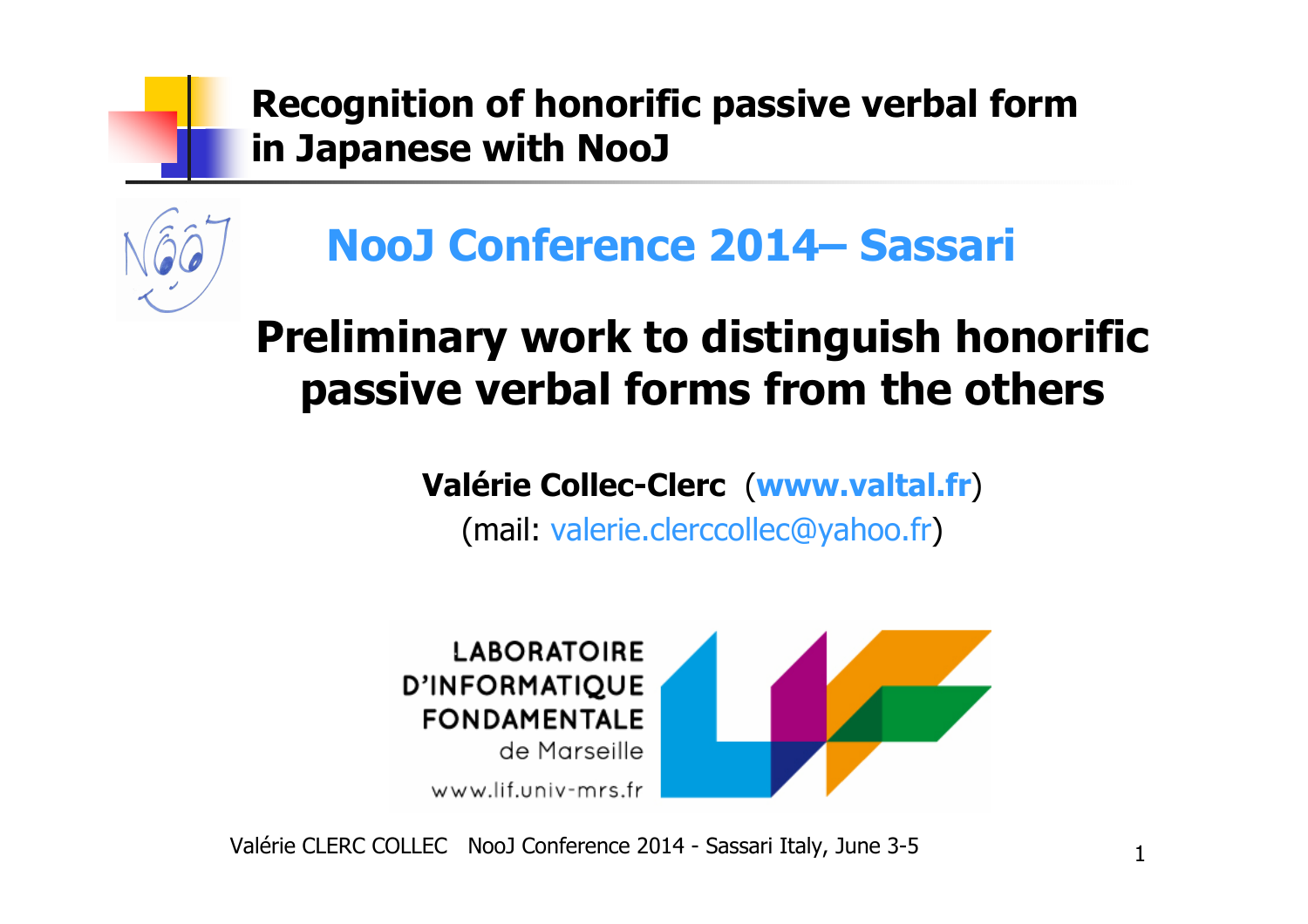- $\mathbb{R}^n$ ■ Context of study
- $\mathbb{R}^n$ **Demographs** Japanese language and its honorific system
- $\mathbb{R}^n$ **B** Japanese passive forms
- $\mathbb{R}^2$ **Disambiguation of honorific passive**
- $\mathbb{R}^n$ Approach with NooJ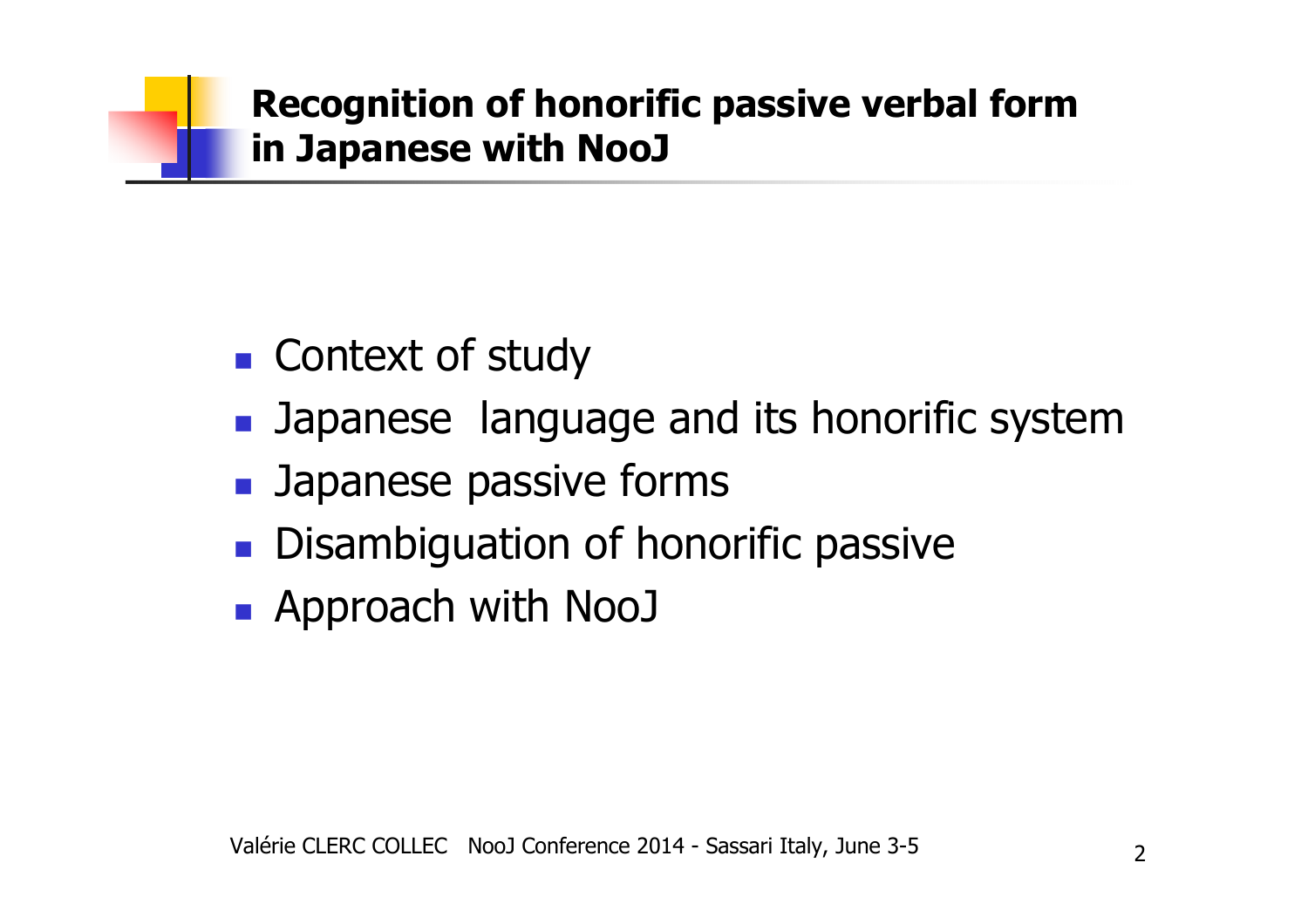#### $\mathbb{R}^n$ **Context of study**

- $\mathbb{R}^n$ **Demographs** Japanese language and its honorific system
- $\mathbb{R}^n$ **B** Japanese passive forms
- $\mathbb{R}^2$ **Disambiguation of honorific passive**
- $\mathbb{R}^n$ Approach with NooJ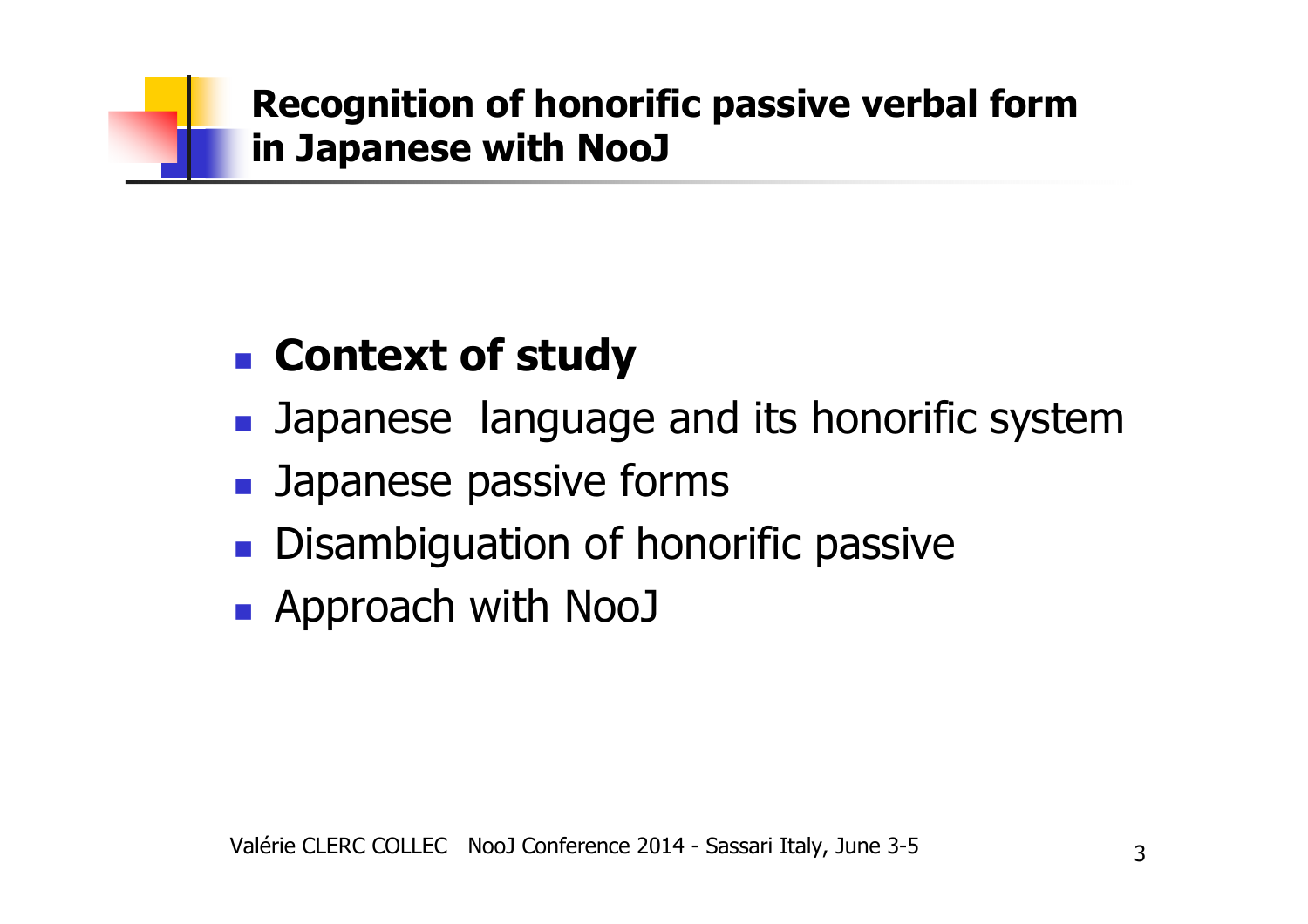### **Context of study**

- Computer aided language learning : Poviding automatically<br>Generated sentence structures for on-line exercises generated sentence structures for on-line exercises
- Ξ **Target learners : intermediate level**  $\Leftrightarrow$  **syntactically complex** sentences which rely on semantic and contextual elements (e.g.: Japanese honorific language).
- П **Formalising syntactic, semantic and pragmatic rules** 
	- Analysing corpora and example sentences (NooJ)
	- **Prototyping rules of use (PROLOG).**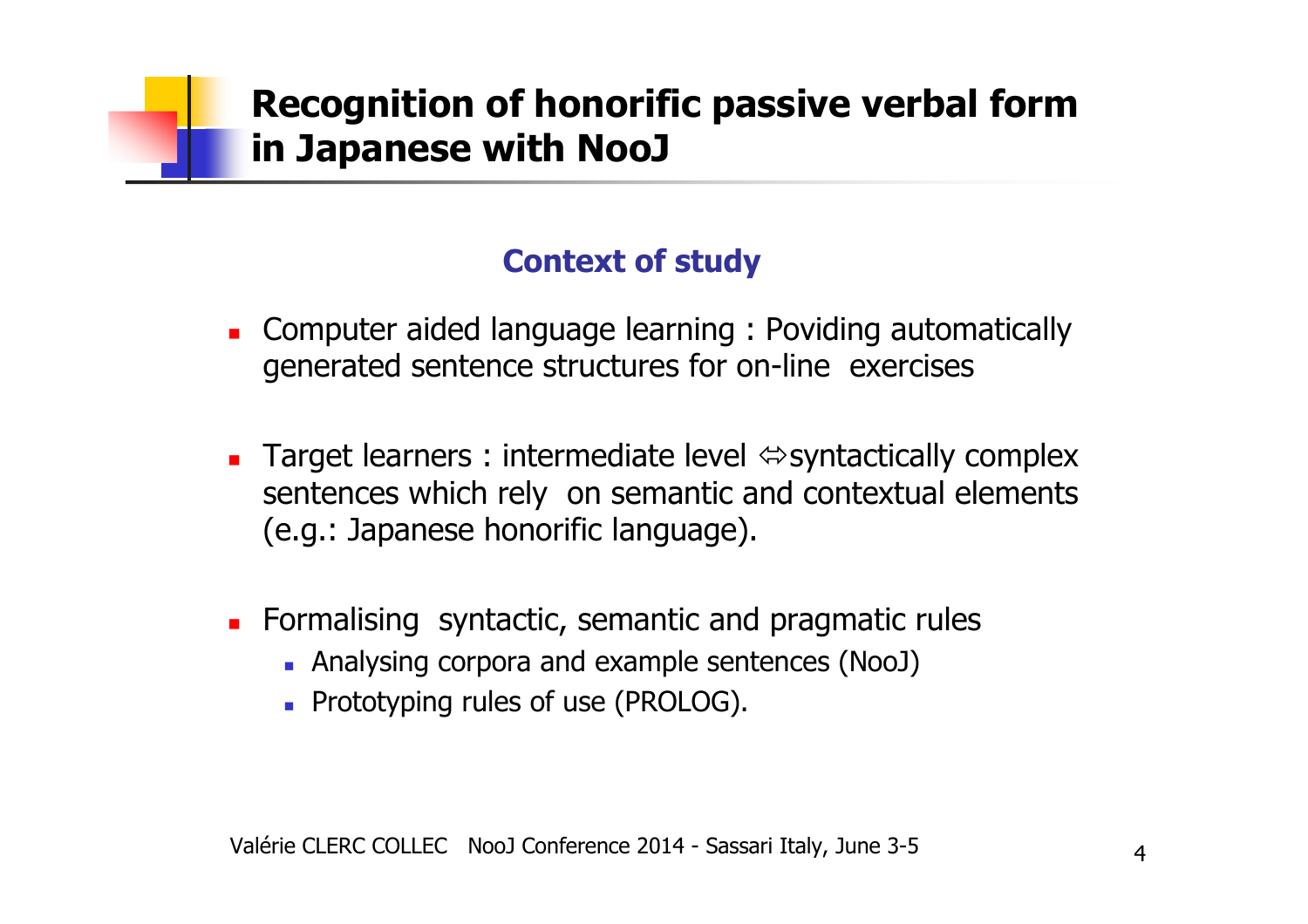

- $\mathbb{R}^n$ ■ Context of study
- $\mathbb{R}^n$  **Japanese language and its honorific system**
- msdst n **B** Japanese passive forms
- $\mathbb{R}^n$ **Disambiguation of honorific passive**
- $\mathbb{R}^n$ Approach with NooJ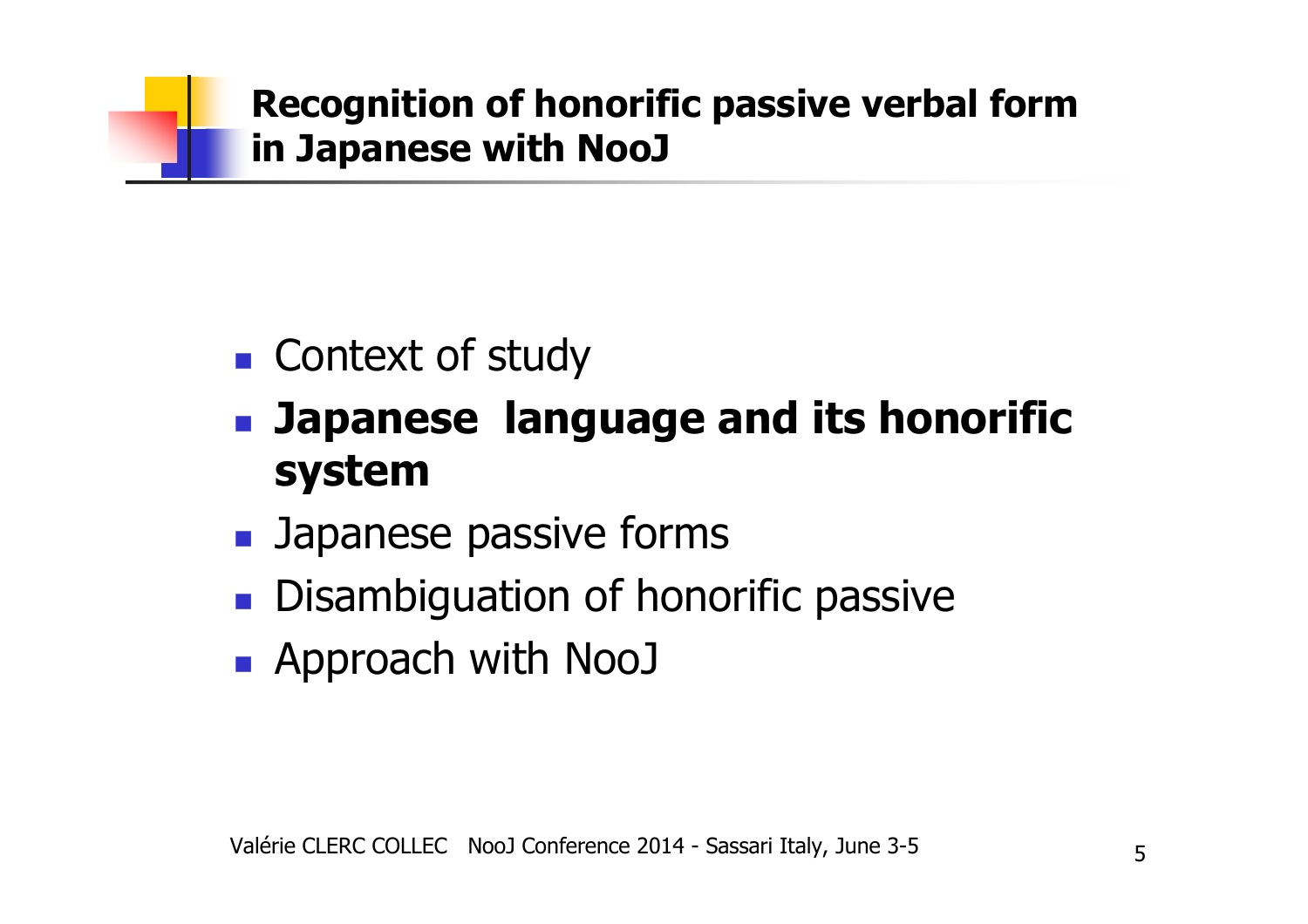**Overview of the Japanese language and its honorific system**

- $\blacksquare$ **Example 2 Characteristics of the Japanese language**
- $\blacksquare$ **The honorific system**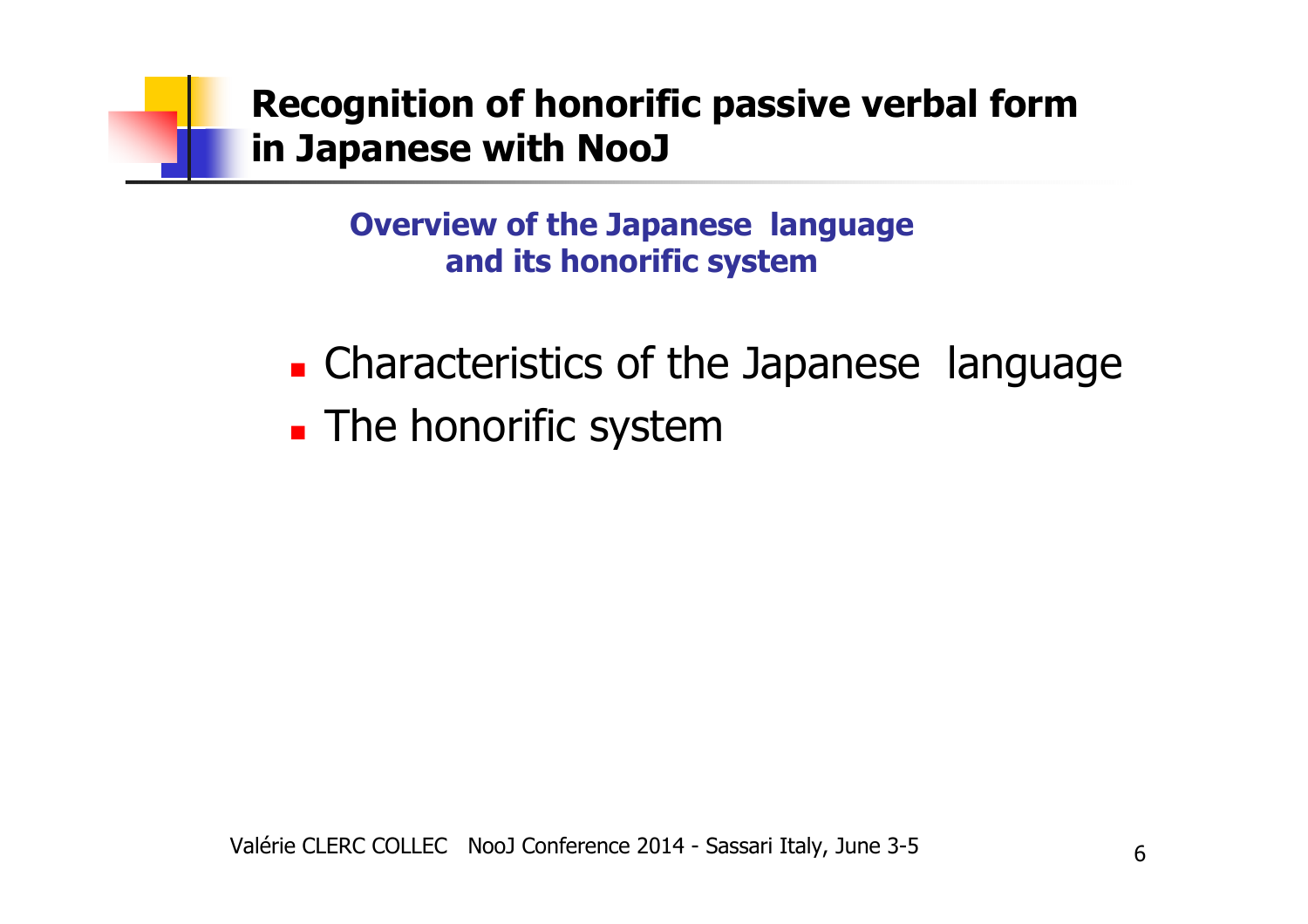**Overview of the Japanese language and its honorific system**

### $\blacksquare$  **Characteristics of the Japanese language**

× **The honorific system**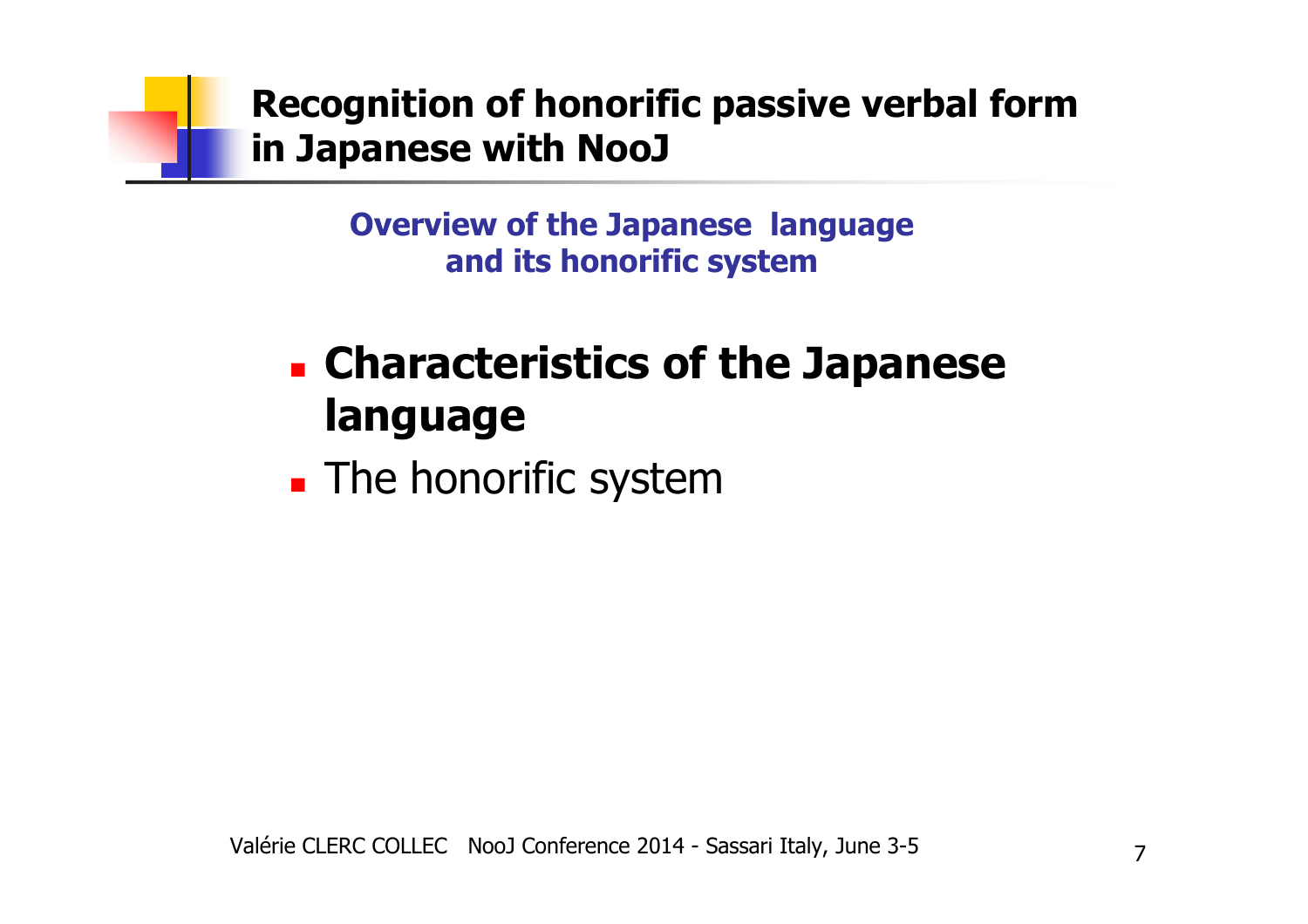### **Characteristics of the Japanese language** brief description

- Writing systems :
	- Kanji :自然言語処理 (nouns, verb stems) (2136 regular-use kanji : jōyō **kanji** (常用漢字)<br>Svllabic scrin
	- **Syllabic scripts** 
		- Hiragana しぜんげんごしょり (pronunciation furigana, grammatical words, inflections, nouns of plants and animals )
		- Katakana (フランス) (foreign words)<br>tin scrint (romaii) (chizengengosh
	- Latin script (romaji) (shizengengoshori)<br>o snace between words
- **No space between words**
- **Nord order (SOV) with case particles after the nouns**
- **Inflections for verbs and adjectives (tenses and moods)** □
- **No grammatical gender and number for nouns**
- Examples :フランス人の学生が自然言語処理を勉強している。 Furansujinnogakusei ga shizengengoshori wo benkyou shiteiru<br>The French student does NLP studies o The French student does NLP studies.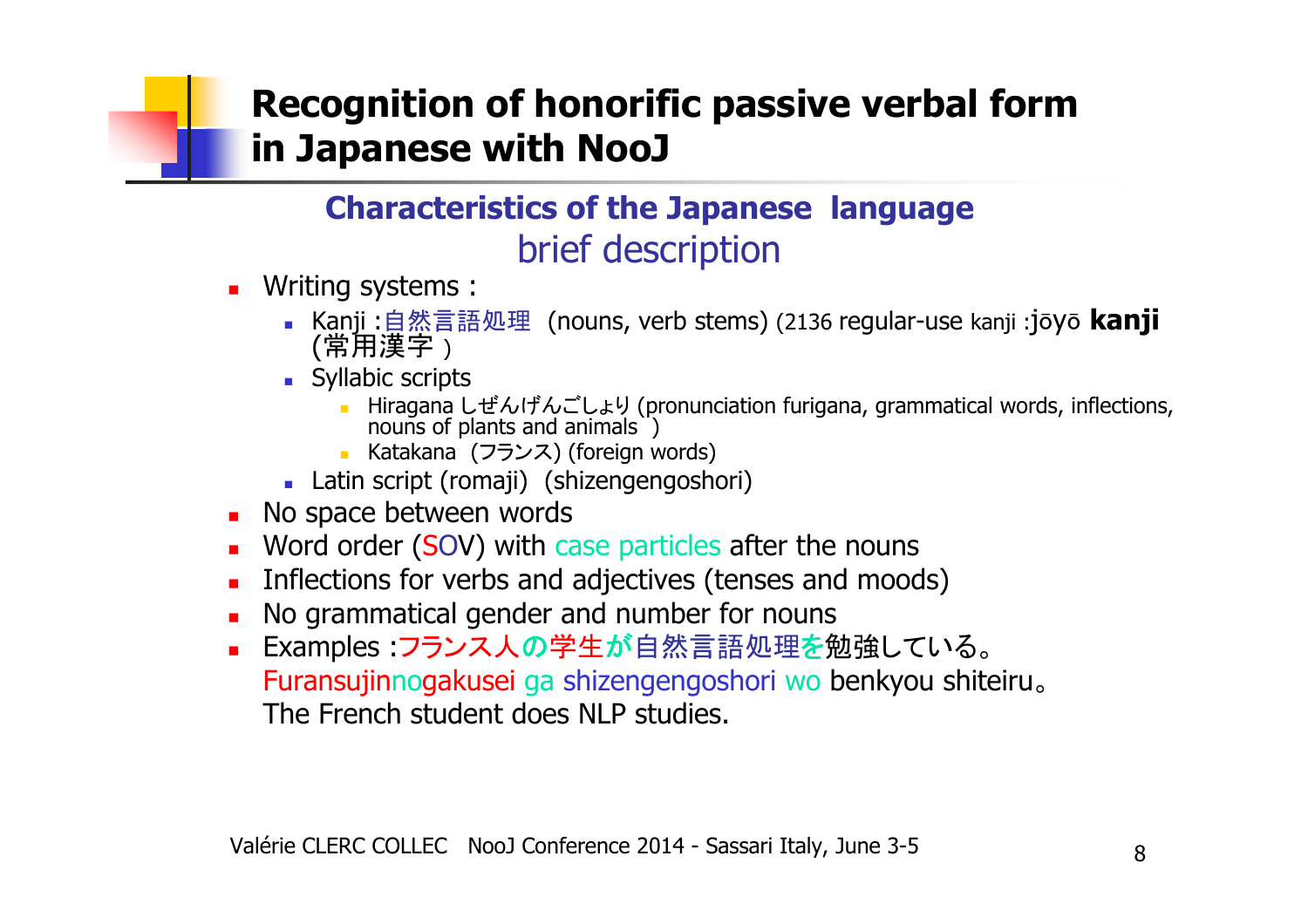**Overview of the Japanese language and its honorific system**

 $\blacksquare$ **Example 2 Characteristics of the Japanese language**  $\blacksquare$ **The honorific system**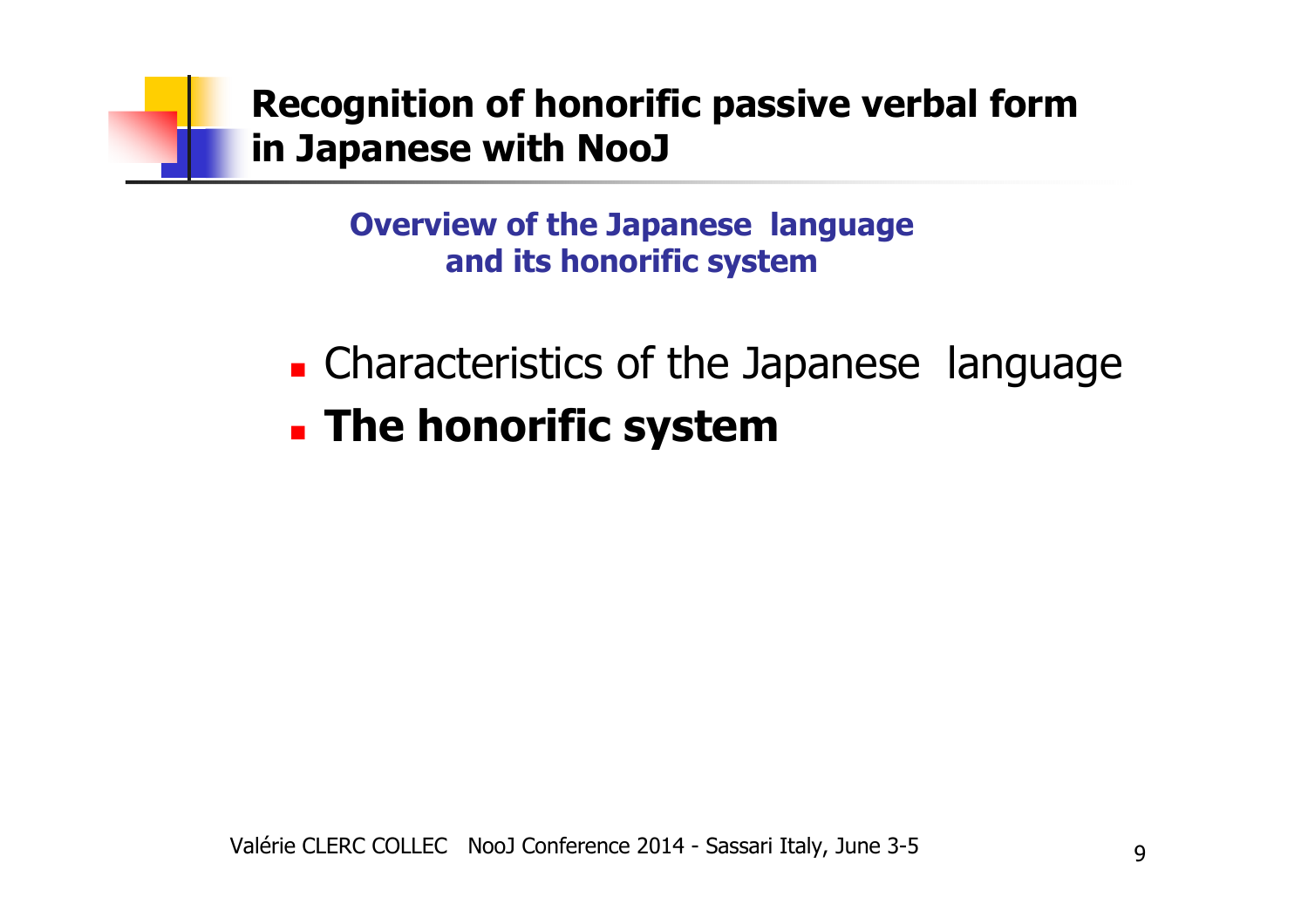**The honorific system**

待遇表現 Taiguuhyougen<br>inter.persenal.commur The Japanese inter-personal communication system

**"speaker-listener" oriented politeness**

Neutral form : Superior=>Inferior, In-group=>In-groupPolite form : Inferior=>Superior, In-group=>Out-group

 **Referential politeness** = Non subject honorifics (the speaker is the subject of the utterance) <sup>+</sup> Subject honorifics (the speaker is not the subject of the utterance)

Valérie CLERC COLLEC NooJ Conference 2014 - Sassari Italy, June 3-5 10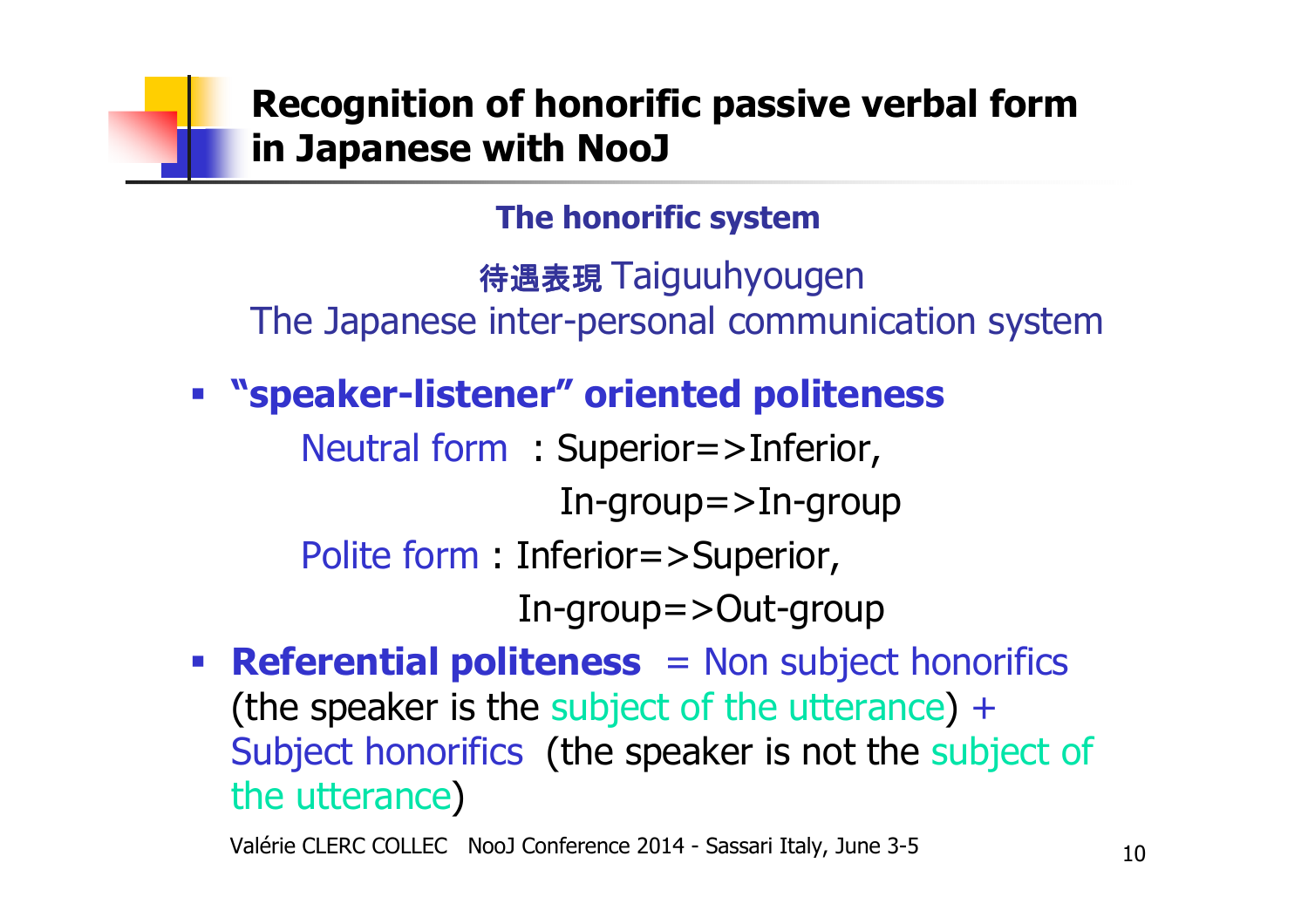**The honorific system**

 Referential politeness Often referred as keigo: 敬語

#### × **Subject honorifics, called Sonkeigo**: (尊敬語)

 The speaker elevates or shows respect towards the subject of the utterance (the listener, third person) (appreciative towards the non speakers).

#### × **Non-subject honorifics, called Humility, or Kenjougo**: (謙譲語)

The speakers (subject of the utterance) humble themselves by showing respect to the non-subject referent, generally the subject of the utterance (depreciative towards the speakers).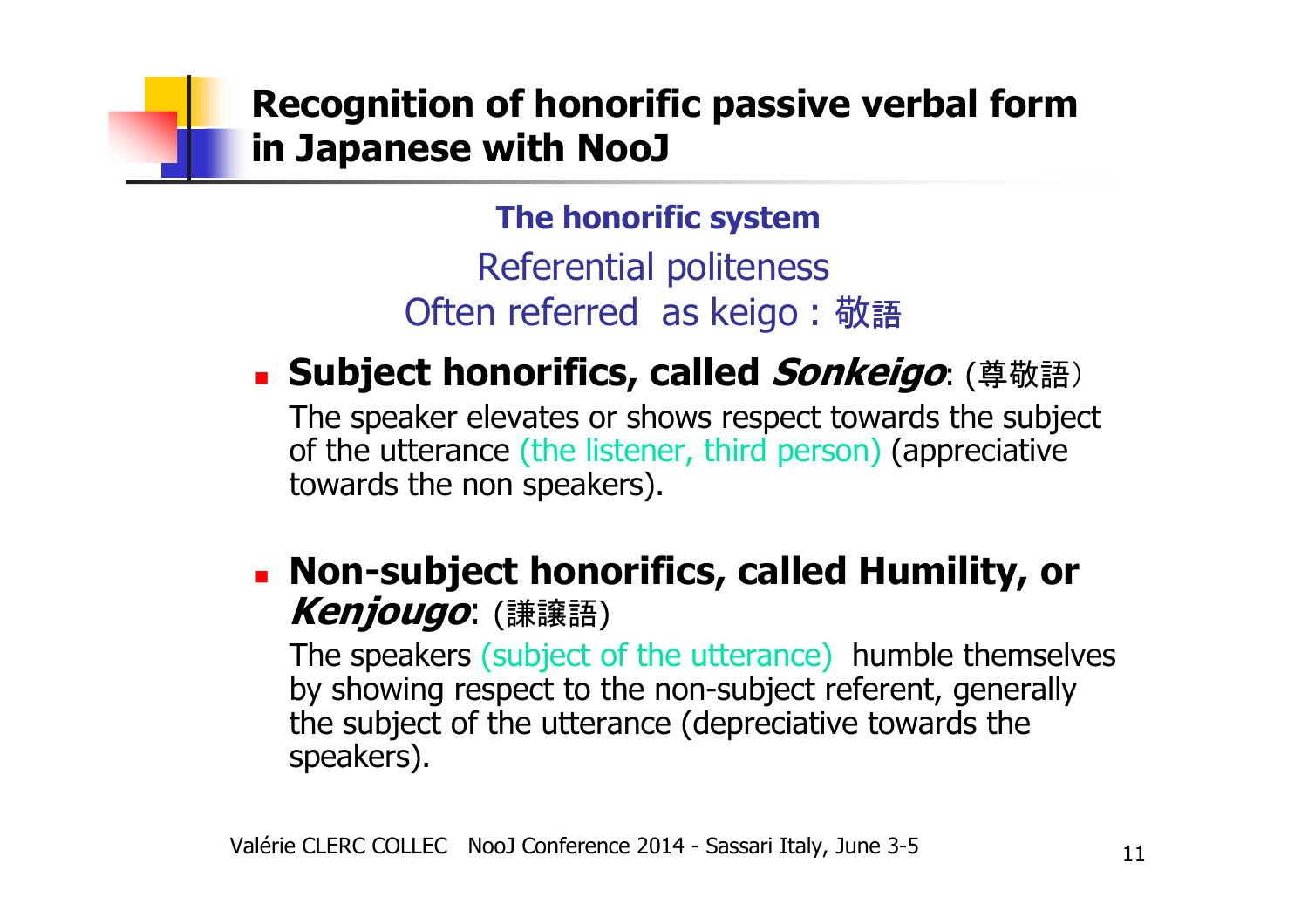### **The honorific system**

Subject honorifics : Sonkeigo: (尊敬語)Main verbal constructions

- П **Specific honorific constructions with honorific prefixes**<br>Caseific haperific verbe
- П **Specific honorific verbs**
- П **The Passive**

formed by adding either れる (reru) or られる (rareru) to a specific conjugation of respectively Group-4 and Group-2 verbs.

- ٠ ■ (RARERU/RERU) : 今朝の新聞をもう読まれましたか。
	- kesanoshimbun wo mou yomaremashitaka ?<br>Llave veu already read the merring neuronar
	- Have you already read the morning newspaper?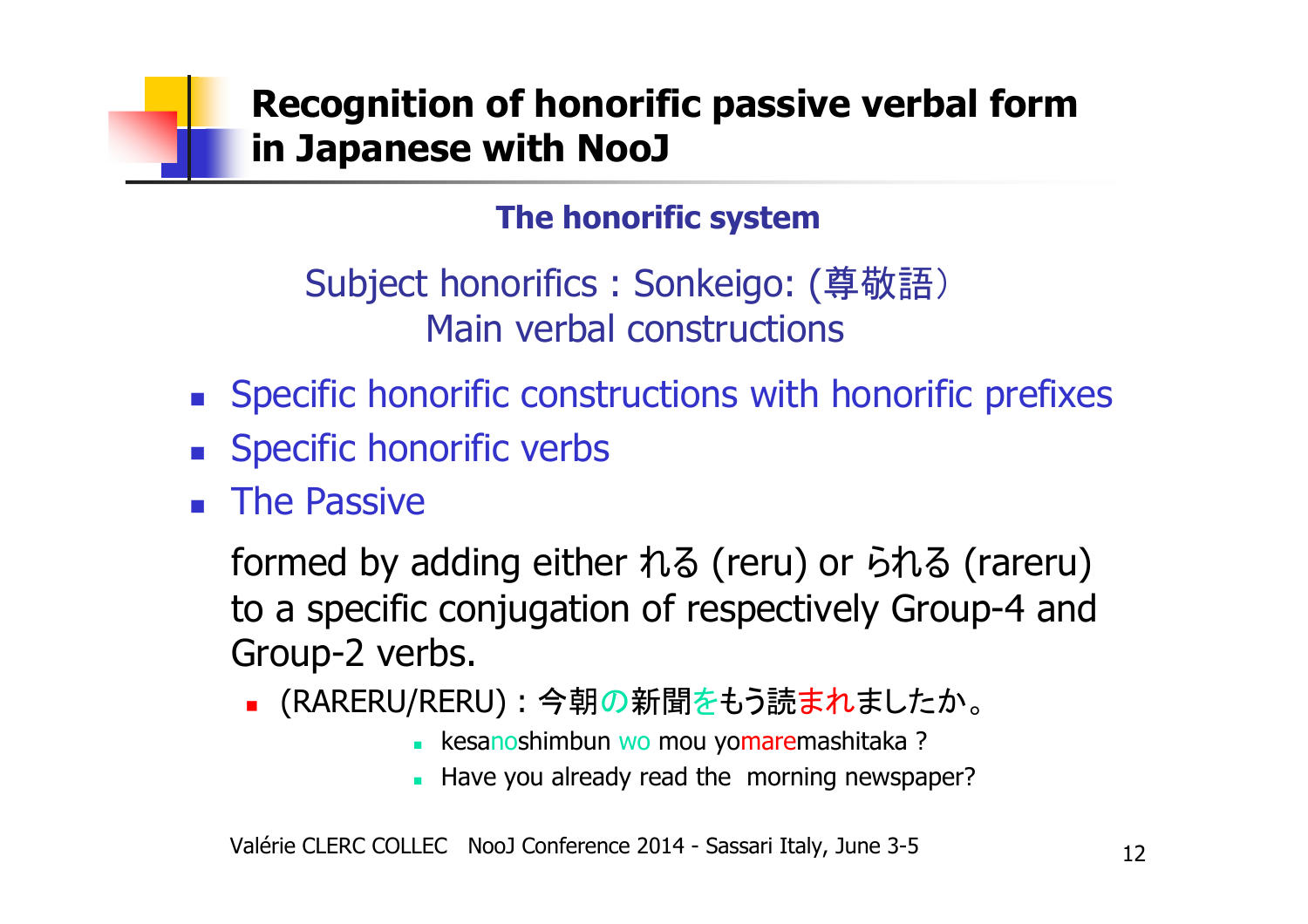- $\mathbb{R}^n$ ■ Context of study
- $\mathbb{R}^n$ **Demographs** Japanese language and its honorific system

#### $\mathbb{R}^n$ **Japanese passive forms**

- $\mathbb{R}^2$ **Disambiguation of honorific passive**
- $\mathbb{R}^n$ Approach with NooJ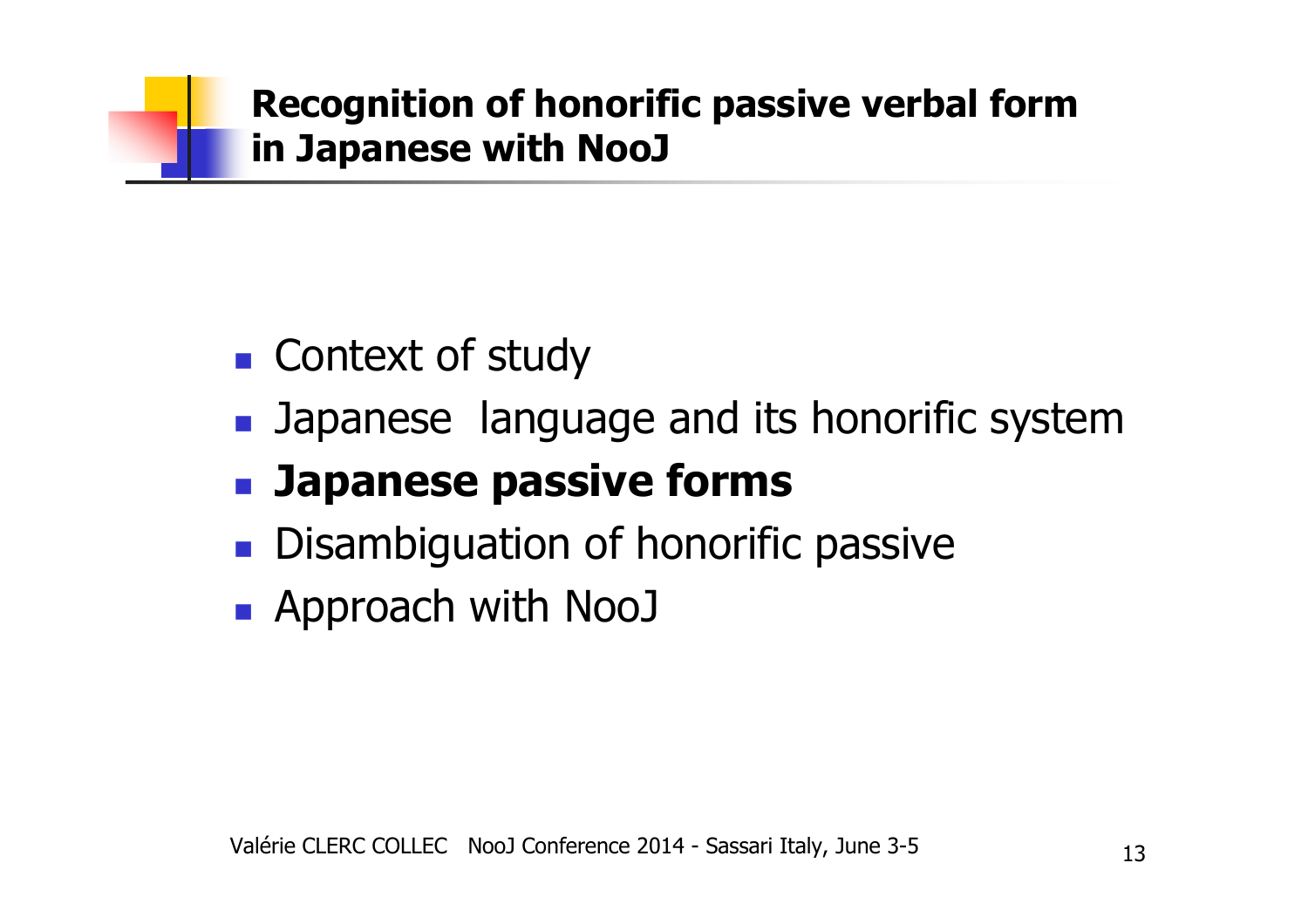**Japanese passive forms**Honorific Passive

- $\mathbb{R}^n$ ■ "Polite passive" as part of honorific<br>
expressions (酋数語) expressions (尊敬語)
	- $\mathbb{R}^n$ ■ (RARERU/RERU) : 今朝の新聞をもう読まれましたか。
		- kesanoshimbun wo mou yomaremashitaka ?<br>Llave you already read the merning novenan
		- Have you already read the morning newspaper?

Opposed to :

- $\mathbb{R}^n$ ■ Passive form (受身)
- ∎ Passive form of f Passive form of inconvenience (迷惑の受身)
- $\mathbb{R}^n$ ■ Potential form (可能系)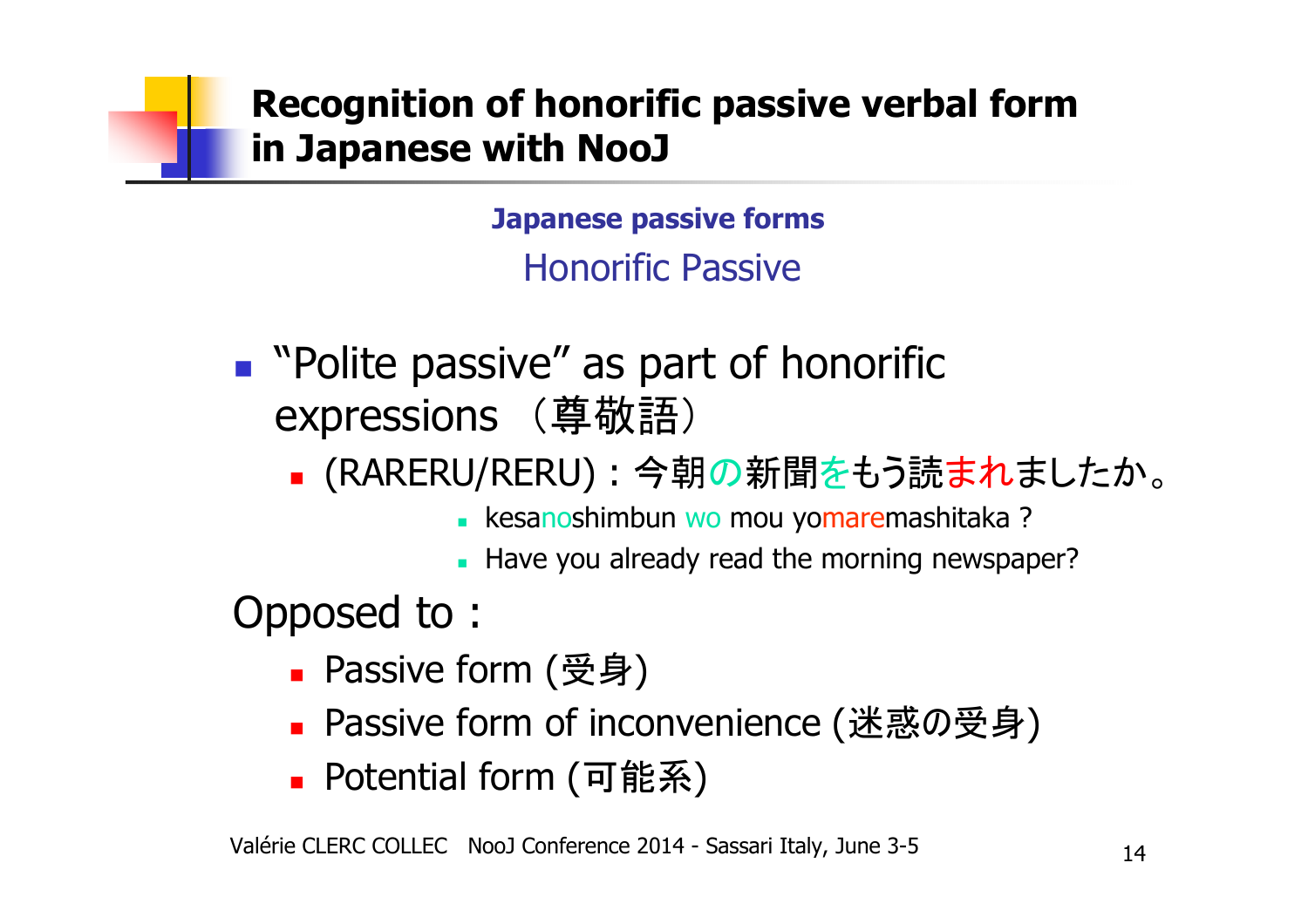### **Japanese passive forms**

# Passive form of inconvenience (迷惑の受身 )

- k.  $\blacksquare$  Is an indirect form of passive which is also called adversative passive.
- Г **It shows that an action or event was unpleasant or** undesirable.
- Г  $\blacksquare$  It syntactically works like the ordinary passive structure. In addition, the construction indicates adversative affect, suggesting that someone was negatively affected.

Unlike the direct passive, it may be used with intransitive verbs.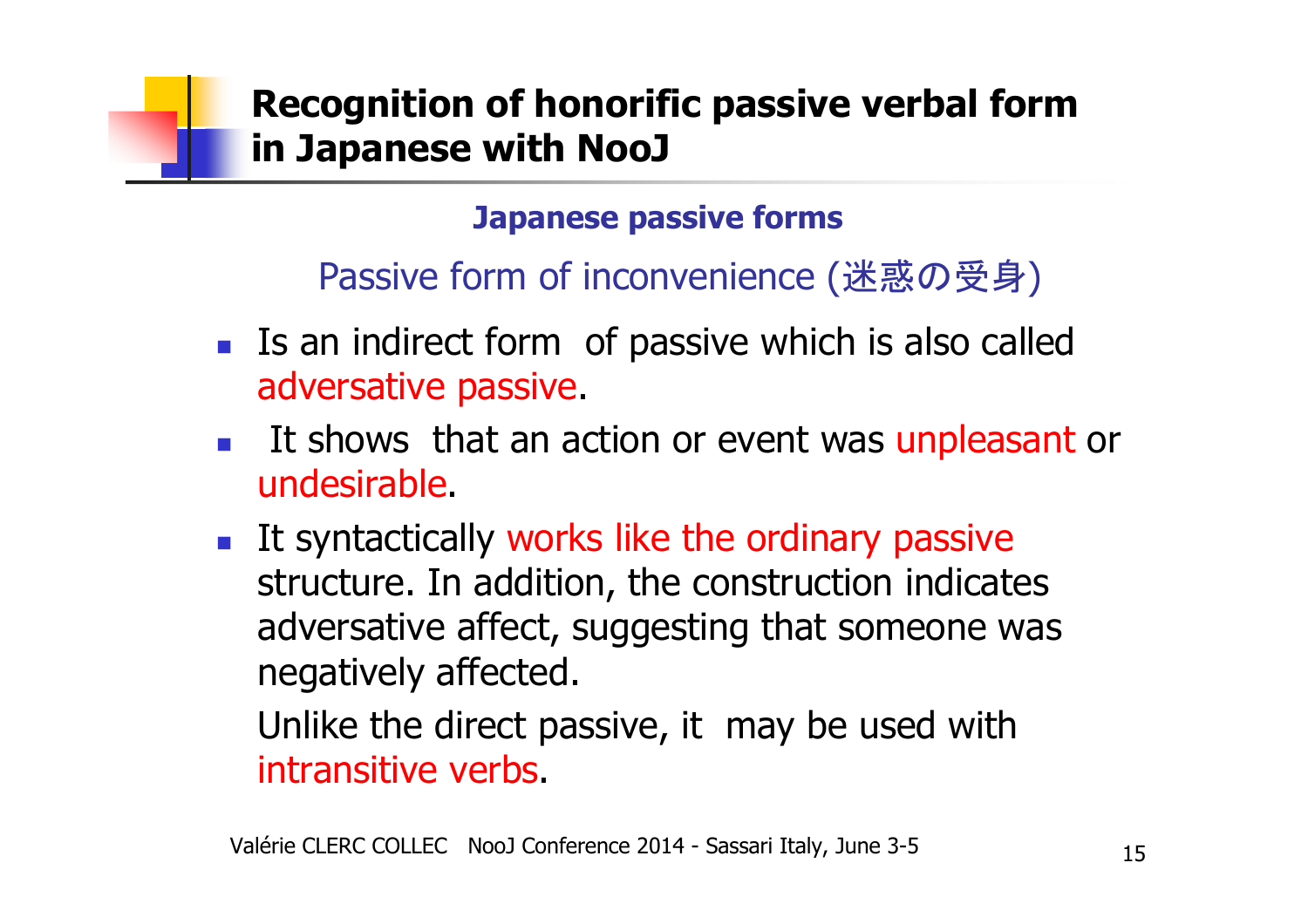**Japanese passive forms**Potential form(可能系)

- P. **Describes either a physical and an intellectual** ability or capacity.
- M **is morphologically identical to the passive** form of the Group-2 verbs.

Example :食べられる(taberareru)

"be able to eat" or "be eaten" ?



Valérie CLERC COLLEC NooJ Conference 2014 - Sassari Italy, June 3-5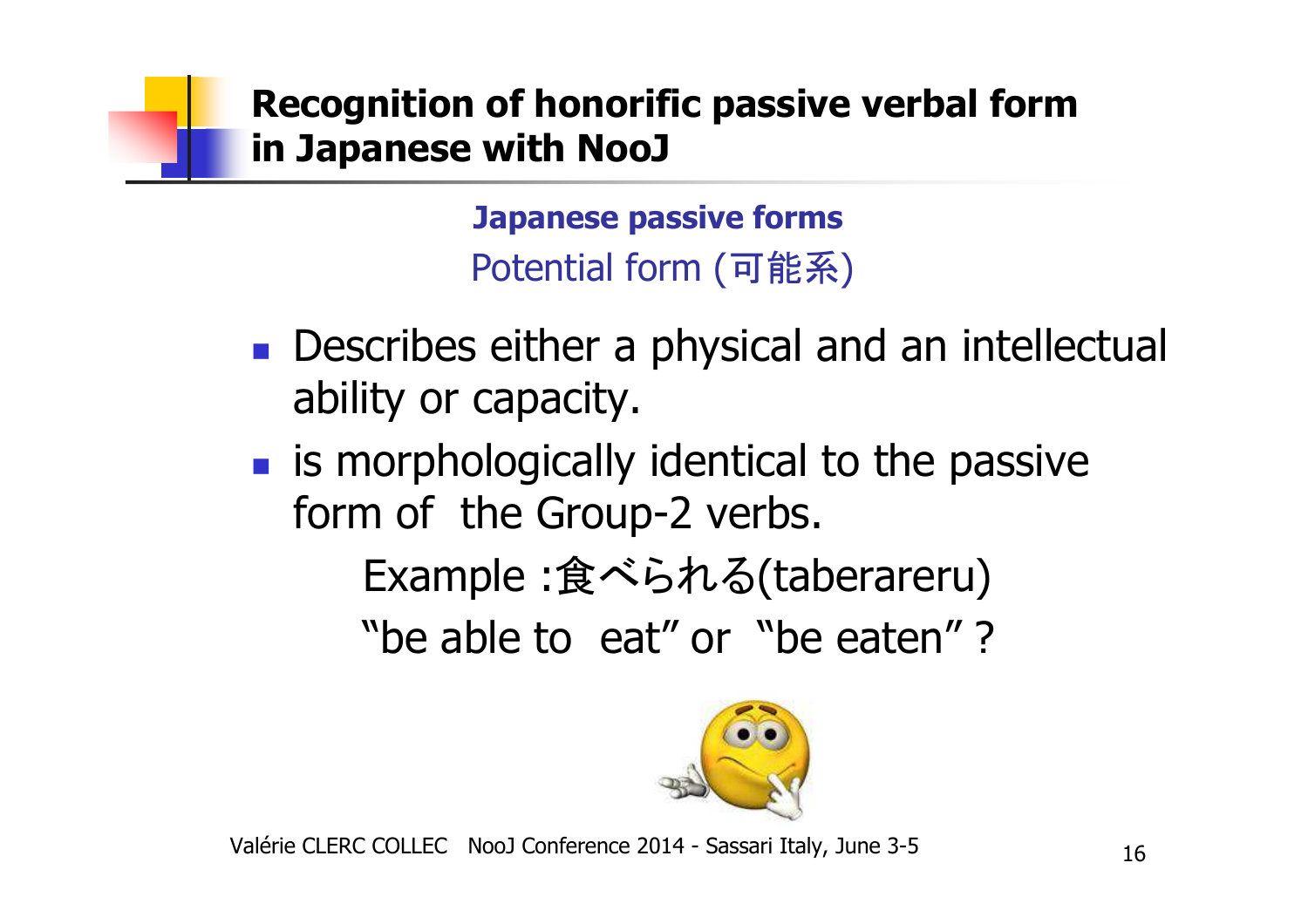- $\mathbb{R}^n$ ■ Context of study
- $\mathbb{R}^n$ **Demographs** Japanese language and its honorific system
- $\mathbb{R}^n$ **B** Japanese passive forms
- $\mathbb{R}^2$ **Disambiguation of honorific passive**
- $\mathbb{R}^n$ Approach with NooJ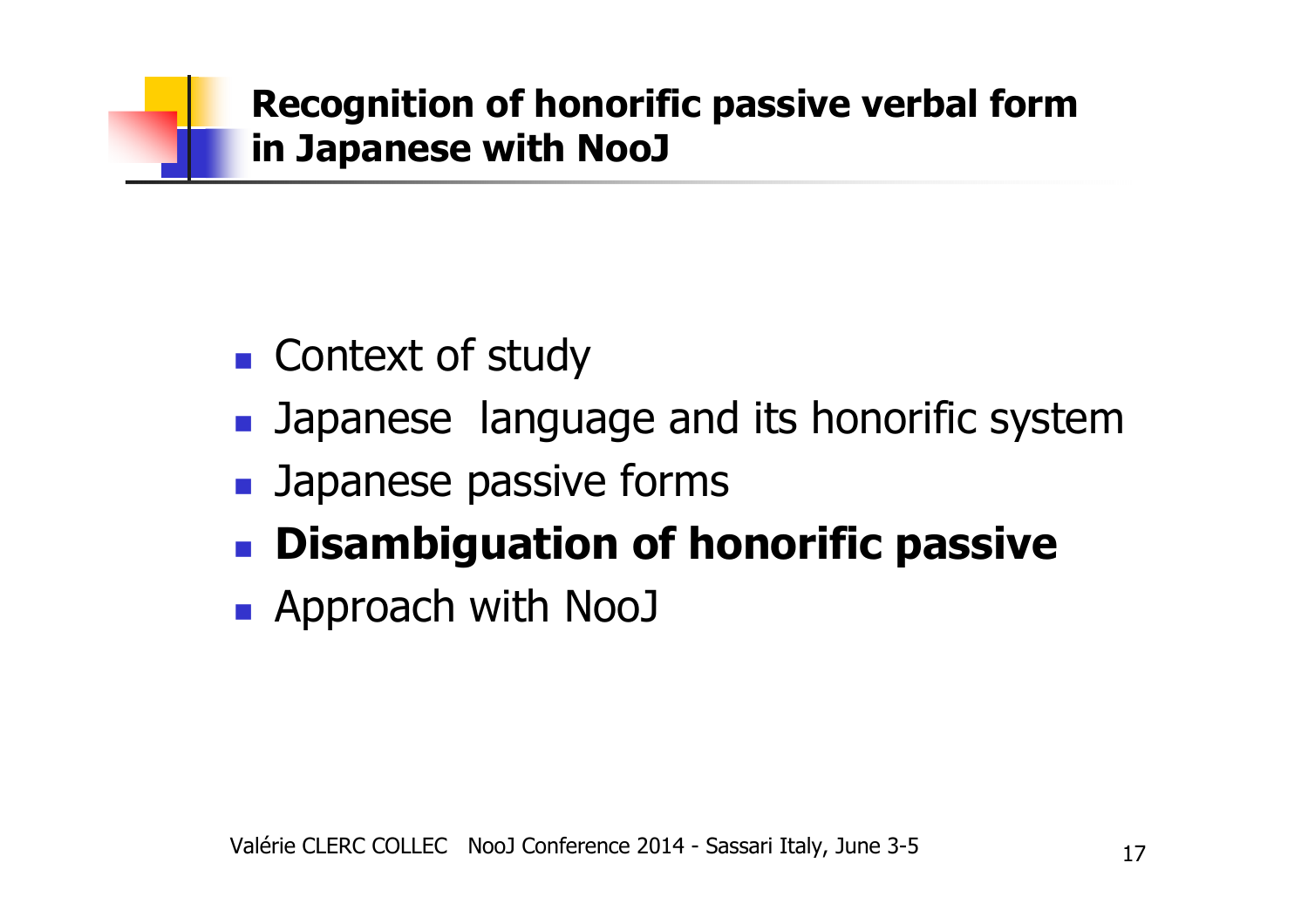### **Disambiguation of honorific passive**

- $\blacksquare$ **Example 7 Forms similar to the honorific passive form**
- $\blacksquare$  Approaches to extract the honorific passi **Approaches to extract the honorific passive**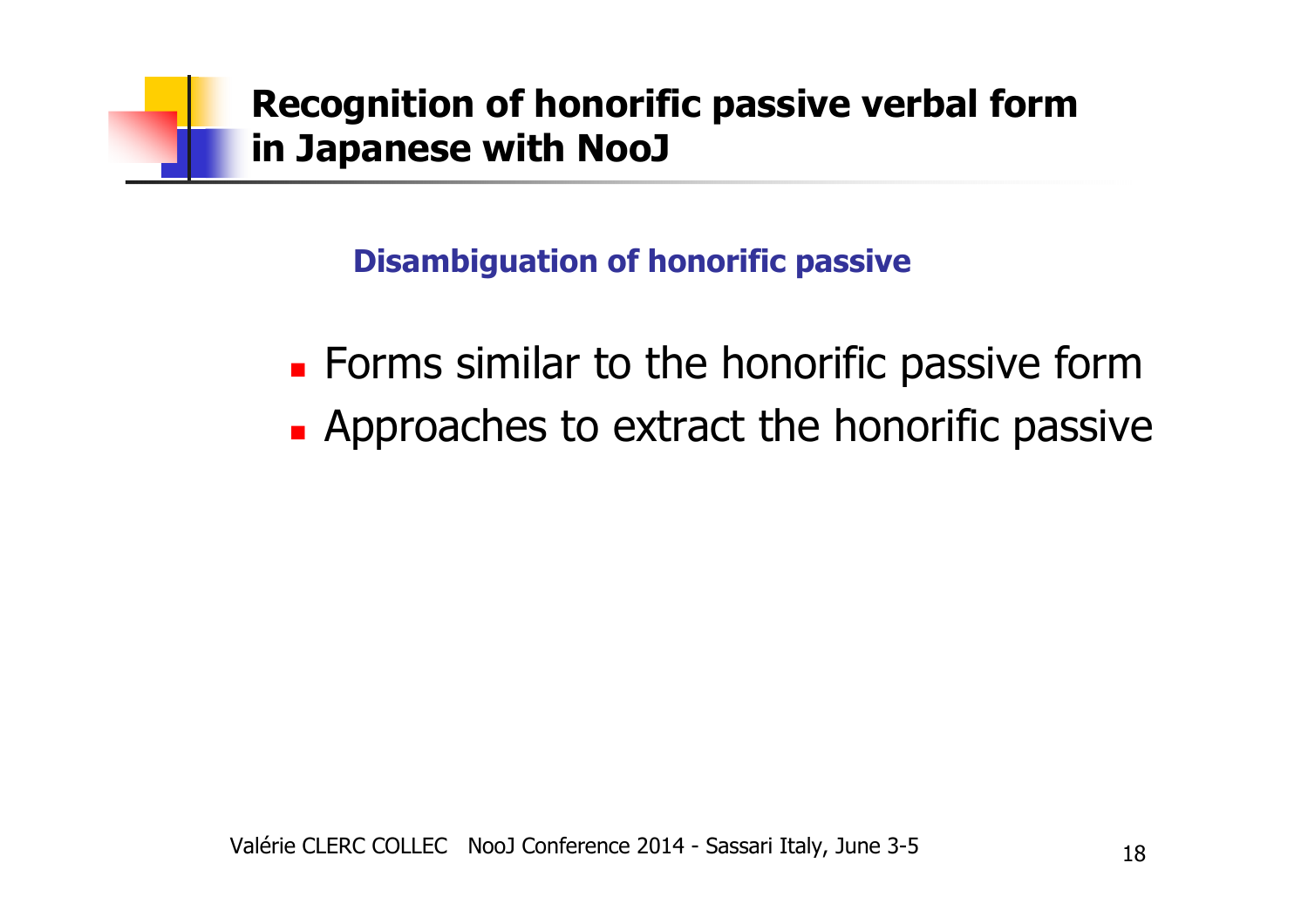

**Disambiguation of honorific passive** 

### $\blacksquare$  **Forms similar to the honorific passive form**

∎ ADD **Approaches to extract the honorific passive**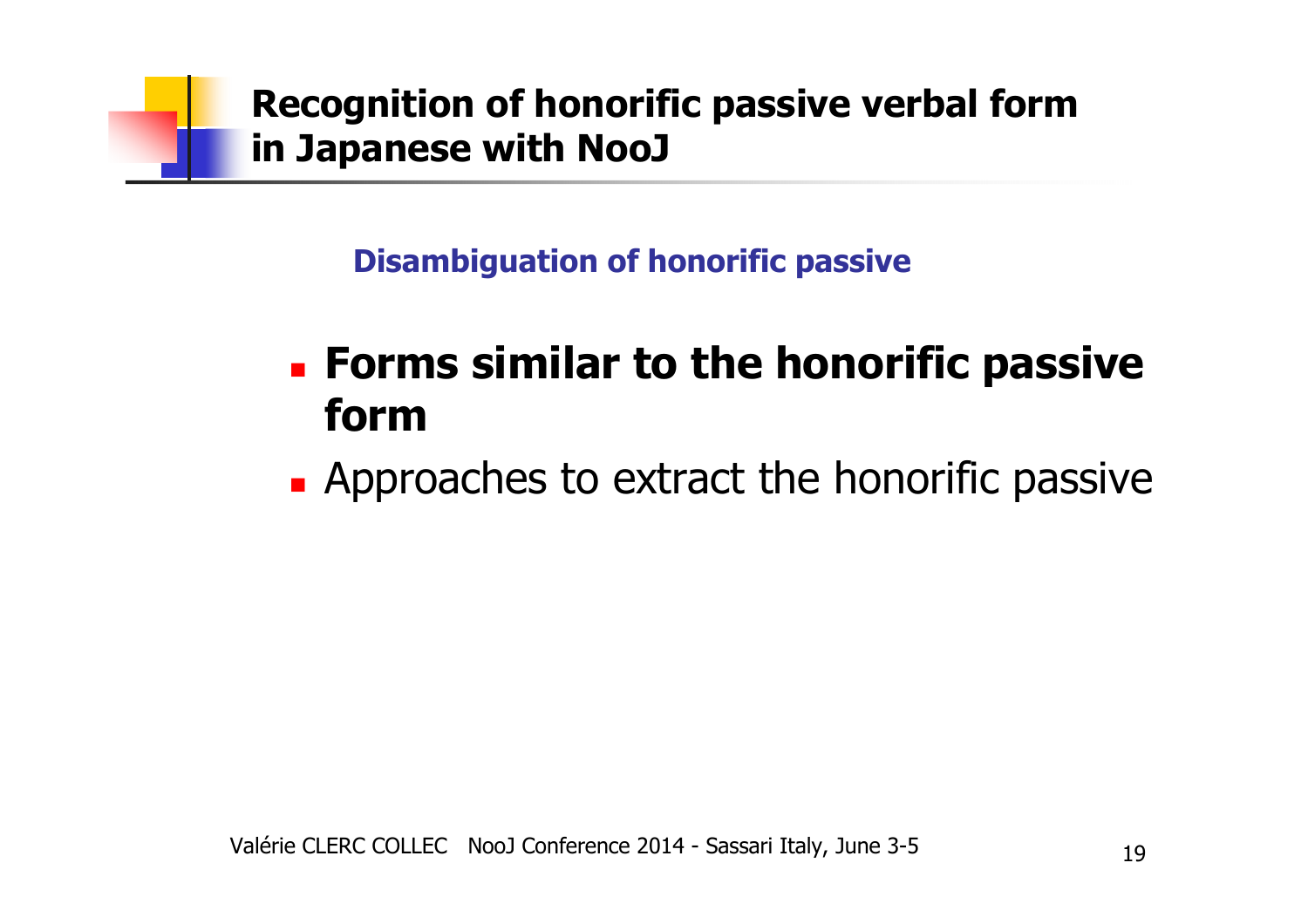### **Forms similar to the honorific passive form**

- $\overline{\mathbb{R}}$  **Honorific (passive) expression**
	- 先生が魚を食べられます。 Sensei-ga sakana-wo tabe raremasu.<br>— The <mark>teacher</mark> eats fish.



- $\mathcal{C}^{\mathcal{A}}$ **Potential form (Topicalization** of the person)
	- 先生は 魚が食べられます。 Sensei-ha sakana-ga tabe raremasu. The teacher can eat fish.
- **Potential form (Topicalization** of the location)
	- 日本ではたくさんの魚がたべられます。 Nihon-deha takusan-no sakana-ga tabe raremasu.<br>-In Japan people can a lot of fish (a lot of fish is eaten)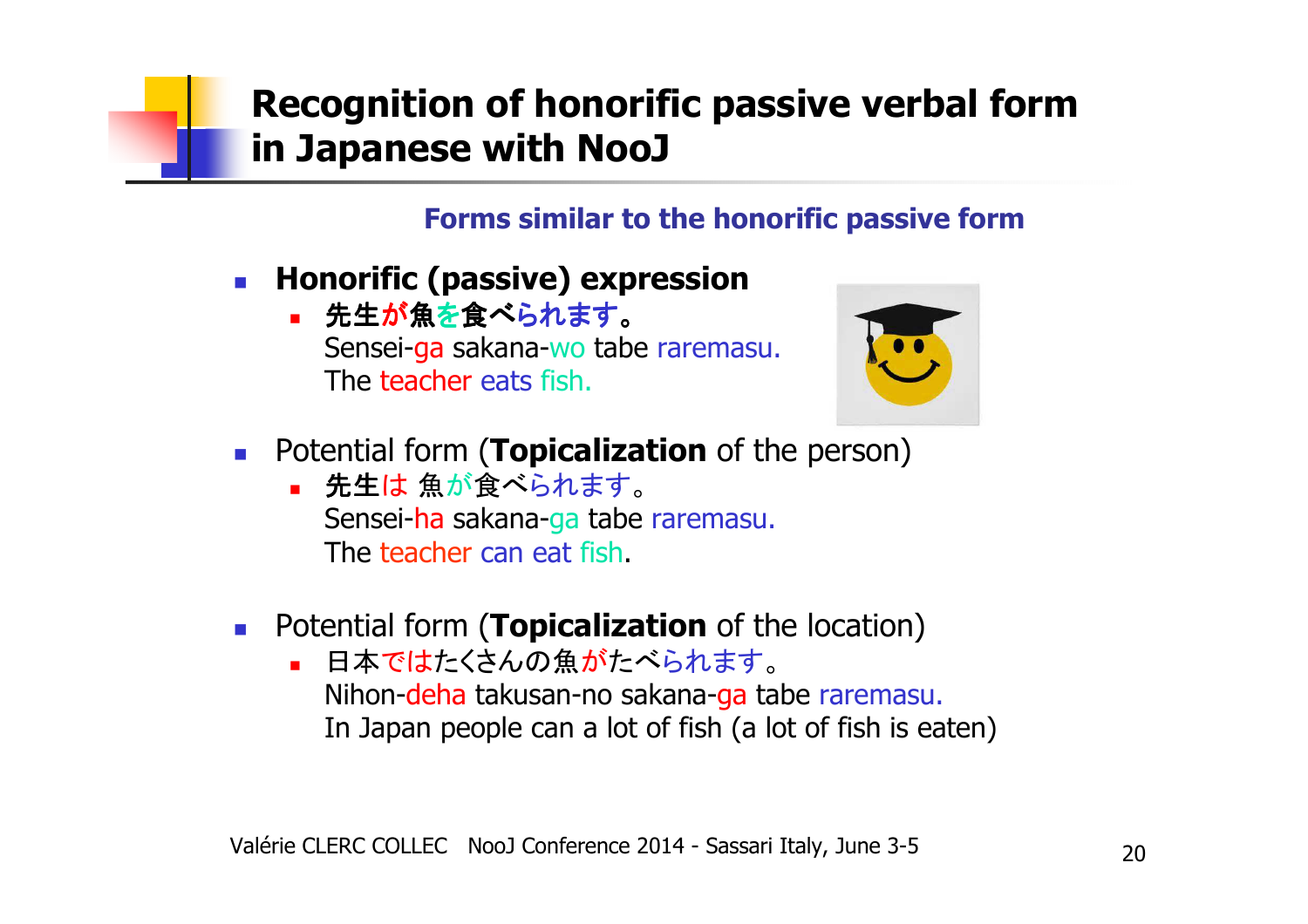**Forms similar to the honorific passive form**

#### F **Honorific passive**

会長が冗談に笑われました。 [kaichou ga joudan ni warawaremashita.]<br>The common wased without at the is The company president laughed at the joke.

#### **Passive form of inconvenience (adversative passive)**

(私は)会長に笑われました。

[watashi-ha kaichou-ni warawaremashita.]<br><del>.</del> I was laughed at by the company president.

But I cannot honour myself for laughing at the president !!!!!!!!!!!

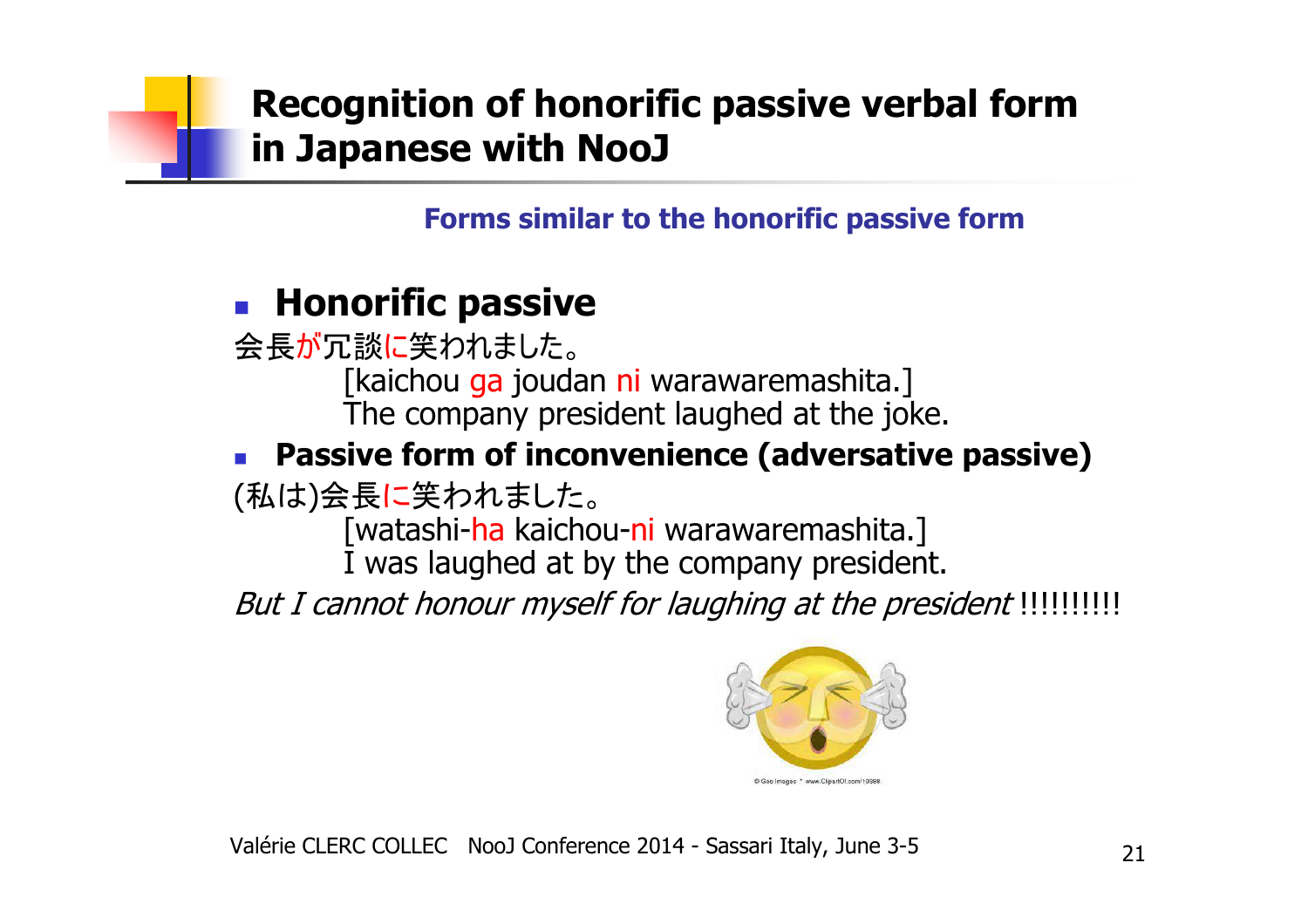### **Disambiguation of honorific passive**

- $\blacksquare$ **Example 7 Forms similar to the honorific passive form**
- $\blacksquare$  **Approaches to extract the honorific passive**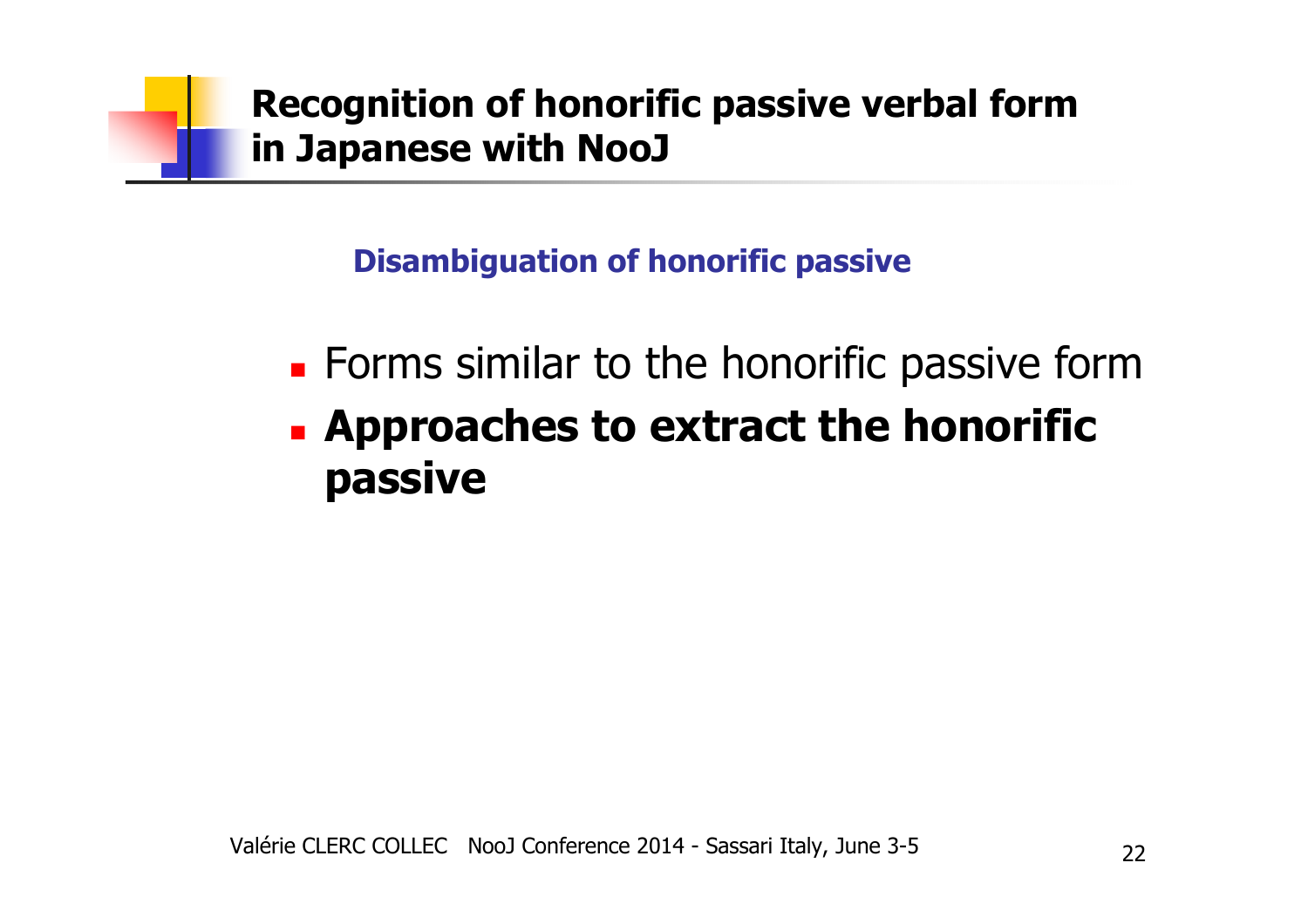Example: <sup>弾</sup><sup>く</sup> (hiku : to play (piano, guitar… ) ) **Approaches to extract the honorific passive**Syntactic approach

- $\mathcal{L}_{\mathcal{A}}$  Adversative passive (the subject is not the speaker) 花子が花子<mark>が</mark> 隣の学生に ピアノを朝まで 弾かれた。<br>PATIENT.+<mark>GA ADVERS. AGENT+NI VERB+PASS. ENDING</mark> <mark>に ピアノを朝まで 弾かれた</mark><br>、ACENT L**NI** (VEDB LD o
- **Adversative passive (the subject is the speaker)** 一流の音楽家<mark>に ピアノを 朝まで 弾かれた</mark><br>ADVERS AGENT+<mark>NI</mark> ADVERS.AGENT+NI VERB+PASS. ENDINGo
- $\sim 1$  Honorific passive (the subject cannot be the speaker) ー流の音楽家が ピアノを 朝まで 弾かれた<br>HONOLIREE+GA HONOUREE+GA VERB+PASS. ENDINGo **Honorific passive =NO ADVERSATIVE AGENT**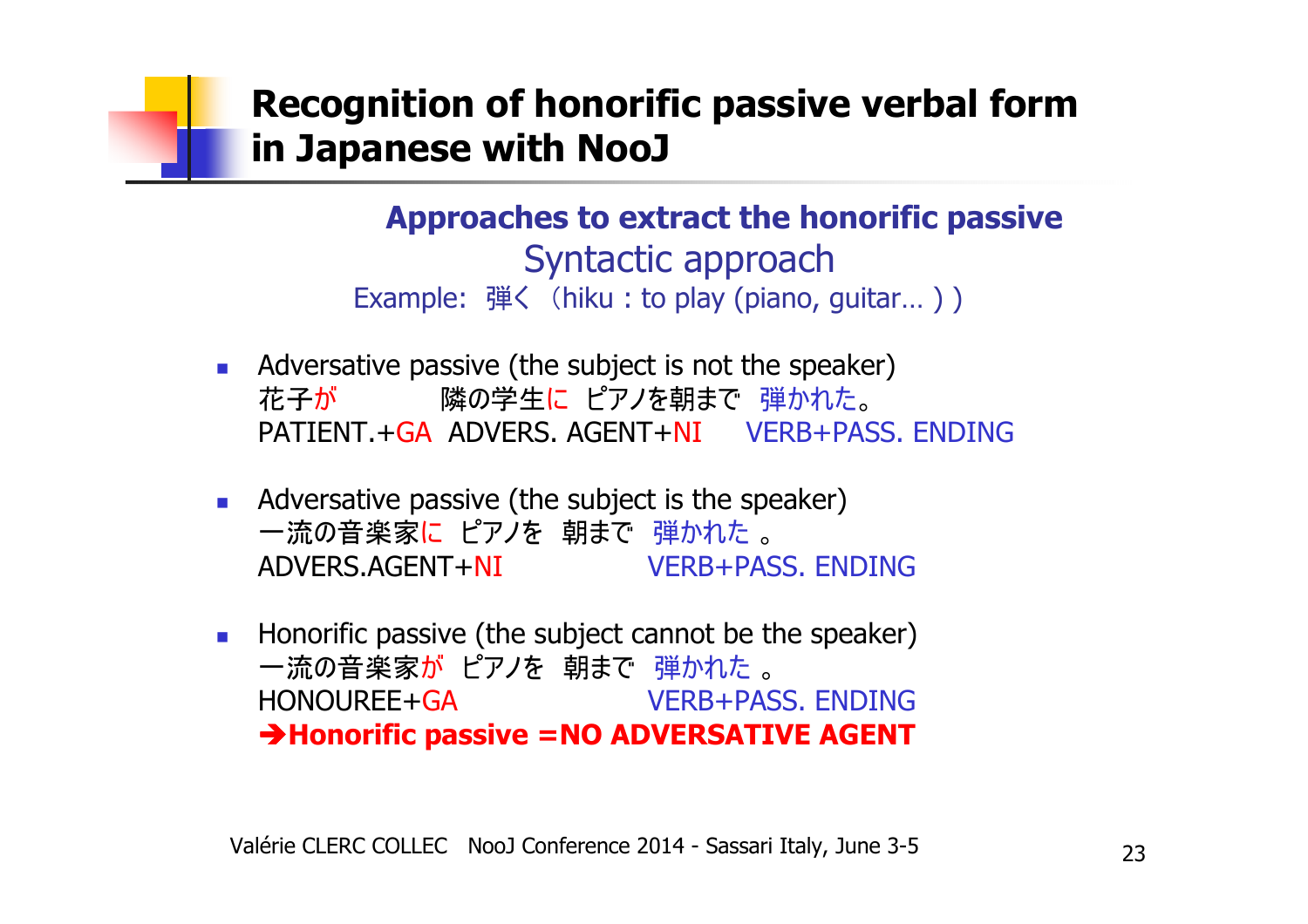### **Approaches to extract the honorific passive**Semantic approach

**Honorific passive** 一流の音楽家が ピアノを 朝まで 弾かれた。<br>*Ichirvuu-no ongakuka-ga piano-o asa-mi*  Ichiryuu-no ongakuka-ga piano-o asa-made hikareta. Human(First rate-GEN musician)-SUBJ morning-until played-PASS-PAST The first rate musician played the piano until morning. (The musician is the honoree  $+$  the time goes quickly)

**Adversative passive** 

一流の音楽家<mark>に</mark> ピアノを 朝まで 弾かれた。<br>*Ichirvuu-no ongakuka-ni piano-o asa-ma*  Ichiryuu-no ongakuka-ni piano-o asa-made hikareta.[Human(Speaker)-SUBJ] Human(First rate-GEN musician)-DAT<br>morning-until played-PASS-PAST morning-until played-PASS-PASTI was adversely affected by the first rate musician playing the piano<br>until morning. (The concert was too long)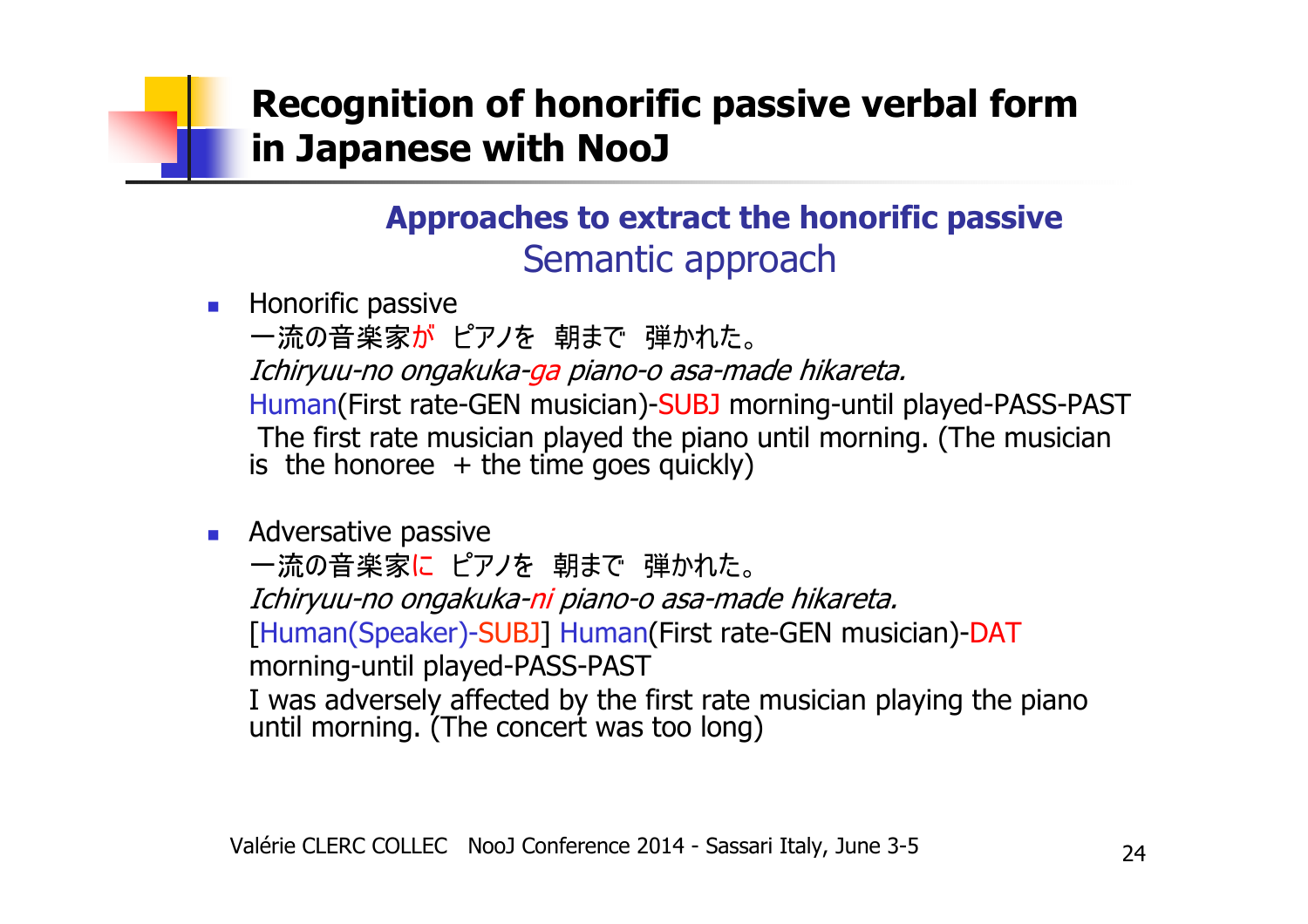- $\mathbb{R}^n$ ■ Context of study
- $\mathbb{R}^n$ **Demographs** Japanese language and its honorific system
- $\mathbb{R}^n$ **B** Japanese passive forms
- $\mathbb{R}^2$ **Disambiguation of honorific passive**
- $\mathbb{R}^n$ **Approach with NooJ**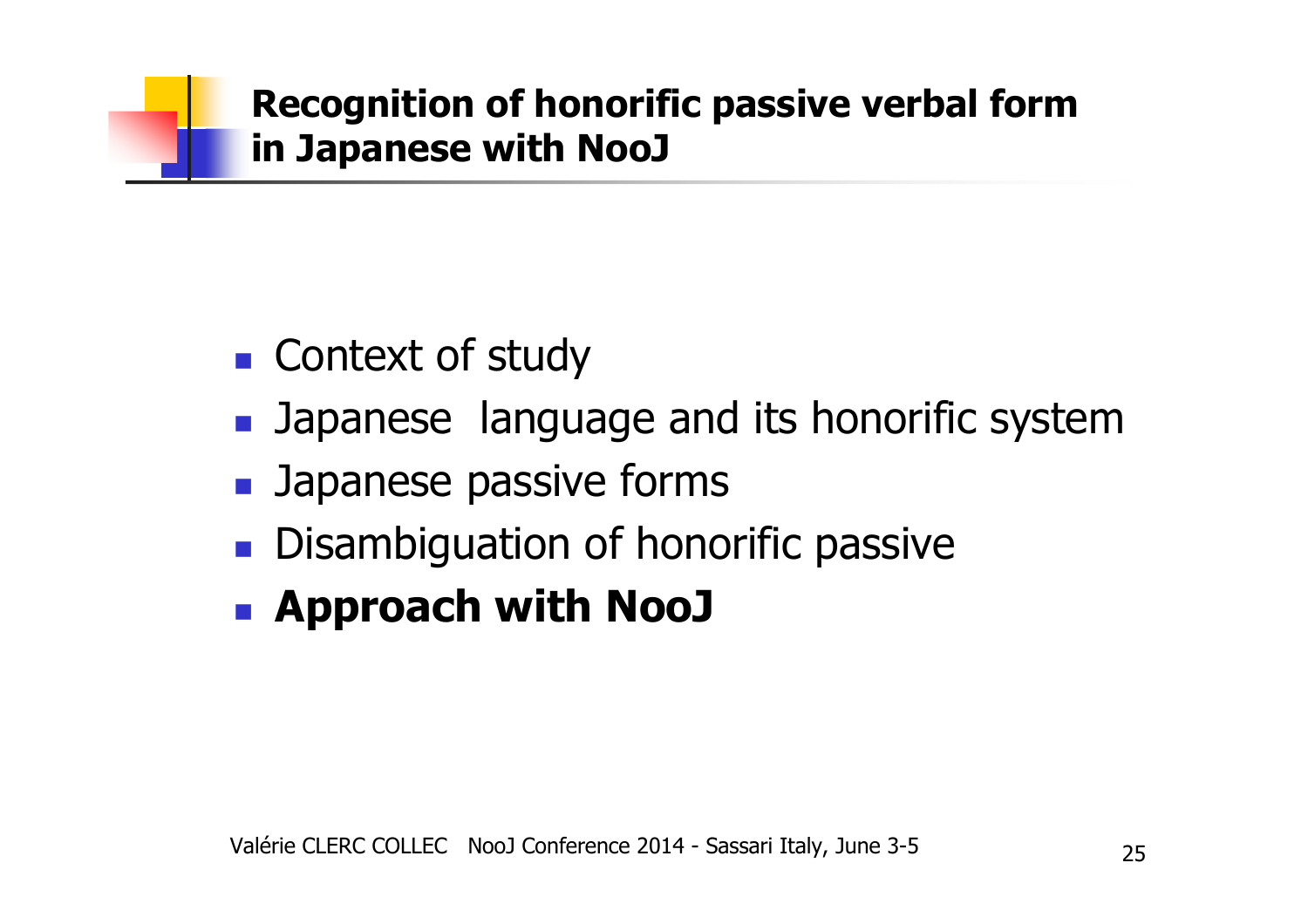## **Approach with NooJ**

- $\blacksquare$ **Enhancement of the NooJ Japanese**<br>resources resources
- × **Examples**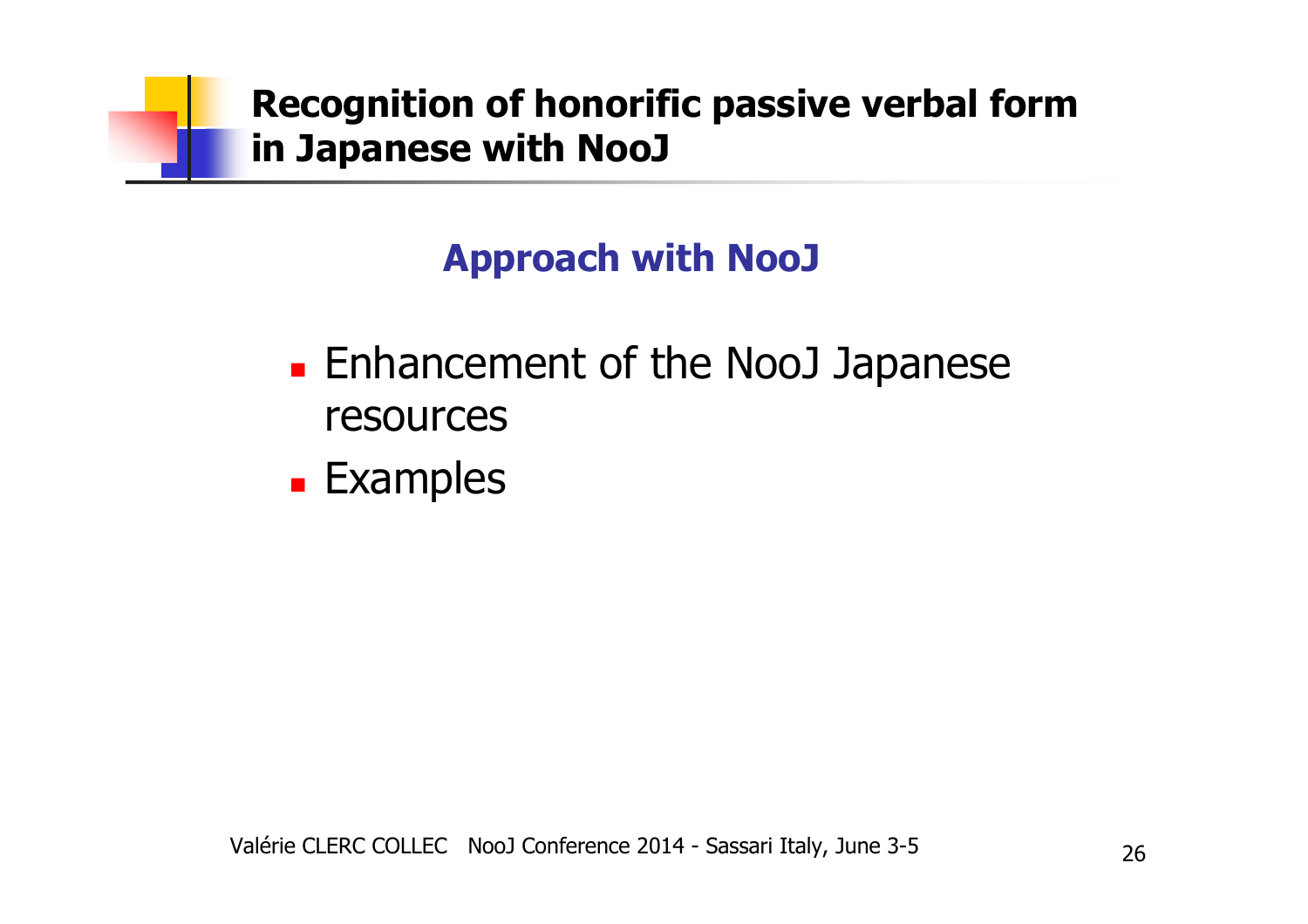

## **Approach with NooJ**

### $\blacksquare$  **Enhancement of the NooJ Japanese resources**

× **Examples**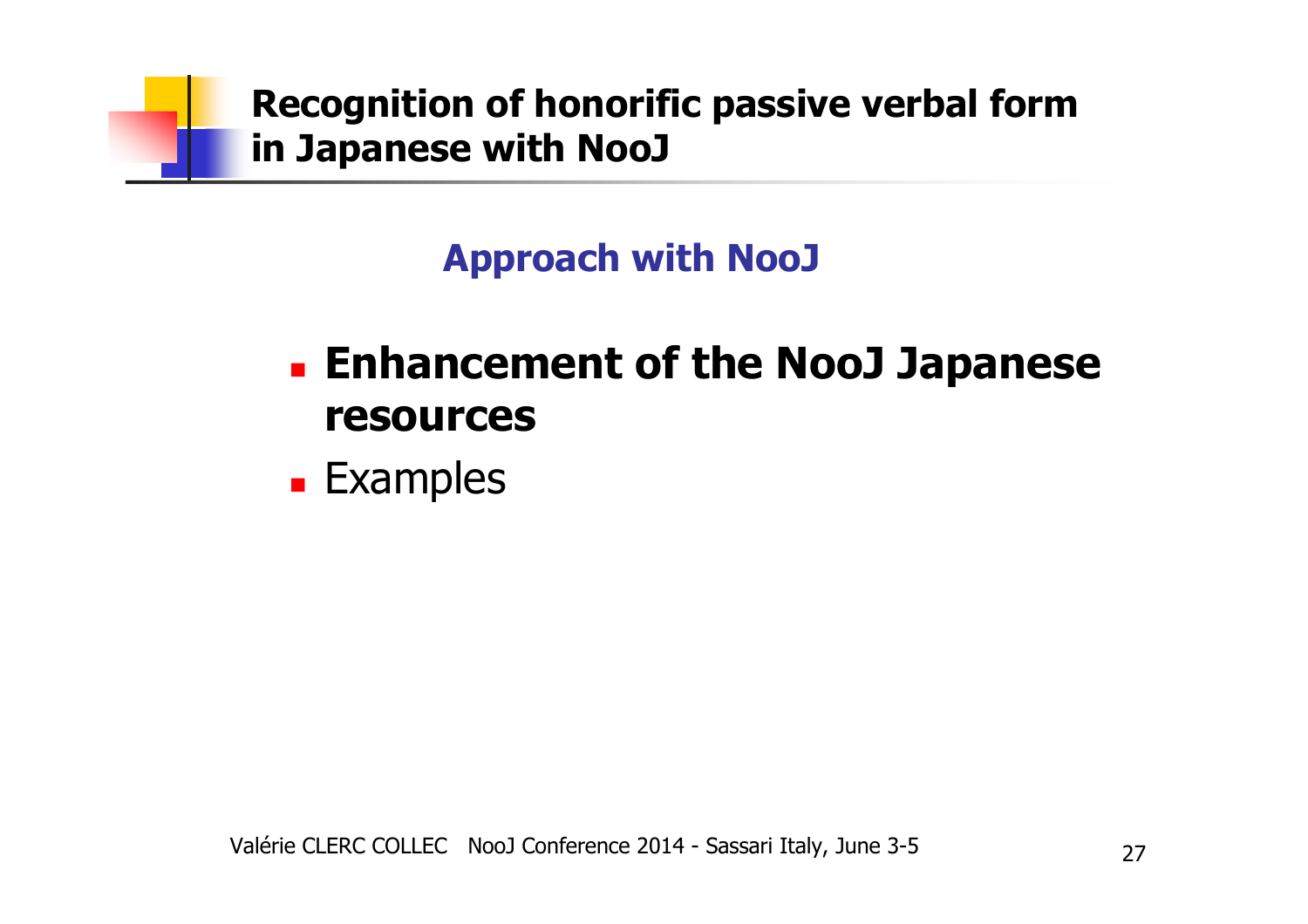**Enhancement of the NooJ Japanese resources**

Tagging of the constraints in the NooJ dictionary

- F **Need to add « Human » as a discriminating features**<br>• Example : Nooi Dictionary line
- F ■ Example : Nooj Dictionary line<br>動画家,N+KANA=どうがか

動画家,N+KANA=どうがか

+ROMAJI=dougaka+Hum+EN=animator+DE=videozeichner

П **Example 1: Direct honorification is only addressed to human being human being**

<N+Hum>+< GA>+-------+<V+Pass>

 $\blacksquare$  Premise Z: Exclusion of nouns with Premise 2: **Exclusion of nouns with human features as agents** 

< N+Hum>+ <NI>+--------+<V+Pass>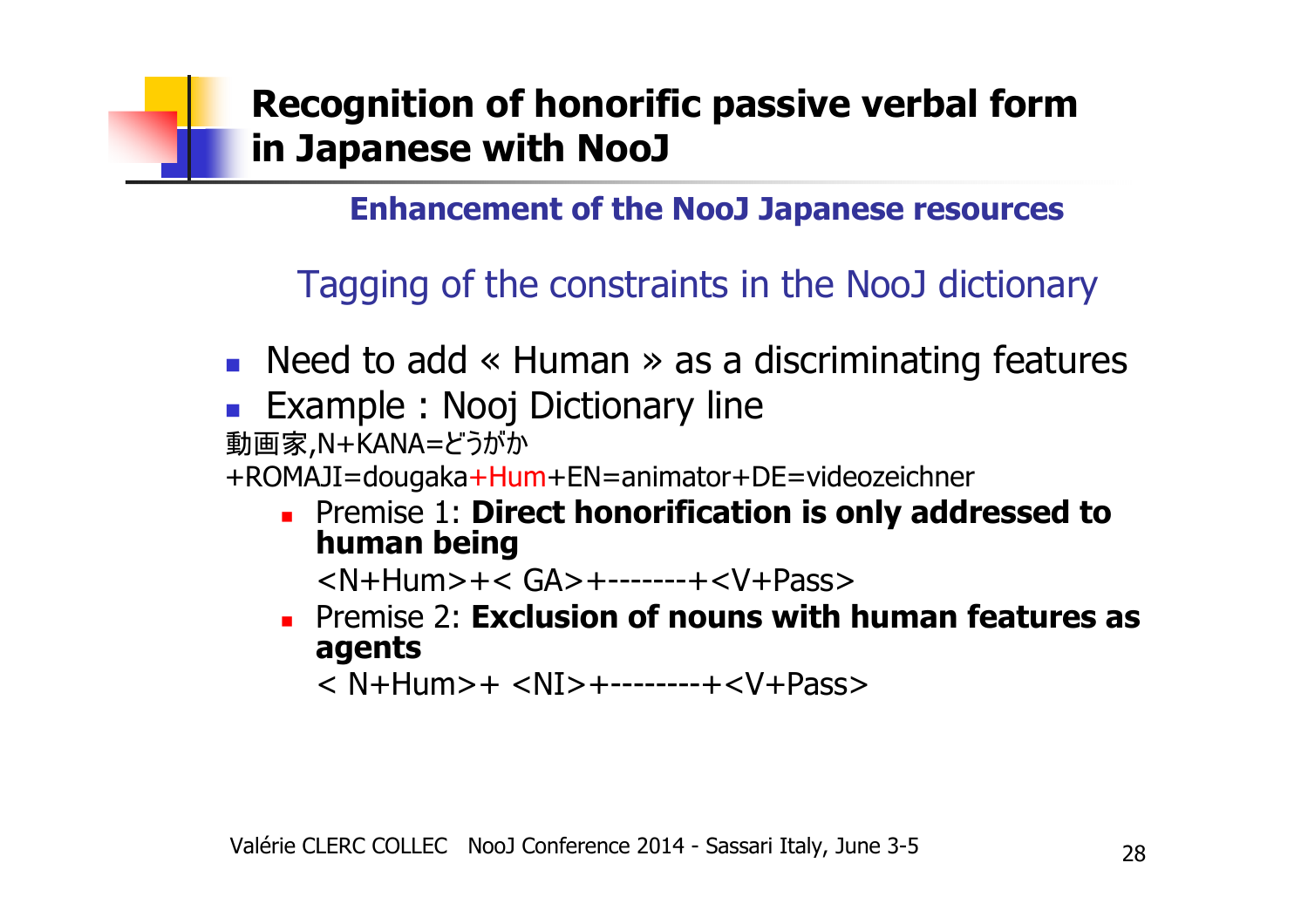### **Enhancement of the NooJ Japanese resources**

## Updating and improvements of the Japanese dictionary

- Before :
	- **Recognizes more than 150 000** from the WWWJDIC (dictionary server operated by the Electronic Dictionary Research and Development Group (EDRDG) with the JMdict/EDICT projects)

 $|{\rm vcc1}|$ 

- **Entry lines : 13 000** entries with kanji / kana equivalents and lexical JDIC tags (parts of speech, types of verbs, semantic domain, ..)
- Now :
	- Recognizes more than 220 000 word forms mainly extracted from WWWJDIC+ **JaLexBD**: A free Japanese lexical database from WWWJDIC+ JaLexBD : A free Japanese lexical database (Raoul Blin)
	- **Entry lines : 20 100** with additional semantic descriptions and romanized transcription of Japanese characters.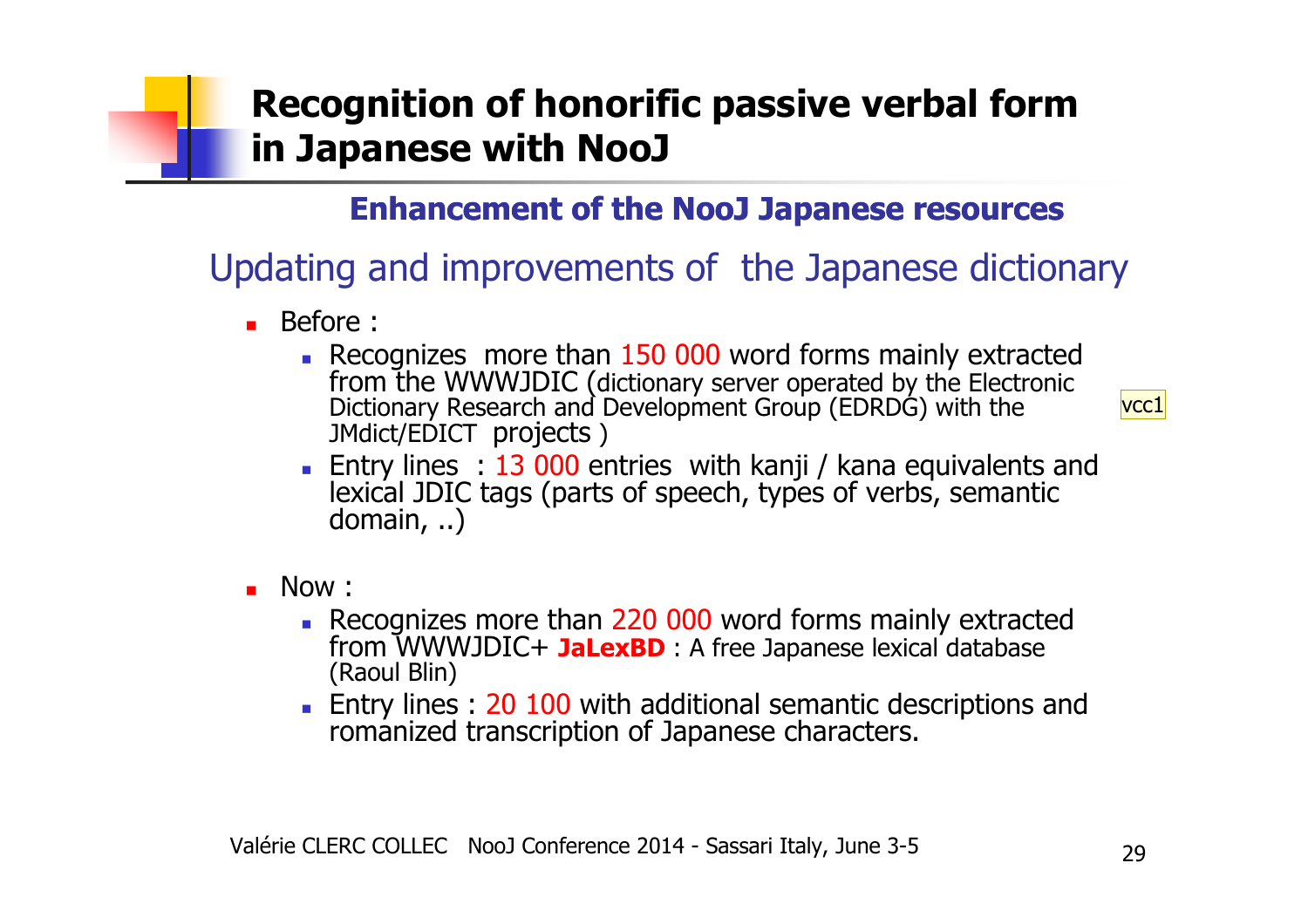**vcc1** WWWJDIC, the dictionary server operated by the Electronic Dictionary Research and Development Group (EDRDG) and associated with the JMdict/EDICT and KANJIDIC projects. valerie; 31/05/2014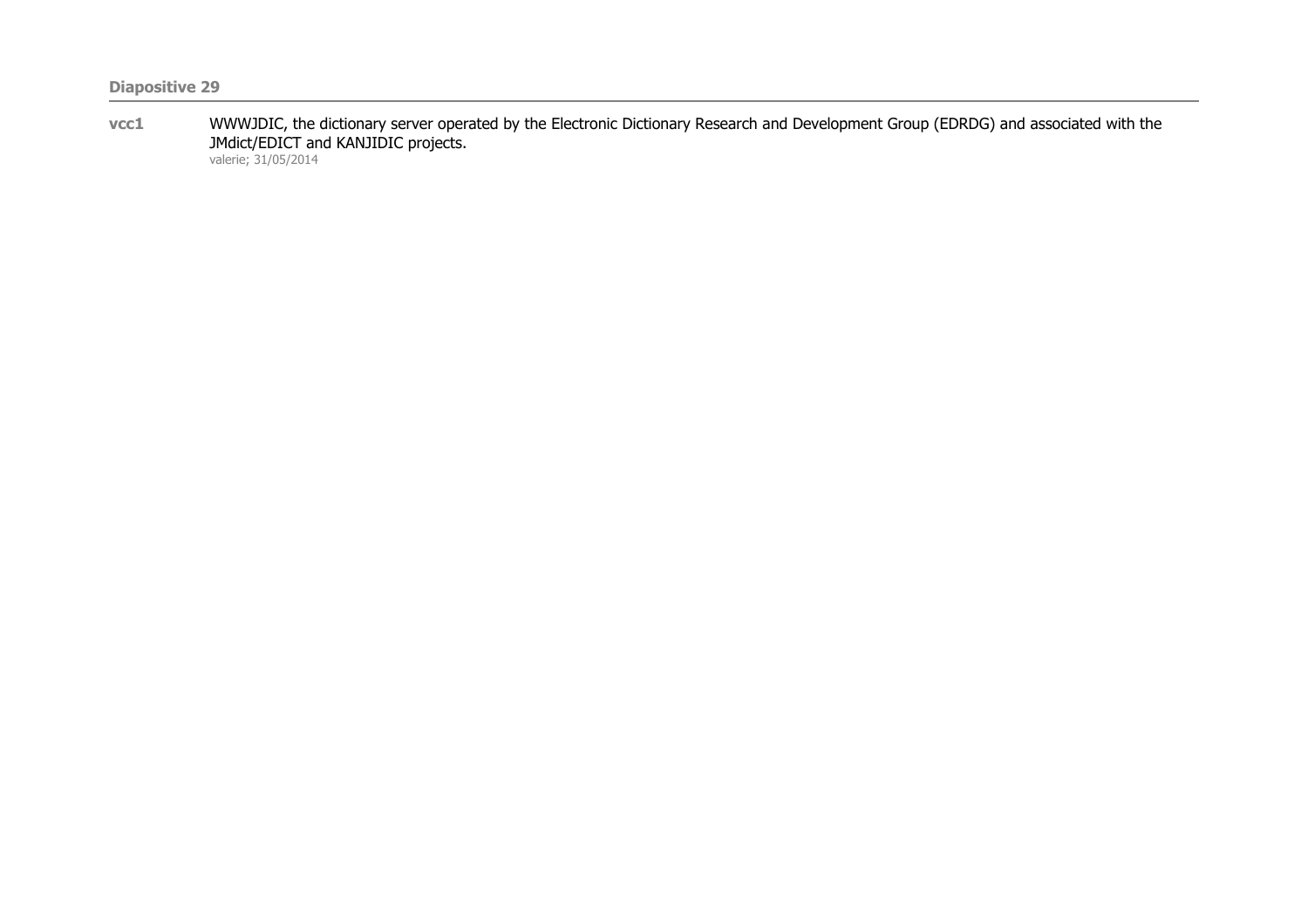**Enhancement of the NooJ Japanese resources**

Enhancement of semantic features

- П ■ 船長,N+Transp+KANA=せんちょう +ROMAJI=senchou+Hum+EN=ship's captain+DE=Schiffskapitän
- L. ■ 川蝉,N+Zool+KANA=かわせみ +ROMAJI=kawasemi+Anim+EN=Kingfisher+DE=Eisvogel
- П ■ 自動車,N+Transp+KANA=じどうしゃ +ROMAJI=jidousha+Vehic+EN=automobile+DE=Auto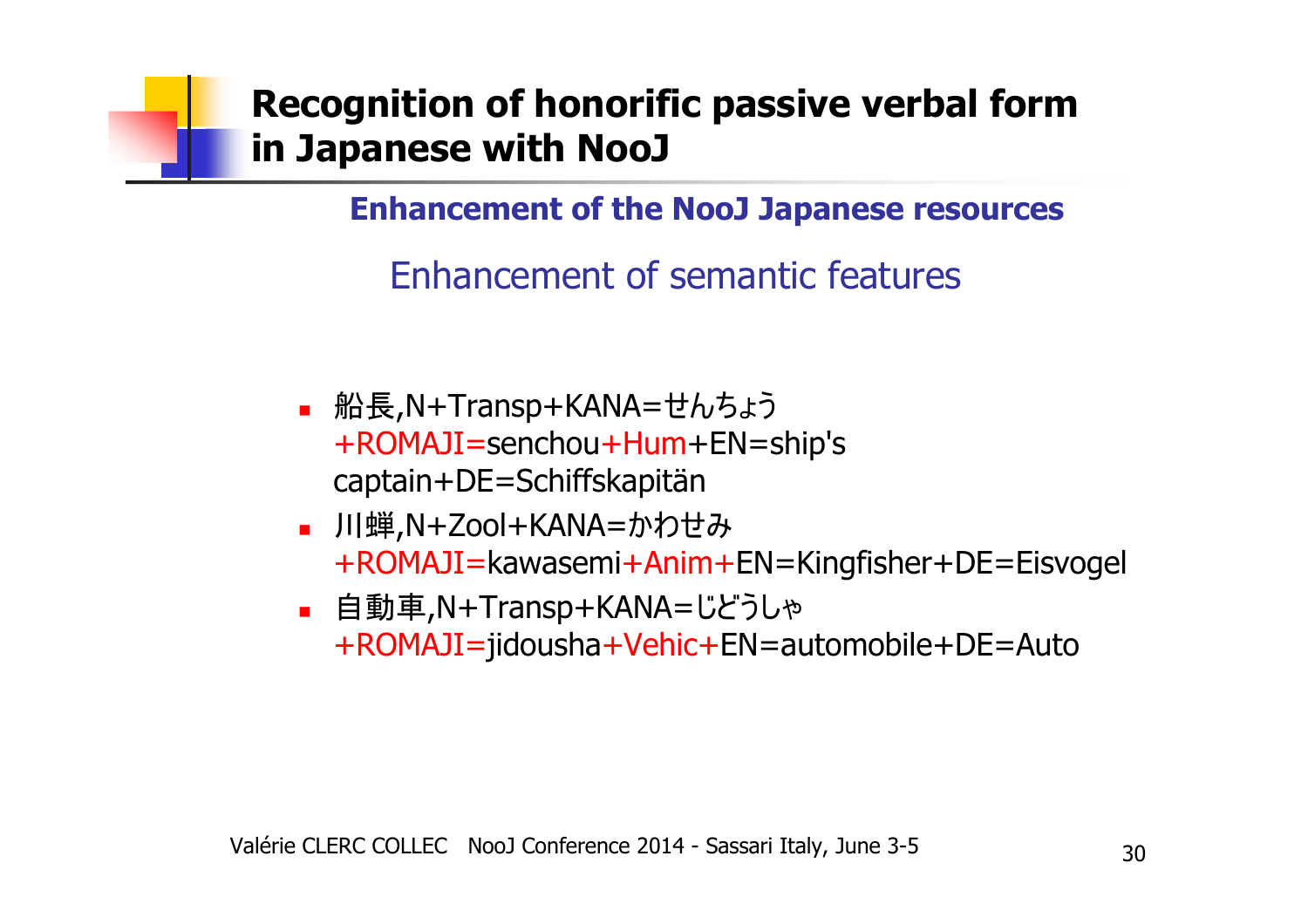

## **Approach with NooJ**

- $\blacksquare$ **Enhancement of the NooJ Japanese**<br>resources resources
- × **Examples**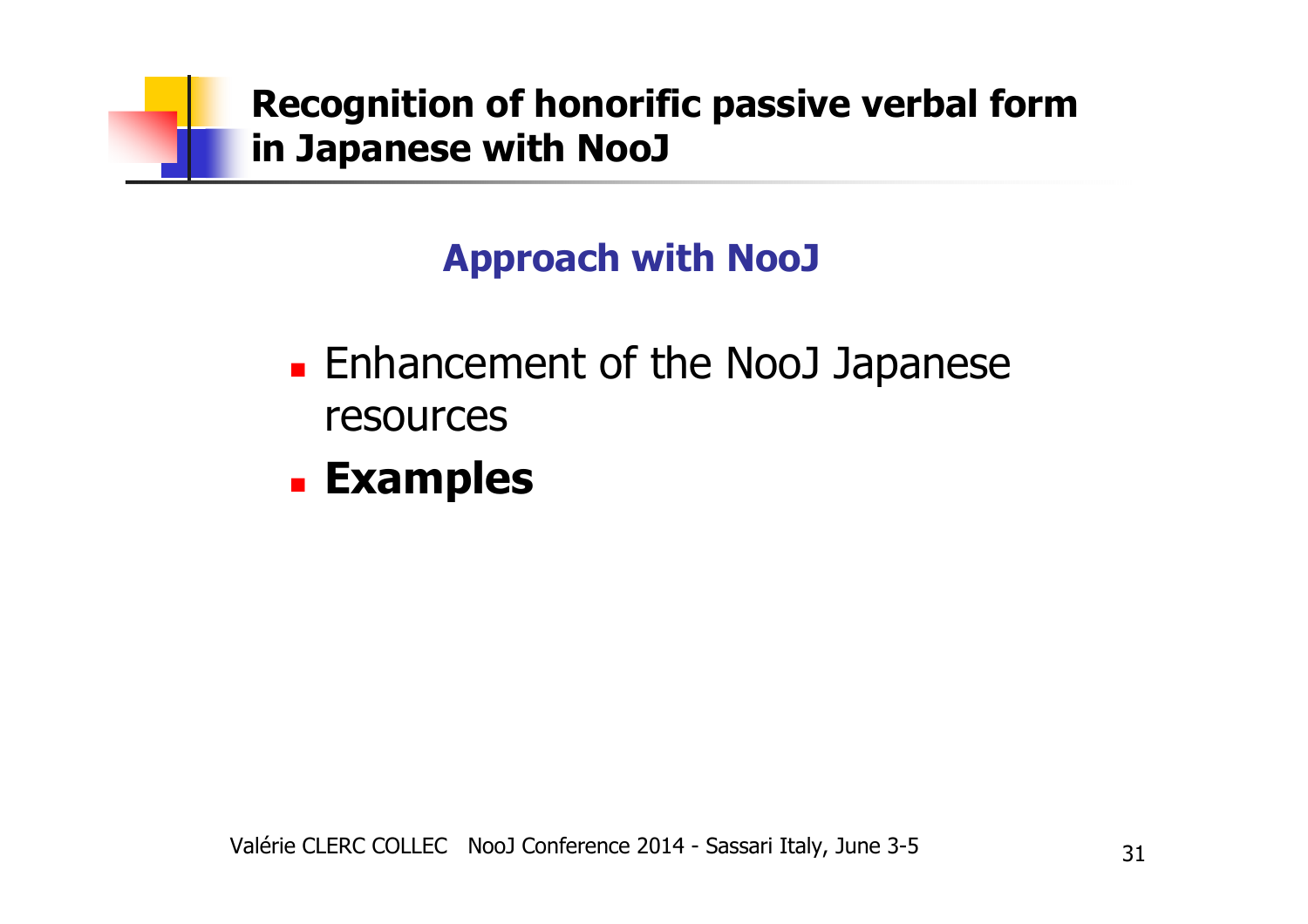## **Examples**

- $\blacksquare$ ■ NooJ graphs<br>Extracted fo
- $\blacksquare$ **Extracted forms**
- × **Explanations on the example sentences**
- $\blacksquare$ **Results and Comments**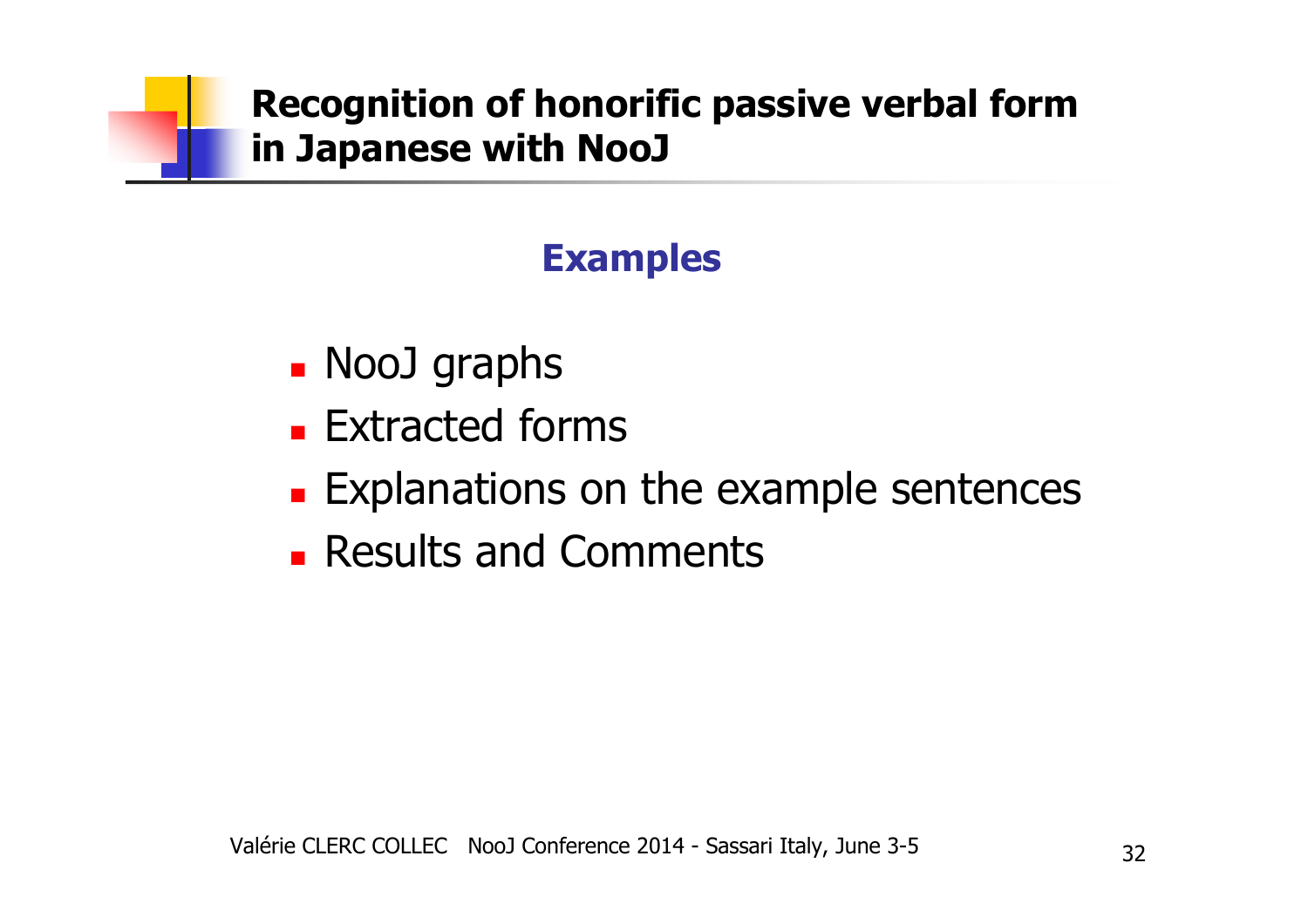## **Examples**

### $\blacksquare$ **NooJ graphs**

- $\blacksquare$ **Extracted forms**
- × **Explanations on the example sentences**
- $\blacksquare$ **Results and Comments**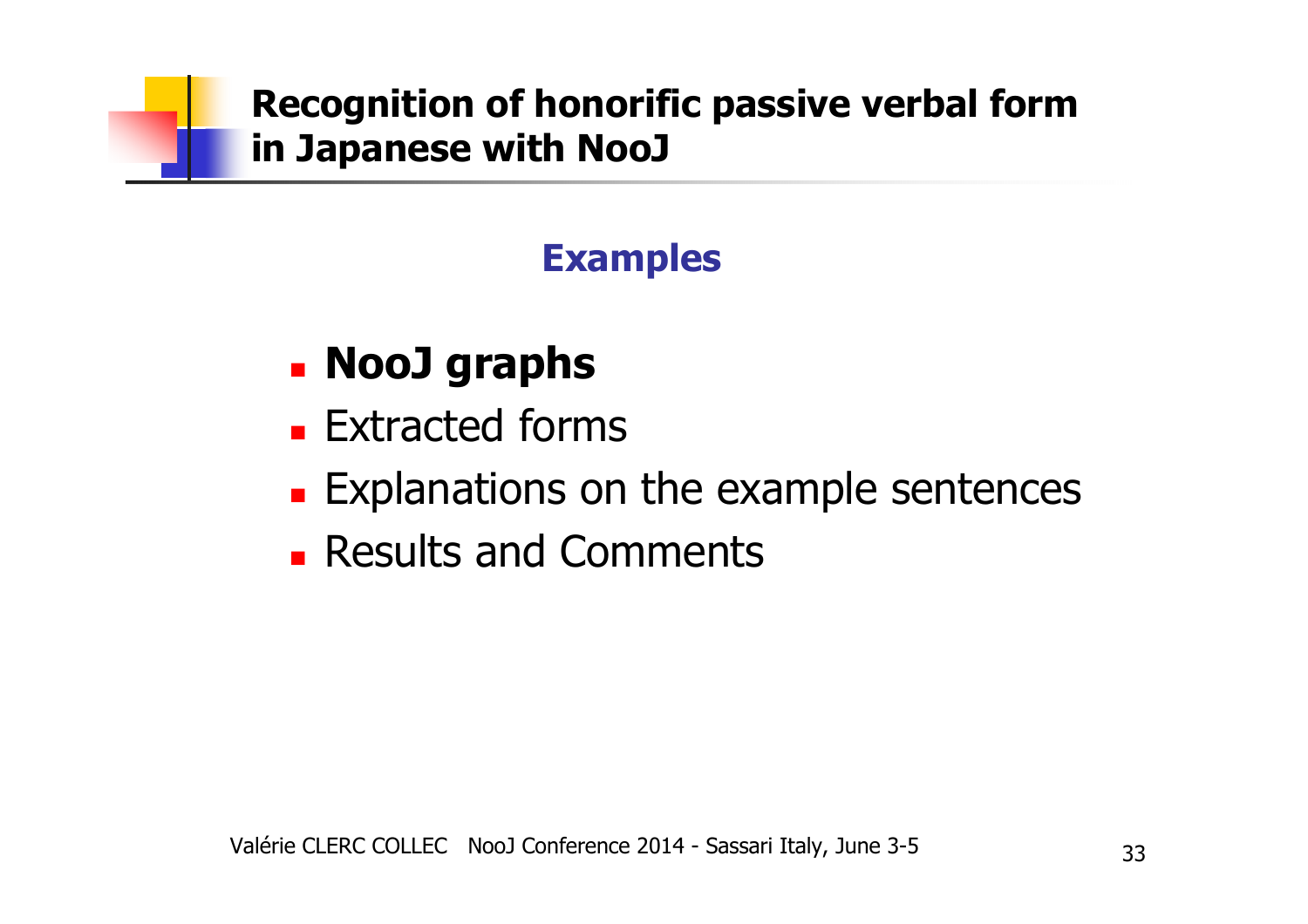### **NooJ graphs**



Two possibilities of extractions :

- Noun phrases with an honorific use of the passive
- Sentences with an honorific use of the passive

Since honorific use of passives excludes agents,an annotation is displayed as a warning should the resulted extraction also contain a human agent.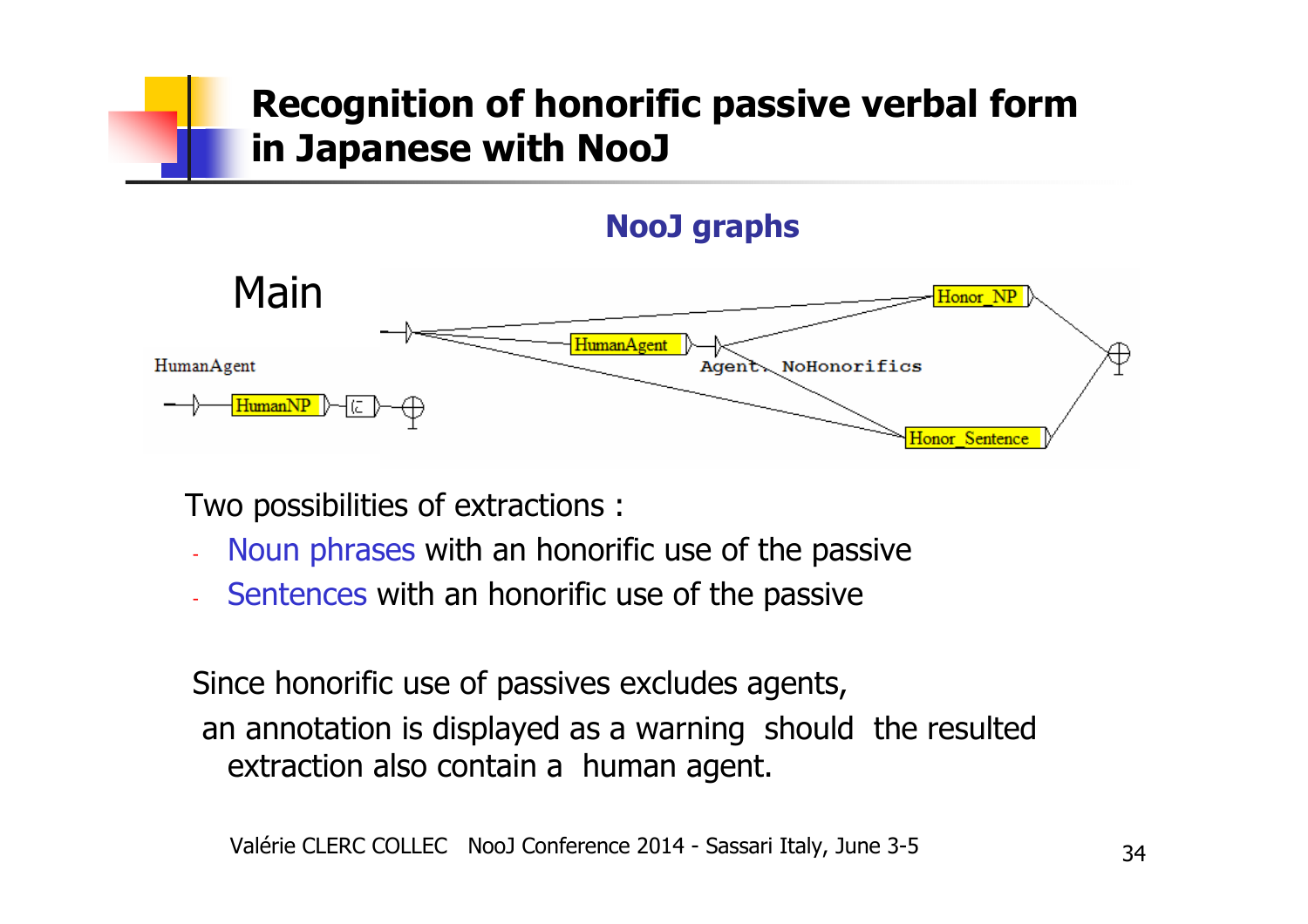### **NooJ graphs**



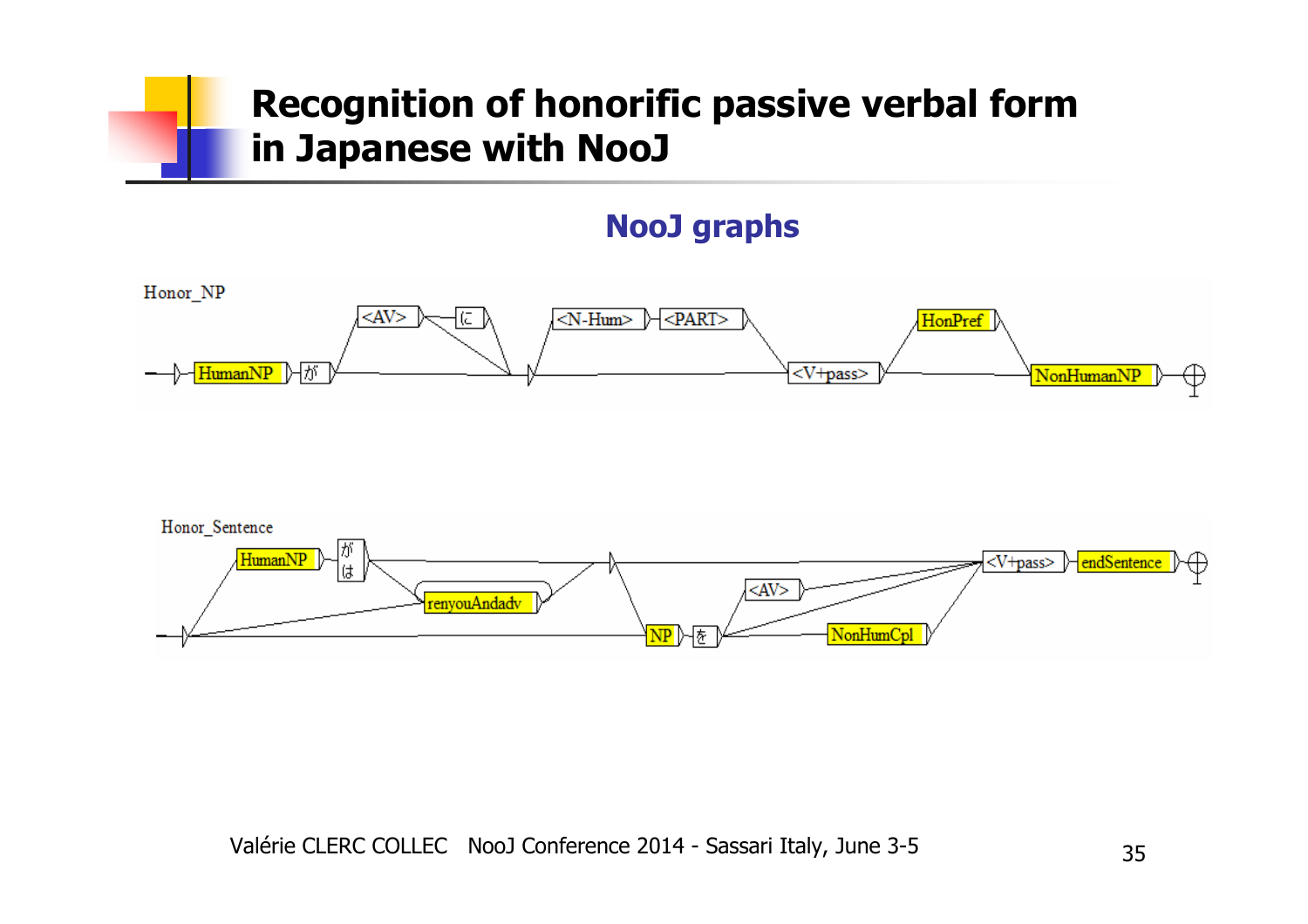### **NooJ graphs**

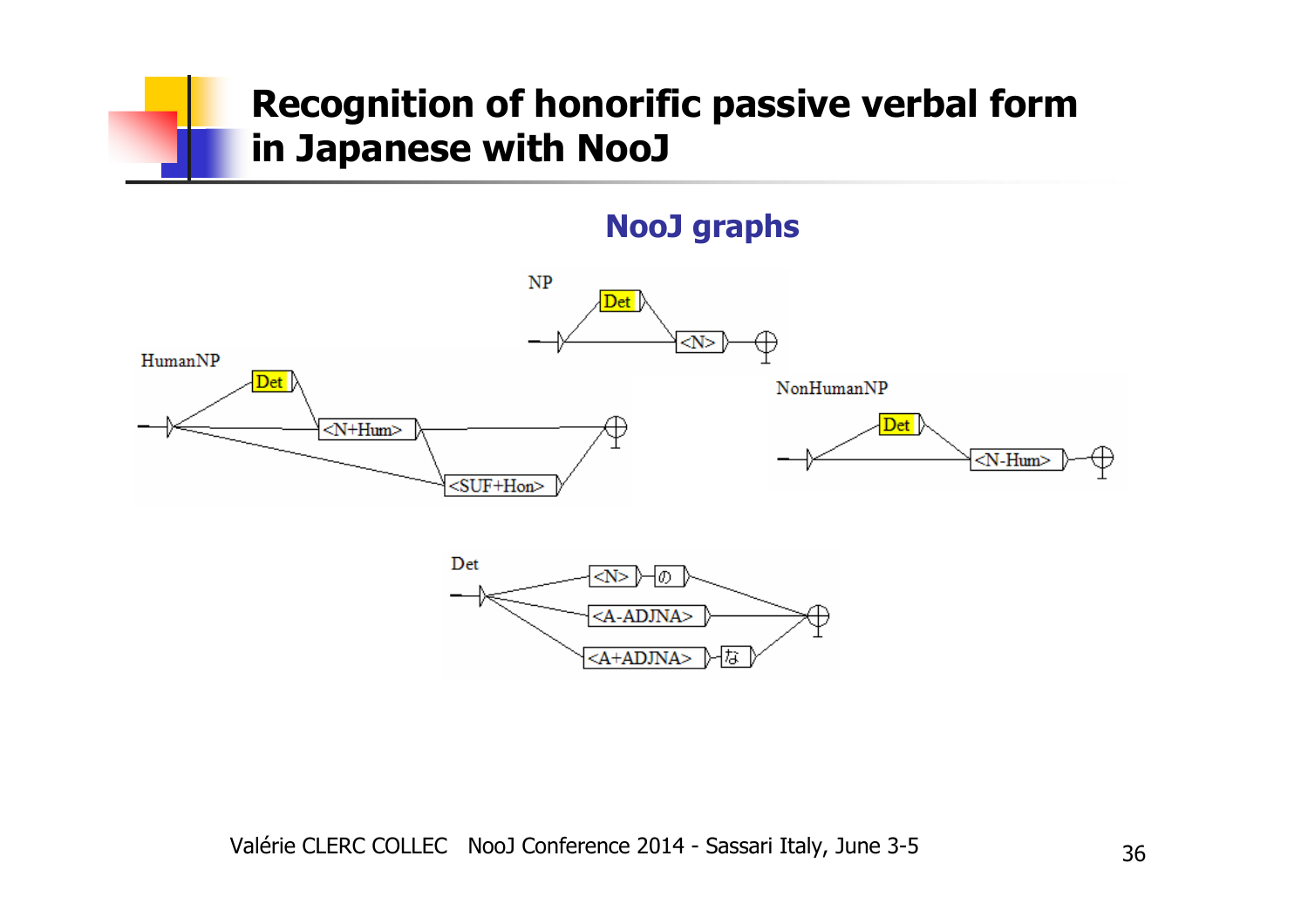### **NooJ graphs**

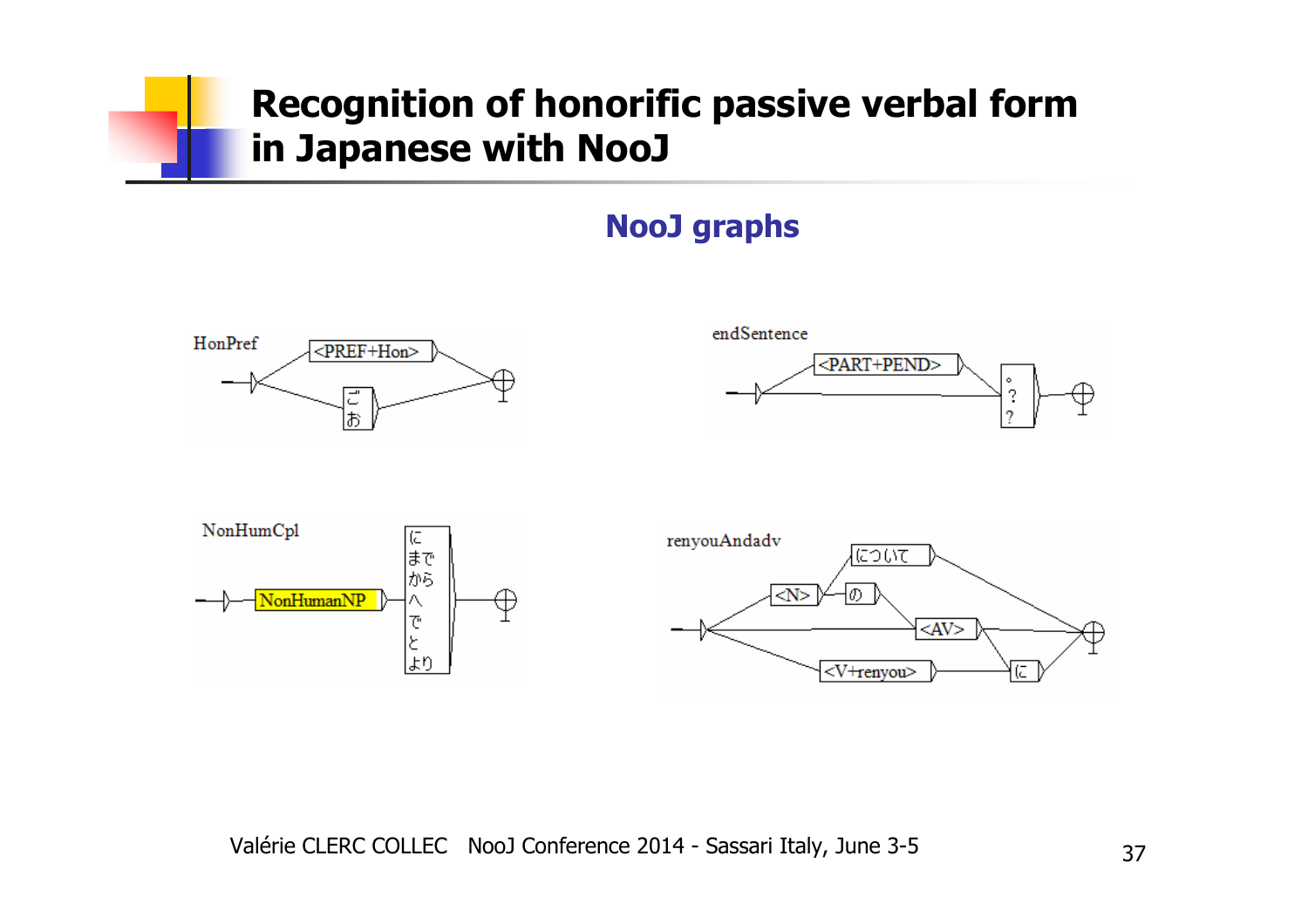### **NooJ graphs**



Valérie CLERC COLLEC NooJ Conference 2014 - Sassari Italy, June 3-5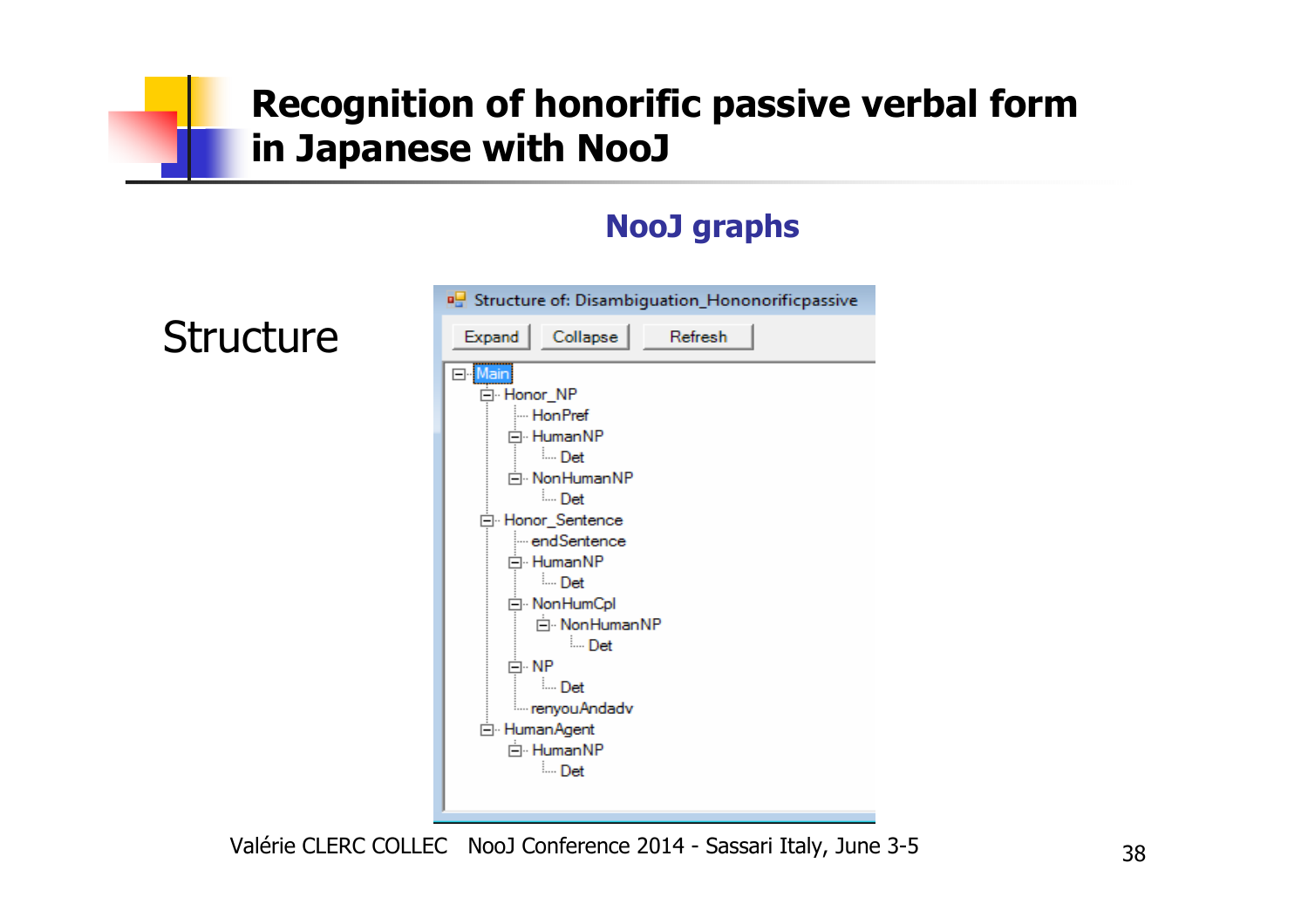## **Examples**

 $\blacksquare$ NooJ graphs<br>Extracted

#### $\blacksquare$ **Extracted forms**

- × **Explanations on the example sentences**
- $\blacksquare$ **Results and Comments**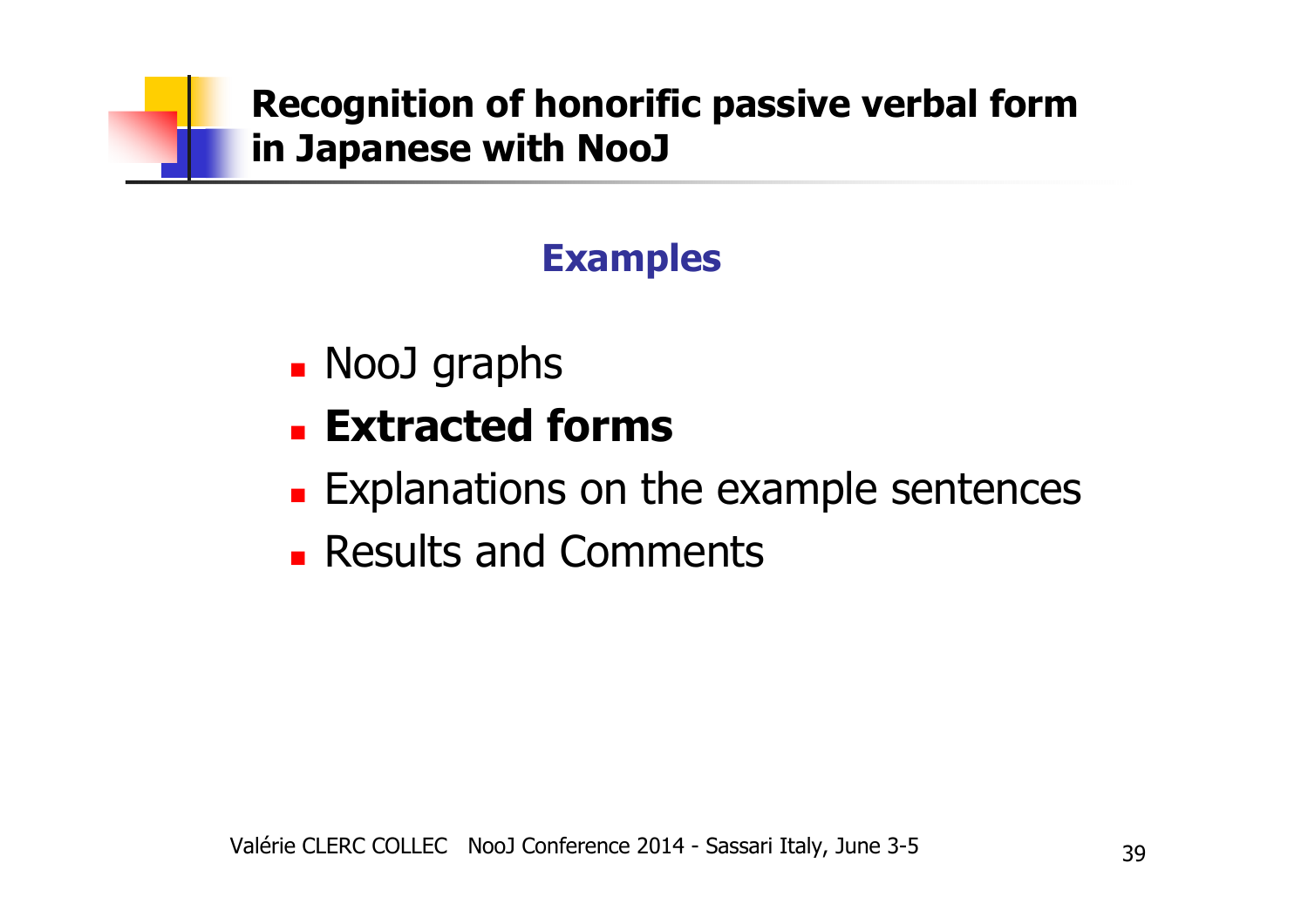### **Extracted forms**



Valérie CLERC COLLEC NooJ Conference 2014 - Sassari Italy, June 3-5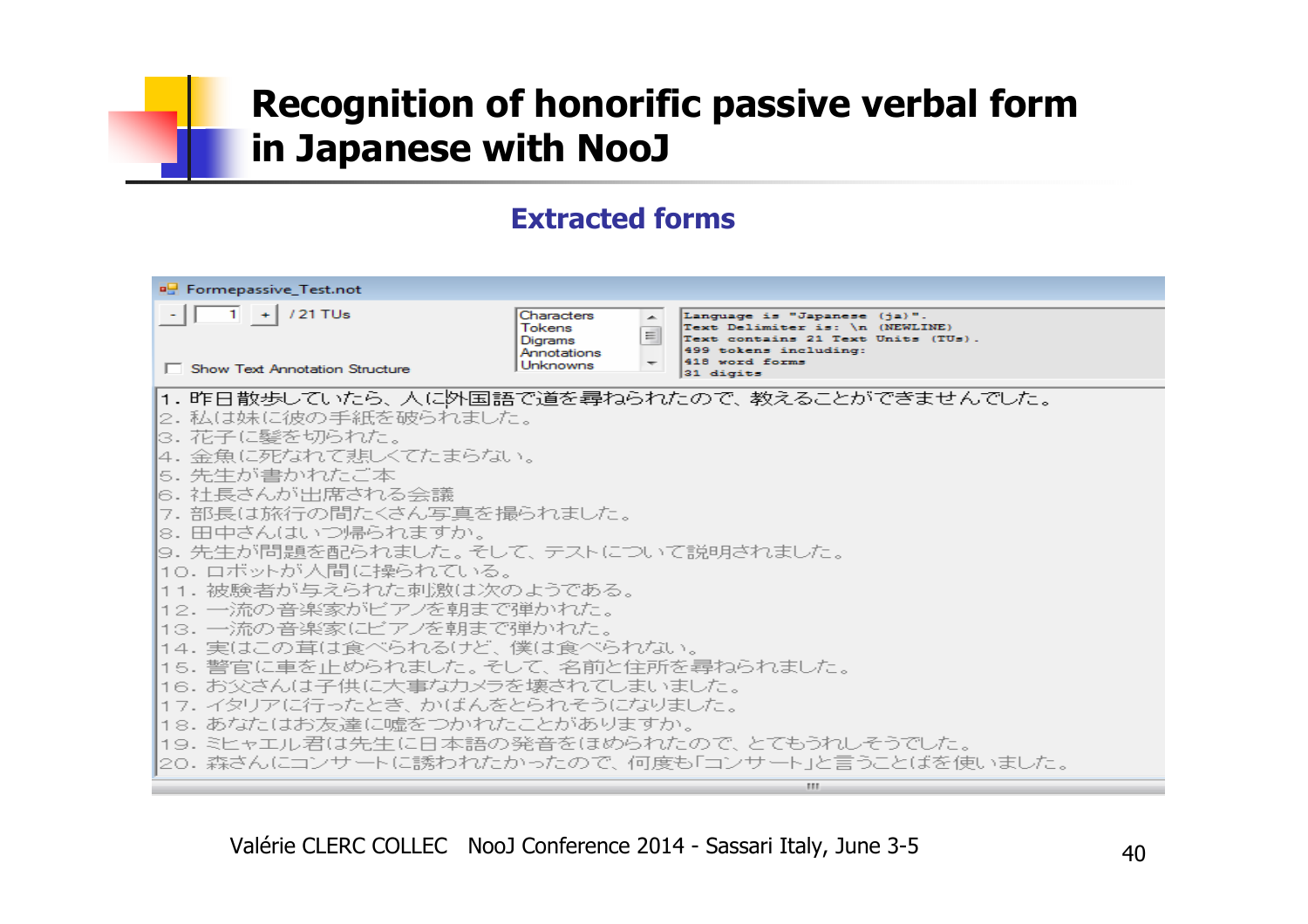### **Extracted forms**

| Before            | Seq.                                           | After         |
|-------------------|------------------------------------------------|---------------|
| ○ができませんでした。 2.私は  | 妹に彼の手紙を破られました。/Agent. NoHonorifics             | 3. 花子に髪を切られ   |
|                   | )手紙を破られました。 3. 花 子に髪を切られた。/Agent. NoHonorifics | 4. 金魚に死なれて悲   |
| はれて悲しくてたまらない。5.   | 先生が書かれたご本                                      | 6. 社長さんが出席され  |
| 5. 先生が書かれたご本 6.   | 社長さんが出席される会議                                   | 7.部長は旅行の間た    |
| 上長さんが出席される会議 7.   | 部長は旅行の間たくさん写真を撮られました。                          | 8. 田中さんはいつ帰引  |
| 写真を撮られました。8. 田中   | さんはいつ 帰られますか。                                  | 9. 先生が問題を配む   |
| Pさんはいつ帰られますか。9.   | 先生が問題を配られました。                                  | そして、テストについて割  |
| 『問題を配られました。 そして、  | テストについて説明されました。                                | 10. ロボットが人間に  |
| が人間に操られている。11.    | 被験者が与えられた刺激                                    | は次のようである。 12. |
| : 刺激は次のようである。 12. | 一流の音楽家がピアノを朝まで弾かれた。                            | 13.一流の音楽家に    |
| ^アノを朝まで弾かれた。 13.  | 一流の音楽家にピアノを朝まで弾かれた。/Agent. NoHonorifics        | 14. 実はこの茸は食^  |
| だ、僕は食べられない。15.    | 警官に車を止められました。/Agent. NoHonorifics              | そして、名前と住所を曇   |
| 上められました。そして、名前と   | 住所を尋ねられました。                                    | 16. お父さんは子供に  |

Valérie CLERC COLLEC NooJ Conference 2014 - Sassari Italy, June 3-5 41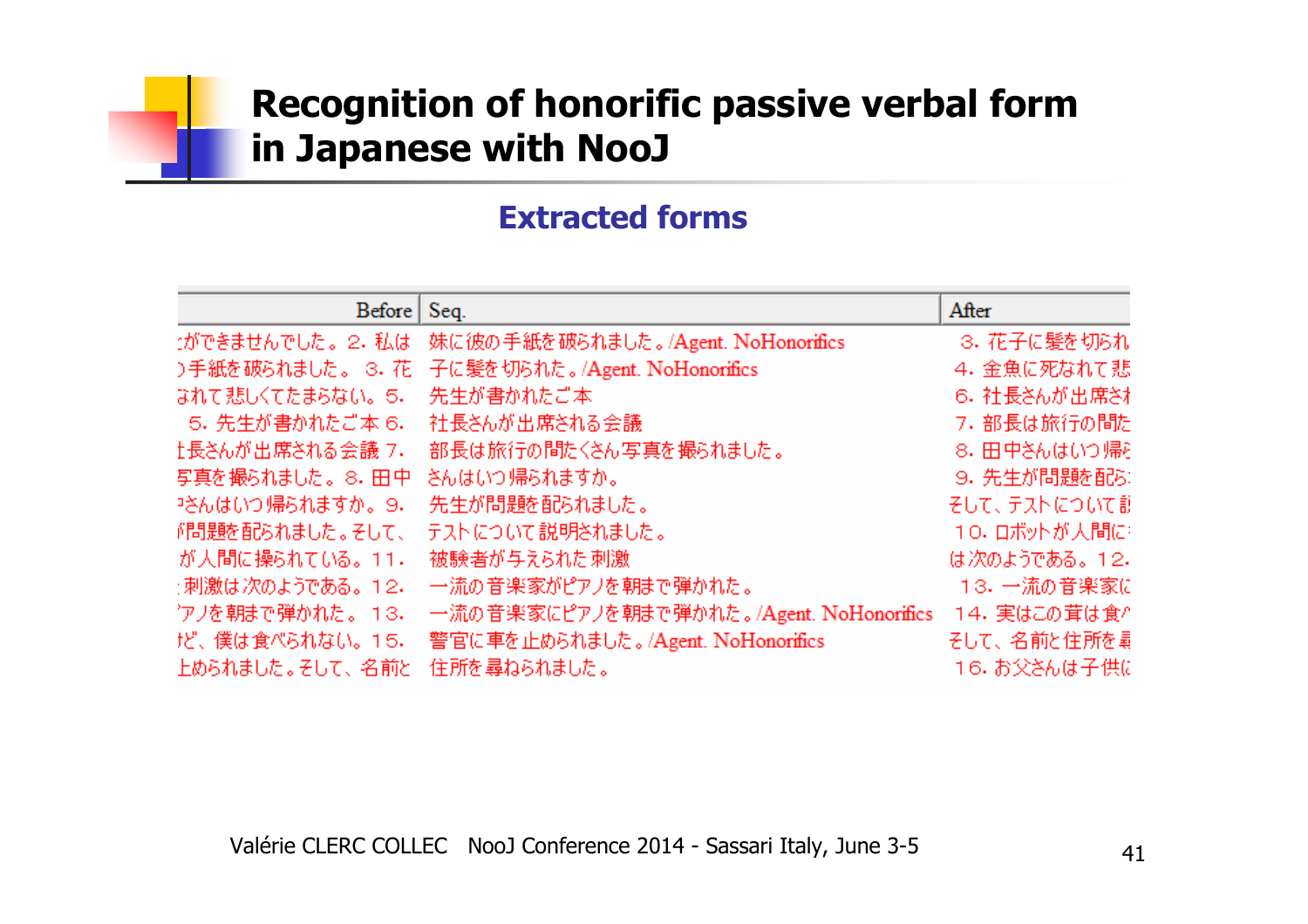### **Extracted forms**

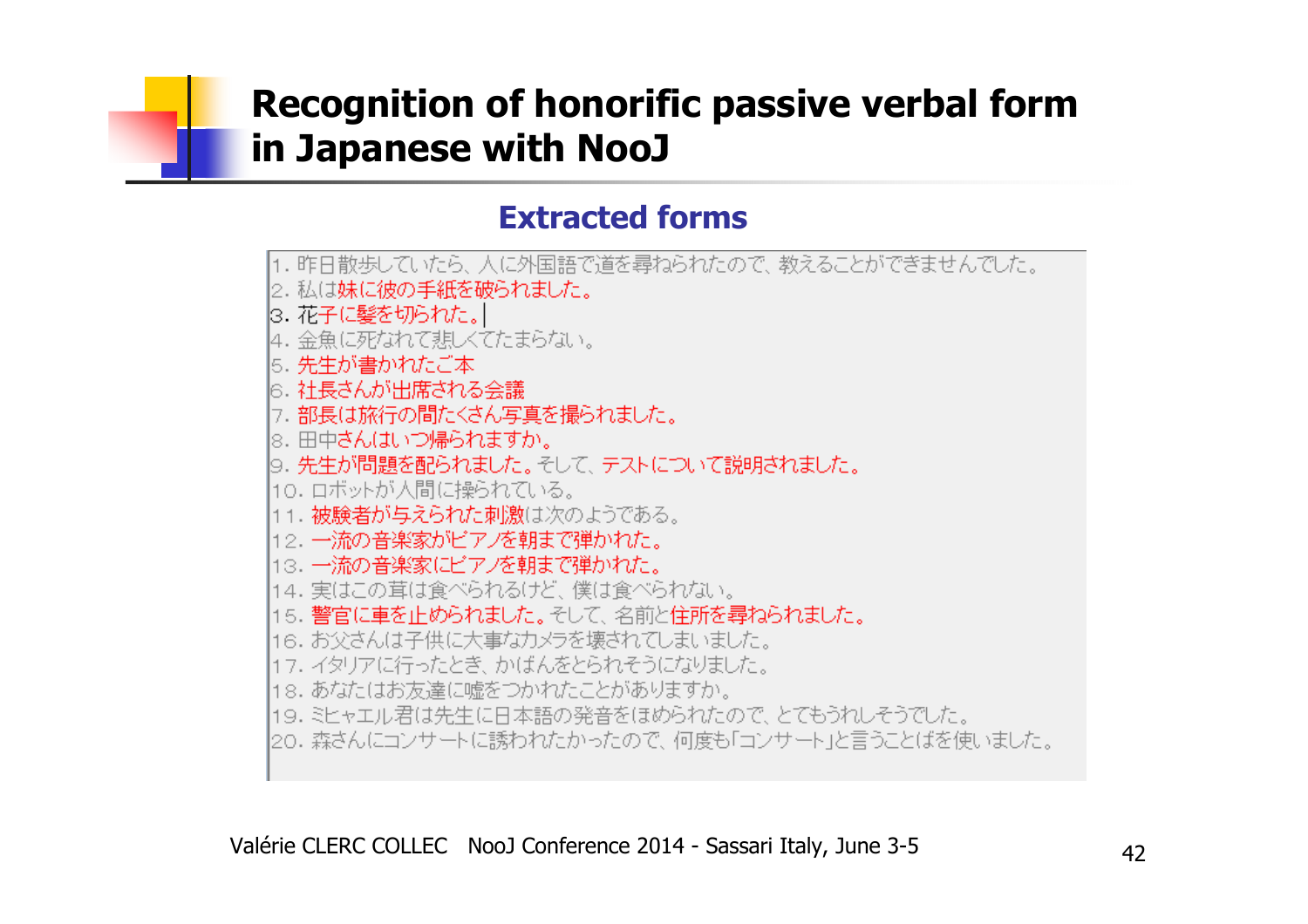## **Examples**

- × • NooJ graphs<br>- Extractod for
- Π **Extracted forms**
- $\blacksquare$  **Explanations on the example sentences**
- × **Results and Comments**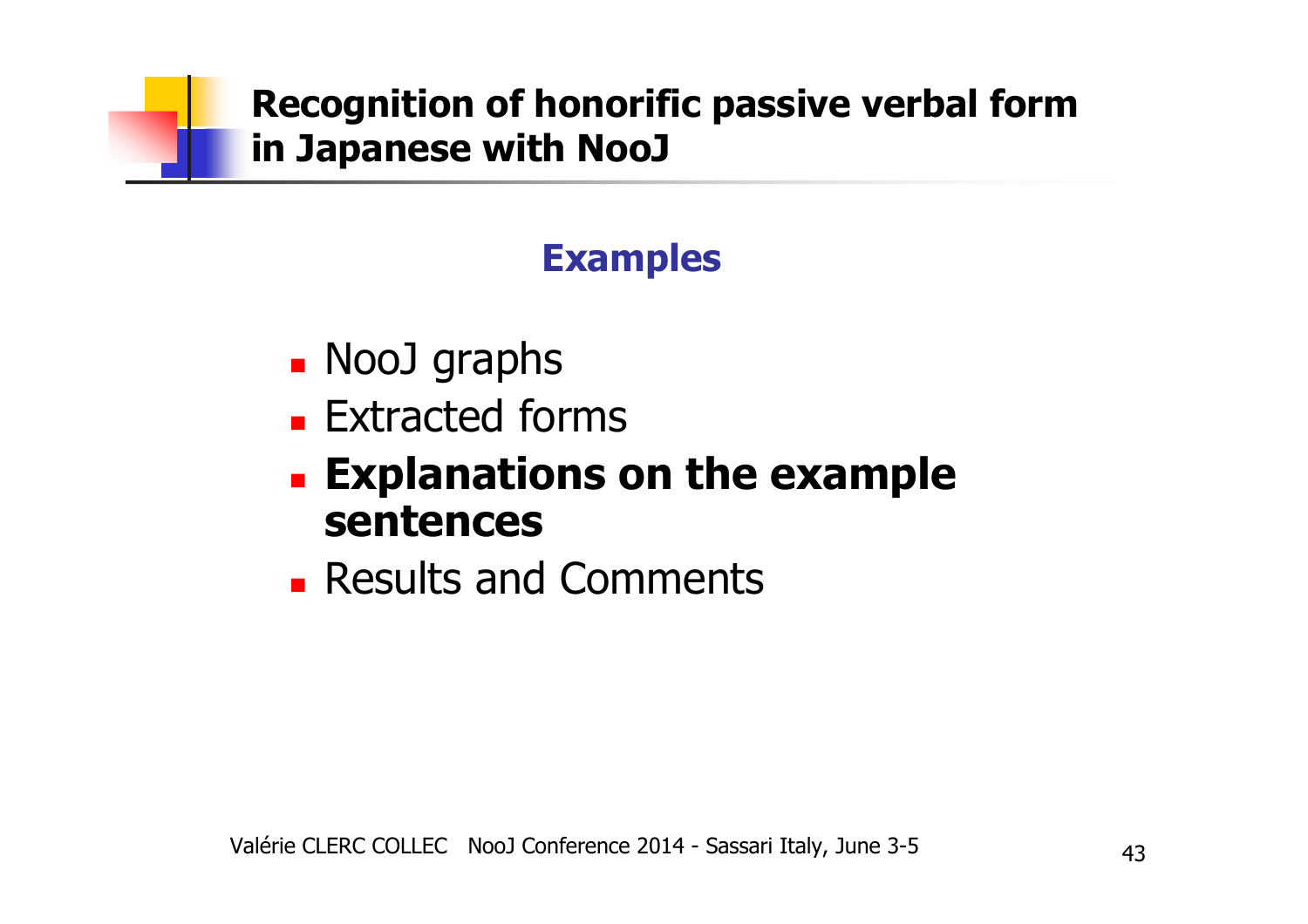- 1.昨日散歩していたら、人 <mark>に外国語で道を尋ねられたので、教えることがで</mark> きませんでした。= ADVERSATIVE PASSIVE<br>Kiss connectity itses this of milletecase de mishi s terms weeksels Kinō sanpo shite itara, hito <mark>ni</mark> gaikoku-go de michi o tazune raretanode,<br>oshieru koto ga dekimasendeshita.<br>Yesterday when I went for a walk. I was asked for the way in a foreign. oshieru koto ga dekimasendeshita. Yesterday when I went for a walk, I was asked for the way in a foreign language and felt sorry because I could not answer.
- 2. 私は妹に彼の手紙を破られました。 = ADVERSATIVE PASSIVE Watashi <mark>ha</mark> imōto ni kare no tegami wo yabura remashita.<br>I was affected by my big little sister tearing un my boy's f I was affected by my big little sister tearing up my boy's friend letter.
- 3. 花子に髪を切られた。 = ADVERSATIVE PASSIVE Hanako ni kami wo kira reta.<br>I had my hair cut hy Hanako i I had my hair cut by Hanako (The haircut is dreadful)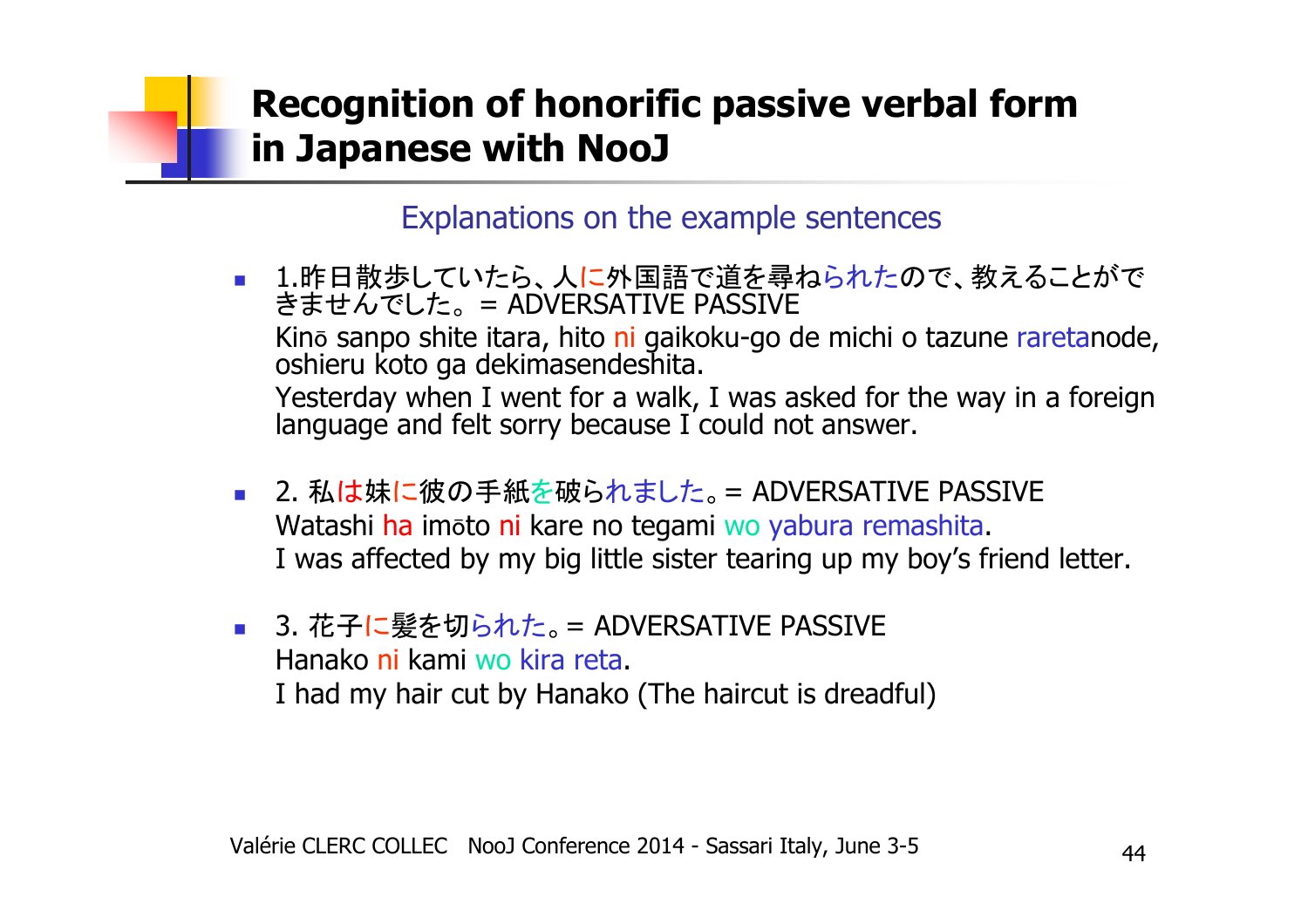- У. ■ 4. 金魚に死なれて悲しくてたまらない。ADVERSATIVE PASSIVE Kingyo <mark>ni</mark> shina rete kanashikute tamaranai.<br>I cannot heln being sad about my gold fish's I cannot help being sad about my gold fish's death.
- ■ 5. 先生が書かれたご本。HONORIFIC FORM<br>-Sensei ga ka<mark>ka reta go</mark>hon.<br><sup>The book written by the tea</sup> The book written by the teacher
- У. ■ 6. 社長さんが出席される会議 HONORIFIC FORM<br>Shacha-san ga shusseki sareru kajgi Shachō-<mark>san ga</mark> shusseki sareru kaigi The meeting which the company director took place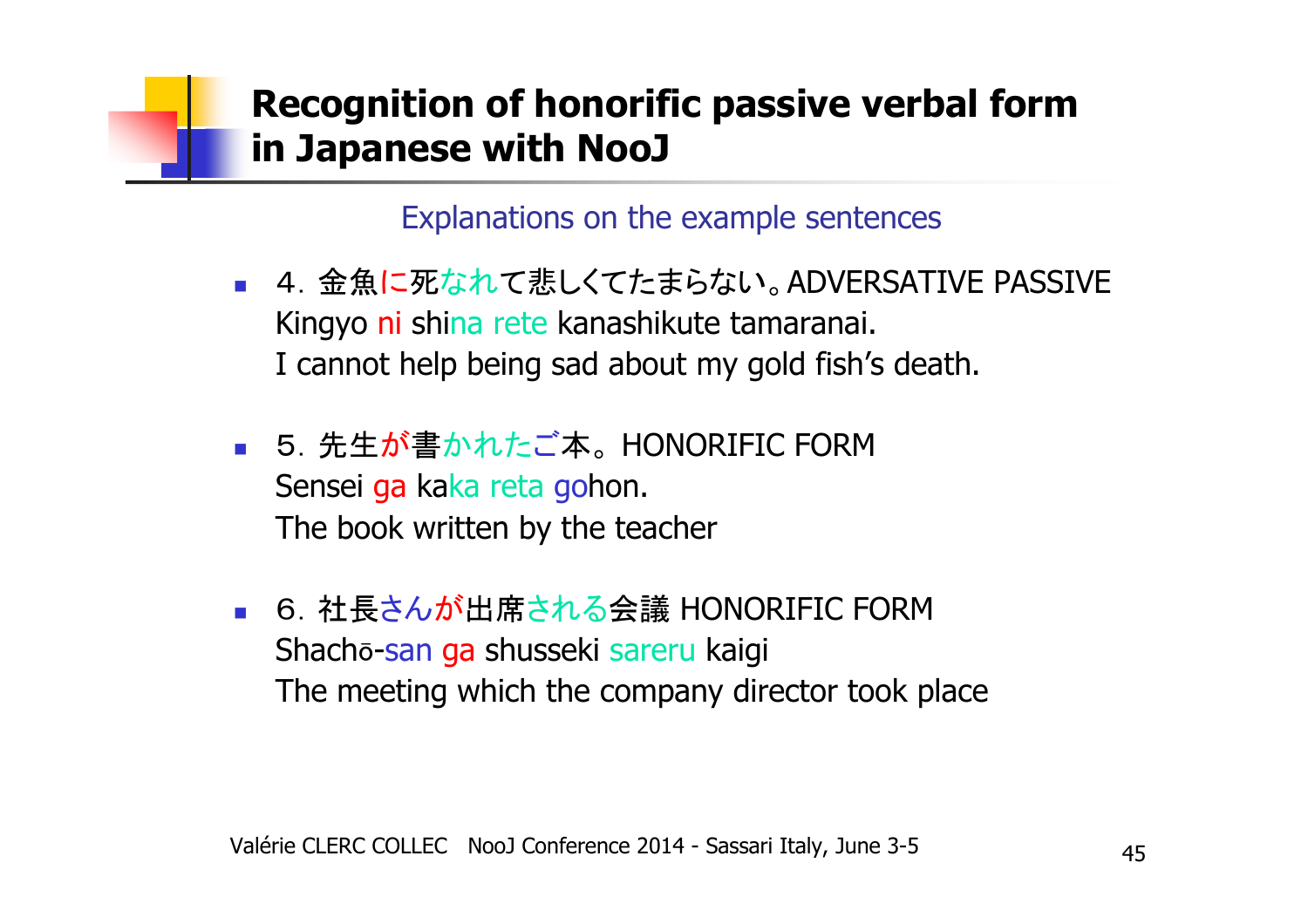- 7. 部長は旅行の間たくさん写真を撮られました。 Buchō <mark>ha</mark> ryokō no aida takusan shashin <mark>wo</mark> tora remashita.<br>The denartment director took a lot of nhotogranhs during th 。HONORIFIC FORM The department director took a lot of photographs during the travel.
- 8. 田中さん<mark>はいつ帰られますか。HONORIFIC FOR</mark>M Tanaka-san <mark>ha</mark> itsu kaera remasu ka ?<br>When will Mr/Mrs Tanaka he hack ? When will Mr/Mrs Tanaka be back ?
- 9. 先生が問題を配られました。そして、テストについて説明されました。<br>- HONOPIELS FODM HONORIFIC FORMSensei ga mondai o kubara remashita. Soshite, tesuto ni tsuite<br>setsumei sa remashita. setsumei sa remashita. The teacher dealt the problems out , then he/she gave explanations.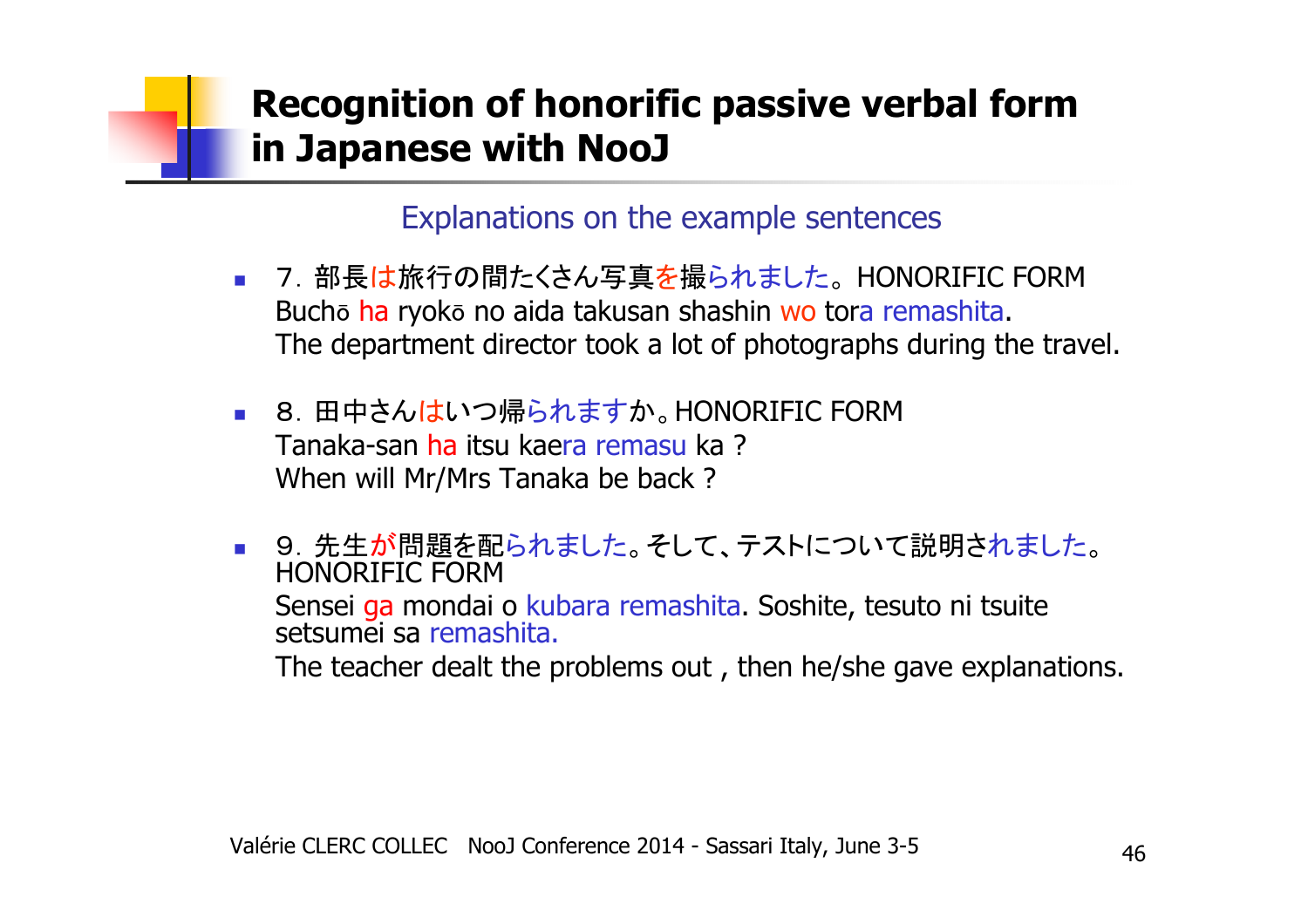- У. ■ 10. ロボットが人間に操られている。DIRECT PASSIVE Robotto <mark>ga</mark> ningen ni ayatsura rete iru.<br>Pobots are manipulated by buman bein Robots are manipulated by human beings.
- ■ 11. 被験者が与えられた刺激は次のようである。DIRECT PASSIVE Hikensha ga atae rareta shigeki ha tsugi no yōdearu.<br>The patient reacted to the stimulus which was given t The patient reacted to the stimulus which was given to hi m as followed.
- F. <mark>■</mark> 12. 一流の音楽家がピアノを朝まで弾かれた。 Ichiryū no ongakuka <mark>ga</mark> piano wo asamade hi<mark>ka reta.</mark><br>The first class musician played the piano until the mo 。HONORIFIC FORM The first class musician played the piano until the morning.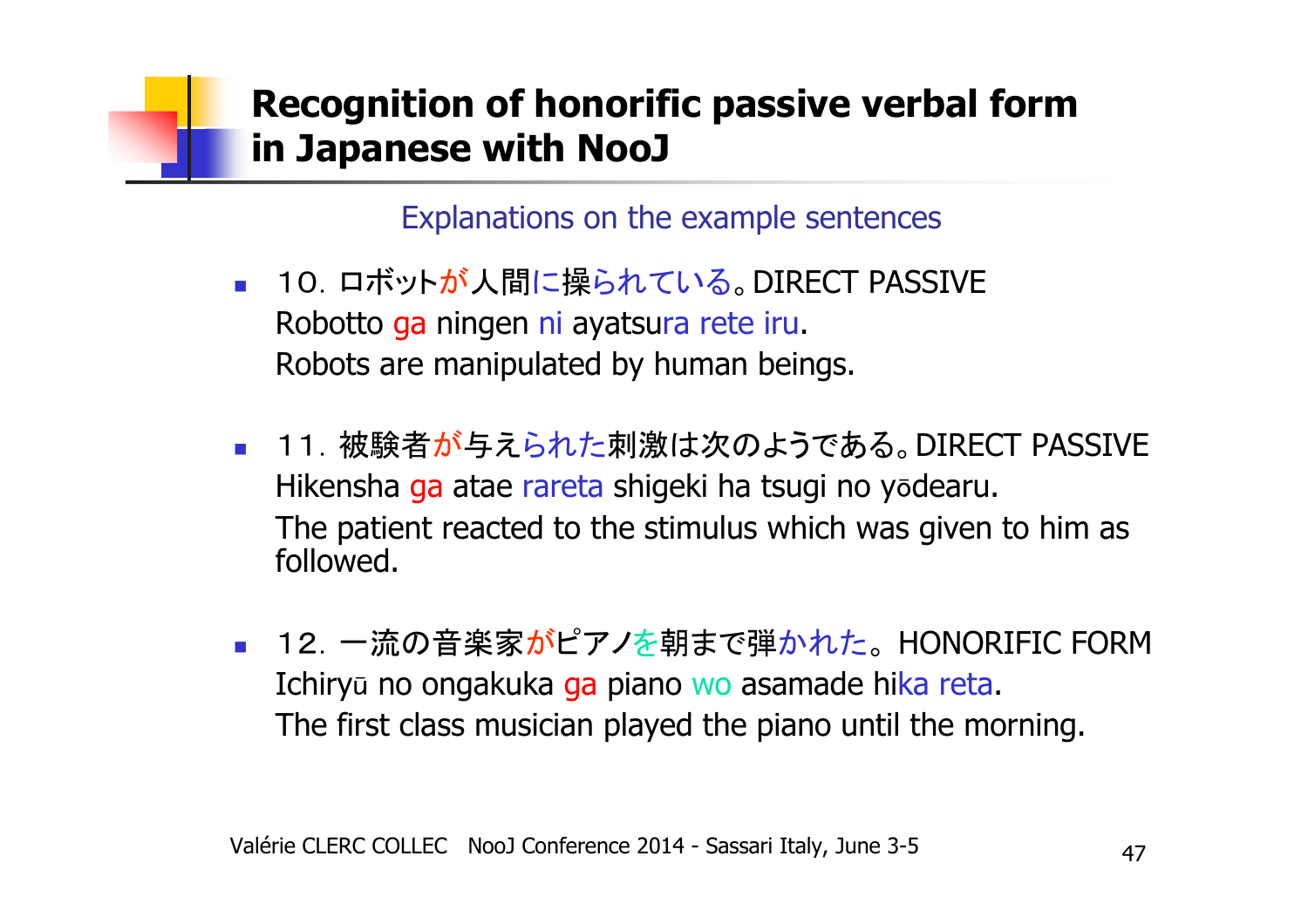- $\mathcal{L}_{\mathcal{A}}$ <mark>■ 13</mark>. 一流の音楽家<mark>にピアノを</mark>朝まで弾かれた。=ADVERSATIVE PASSIVE Ichiryū no ongakuka <mark>ni</mark> piano wo asamade hi<mark>ka reta.</mark><br>The first class musician played the niano until the me The first class musician played the piano until the morning, (which annoyed me).
- 14. 実はこの茸は食べられるけど、僕は食べられない。=POTENTIAL<br>- ・・・・・・・・・・・・・・・・・・・・・・・・・・・・ Jitsu ha kono kinoko <mark>ha</mark> tabe rareru kedo, boku <mark>ha</mark> tabe rarenai.<br>In fact you can eat this tyne of mushrooms, while I can't In fact you can eat this type of mushrooms while I can't.
- 15.警官に車を止められました。そして、名前と住所を尋ねられました。= ADVERSATIVE PASSIVEKeikan ni kuruma wo tome raremashita. Soshite, namae to jūsho wo tazune<br>raremashita. raremashita. My car was stopped by the policeman. Then I was asked my name and my adress.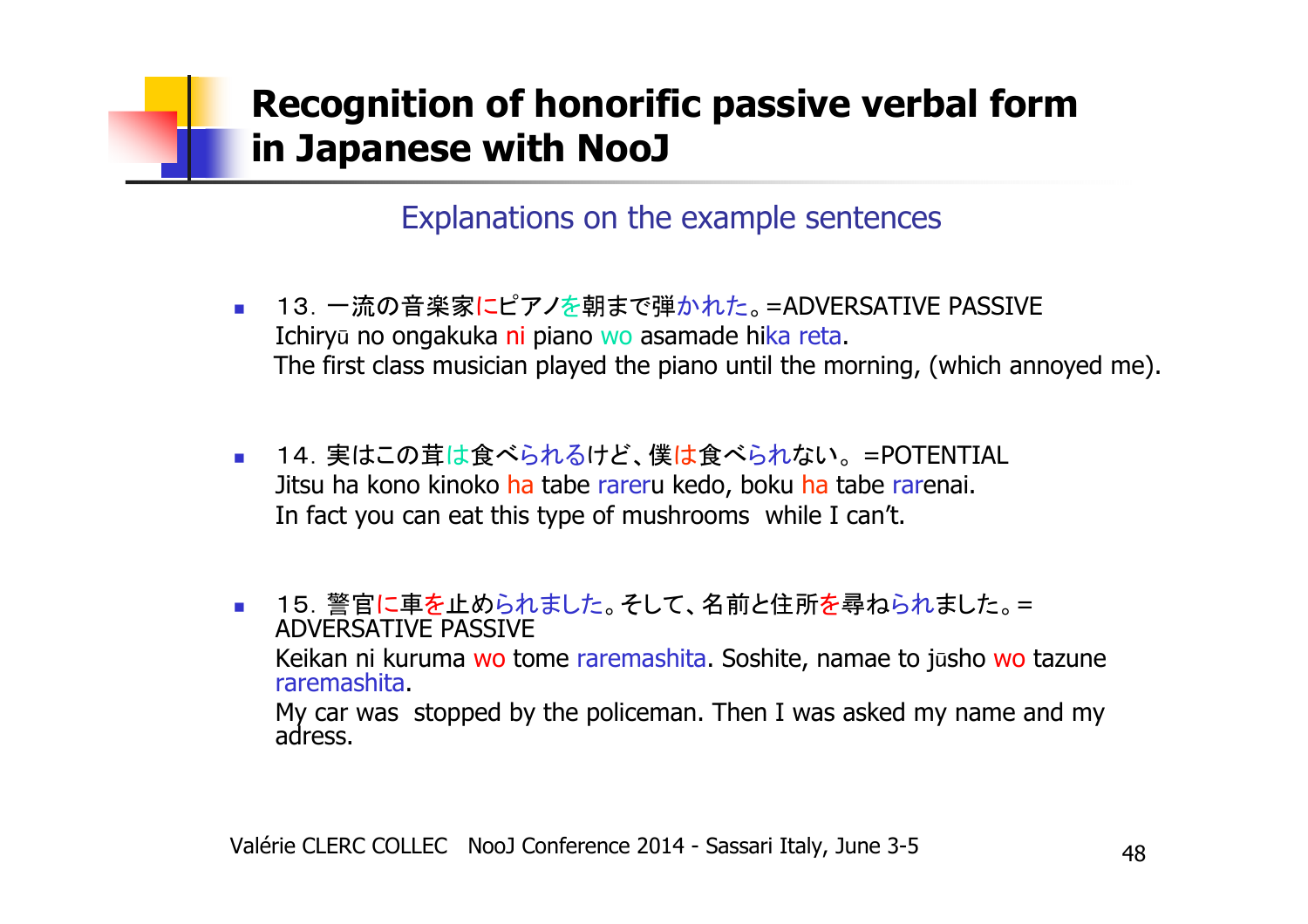- 16. お父さんは子供に大事なカメラを壊されてしまいました。 = ADVERSATIVE PASSIVEOtōsan <mark>ha</mark> kodomo ni daijina kamera o kowa<mark>sa rete</mark> shimaimashita.<br>The father had his exnensive camera hroken, hy a child The father had his expensive camera broken by a child.
- 17. イタリアに行ったとき、かばんをとられそうになりました。 <sup>=</sup> ADVERSATIVE PASSIVE
- Itariani ittatoki, kaban wo toraresou ninarimashita.<br>I was nearly stolen my haq when I went to Italy  $\mathcal{L}_{\rm{max}}$ I was nearly stolen my bag when I went to Italy
- 18 あなたはお友達に嘘をつかれたことがありますか。 = ADVERSATIVE PASSIVEAnata <mark>ha</mark> otomodachi ni uso wo tsukareta koto ga arimasu ka?<br>Have your friends ever told you lies? Have your friends ever told you lies?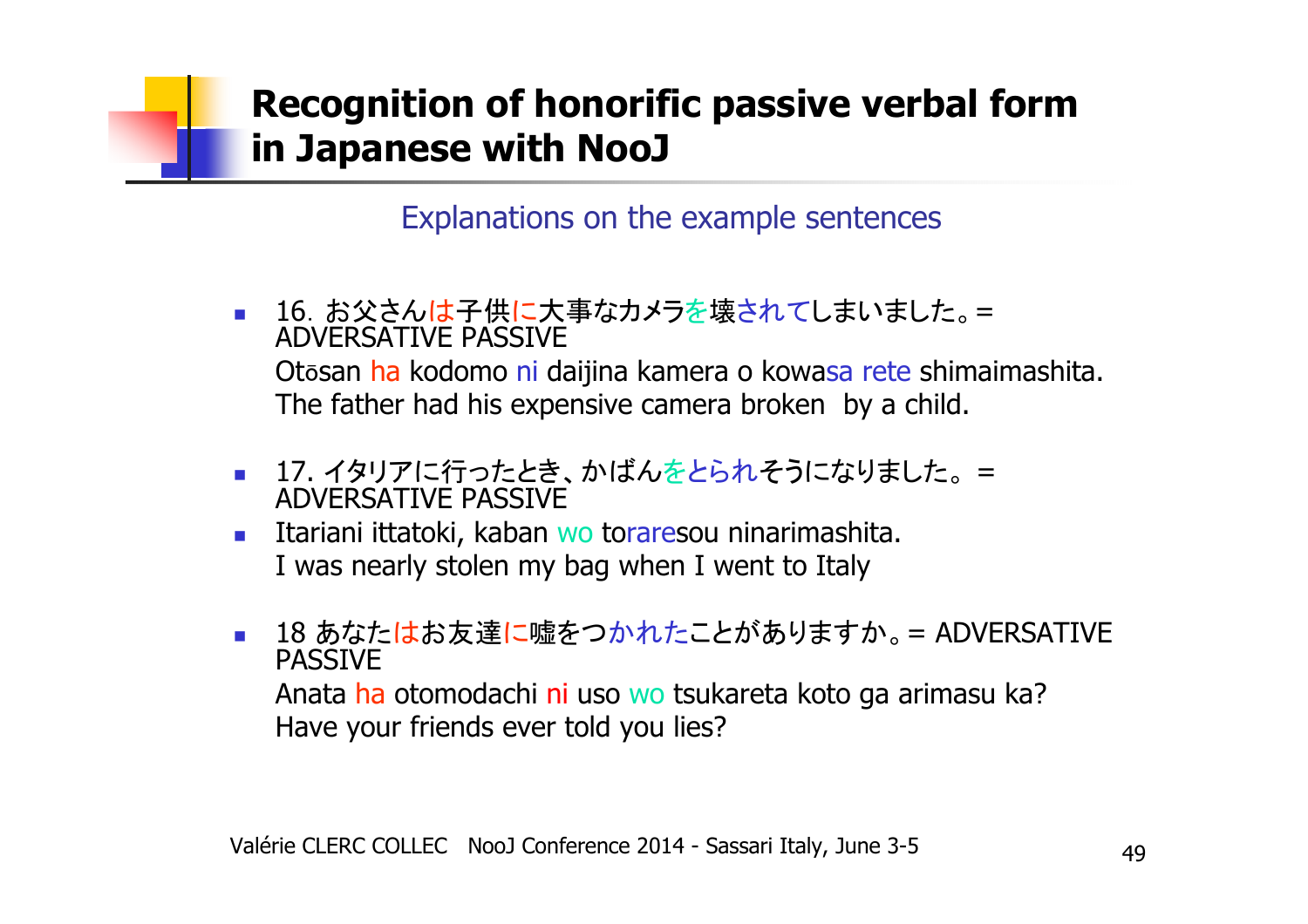- 19. ミヒャエル君は先生に日本語の発音をほめられたので、とてもう れしそうでした。 = DIRECT PASSIVE Mihyaeru-kun <mark>ha</mark> sensei ni nihongo no hatsuon wo home<br>raretanode, totemo ureshi-sōdeshita. raretanode, totemo ureshi-sōdeshita.<br>Michael is very pleased because he w Michael is very pleased because he was contratulated for his Japanese accent by the teacher.
- F. ■ 20 森さんにコンサートに誘われたかったので、何度も「コンサート」<br>■ 20 幸こしばもはいちしょ と言うことばを使いました。 = DIRECT PASSIVE Mori-san <mark>ni</mark> konsāto ni sasowa retakattanode, nando mo<br>`konsāto' to iu kotoba wo tsukaimashita. Because I wished to be invited to Mr/Mrs Mori's concert, I<br>repeatedly used the word « konza-to ». `konsāto' to iu kotoba wo tsukaimashita. repeatedly used the word « konza-to ».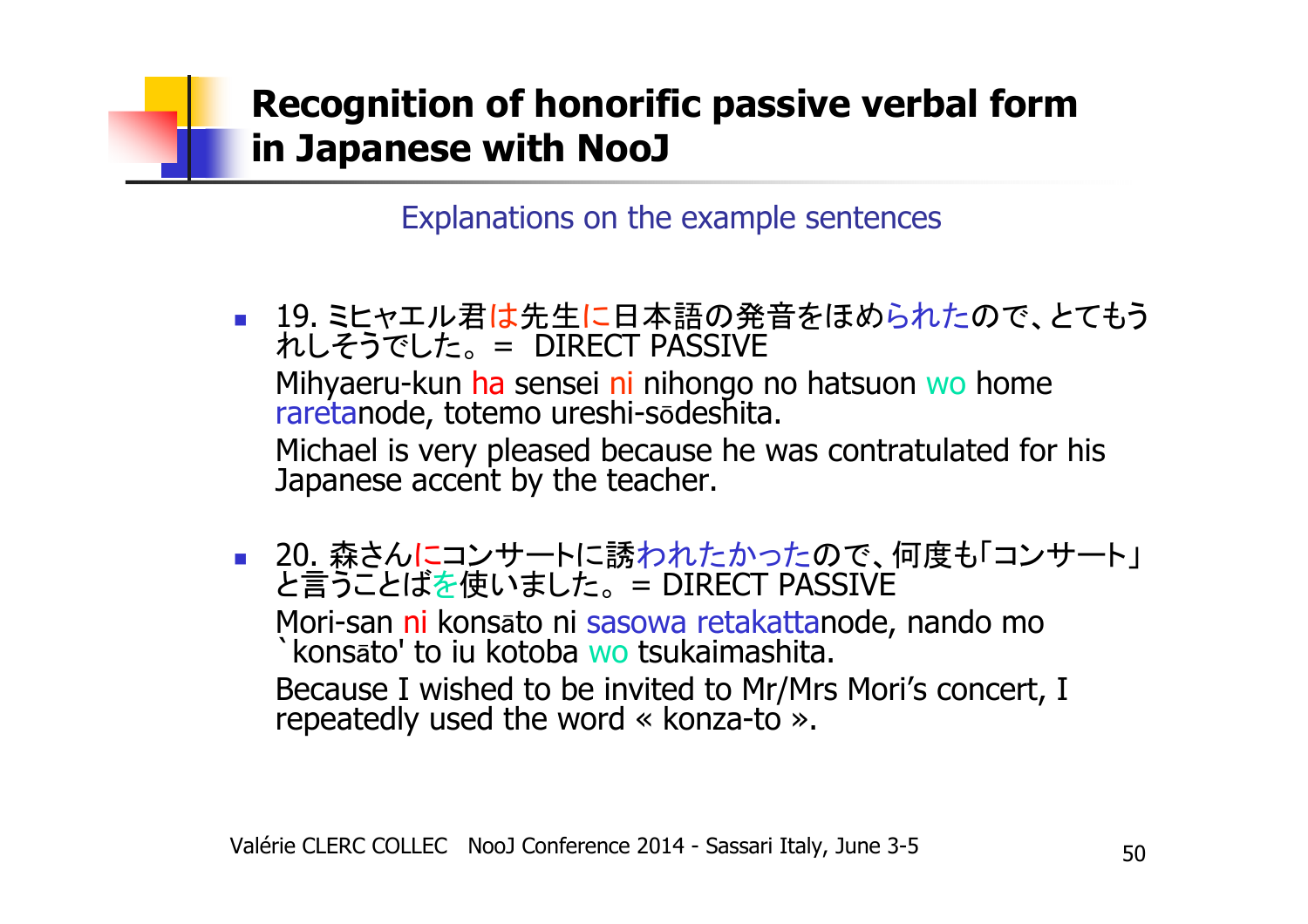## **Examples**

- $\blacksquare$ ■ NooJ graphs<br>Extracted fo
- $\blacksquare$ **Extracted forms**
- × **Explanations on the example sentences**
- $\blacksquare$ **Results and Comments**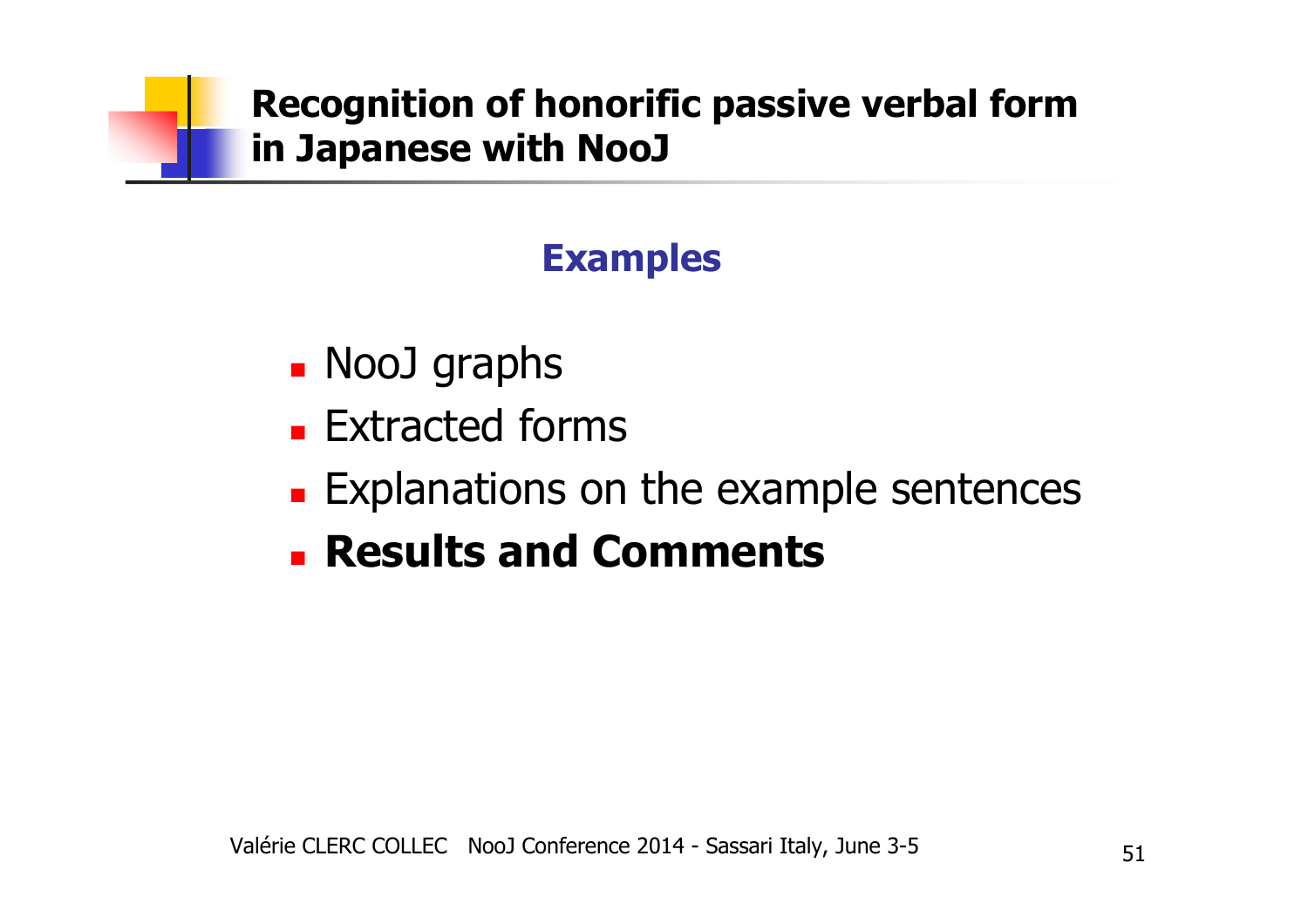### **Results and Comments**

| <b>SENTENCE</b> | <b>PASSIVE FORM</b>        | <b>RESULT</b>            |            |
|-----------------|----------------------------|--------------------------|------------|
|                 | <b>ADVERSATIVE PASSIVE</b> | Ignored                  | <b>OK</b>  |
| $\overline{2}$  | <b>ADVERSATIVE PASSIVE</b> | "NoHonorifics" annotated | OK         |
| 3               | <b>ADVERSATIVE PASSIVE</b> | "NoHononifics" annotated | OK         |
| 4               | <b>ADVERSATIVE PASSIVE</b> | Ignored                  | OK         |
| 5               | <b>HONORIFIC FORM</b>      | Extracted                | OK         |
| 6               | <b>HONORIFIC FORM</b>      | Extracted                | OK         |
| 7               | HONORIFIC FORM             | Extracted                | OK         |
| 8               | <b>HONORIFIC FORM</b>      | Extracted                | OK         |
| 9/1             | <b>HONORIFIC FORM</b>      | Extracted                | OK         |
| 9/2             | <b>HONORIFIC FORM</b>      | Extracted                | OK         |
| 10              | <b>DIRECT PASSIVE</b>      | Ignored                  | <b>OK</b>  |
| 11              | <b>DIRECT PASSIVE</b>      | <b>Extracted</b>         | <b>NOK</b> |
| 12              | <b>HONORIFIC FORM</b>      | Extracted                | OK         |
| 13              | <b>ADVERSATIVE PASSIVE</b> | "NoHonorifics" annotated | OK         |
| 14              | <b>POTENTIAL</b>           | Ignored                  | OK         |
| 15/1            | <b>ADVERSATIVE PASSIVE</b> | "NoHonorifics" annotated | OK         |
| 15/2            | <b>ADVERSATIVE PASSIVE</b> | <b>Extracted</b>         | <b>NOK</b> |
| 16              | <b>ADVERSATIVE PASSIVE</b> | Ignored                  | <b>OK</b>  |
| 17              | <b>ADVERSATIVE PASSIVE</b> | Ignored                  | <b>OK</b>  |
| 18              | <b>ADVERSATIVE PASSIVE</b> | Ignored                  | OK         |
| 19              | <b>DIRECT PASSIVE</b>      | Ignored                  | <b>OK</b>  |
| 20              | <b>DIRECT PASSIVE</b>      | Ignored                  | OK         |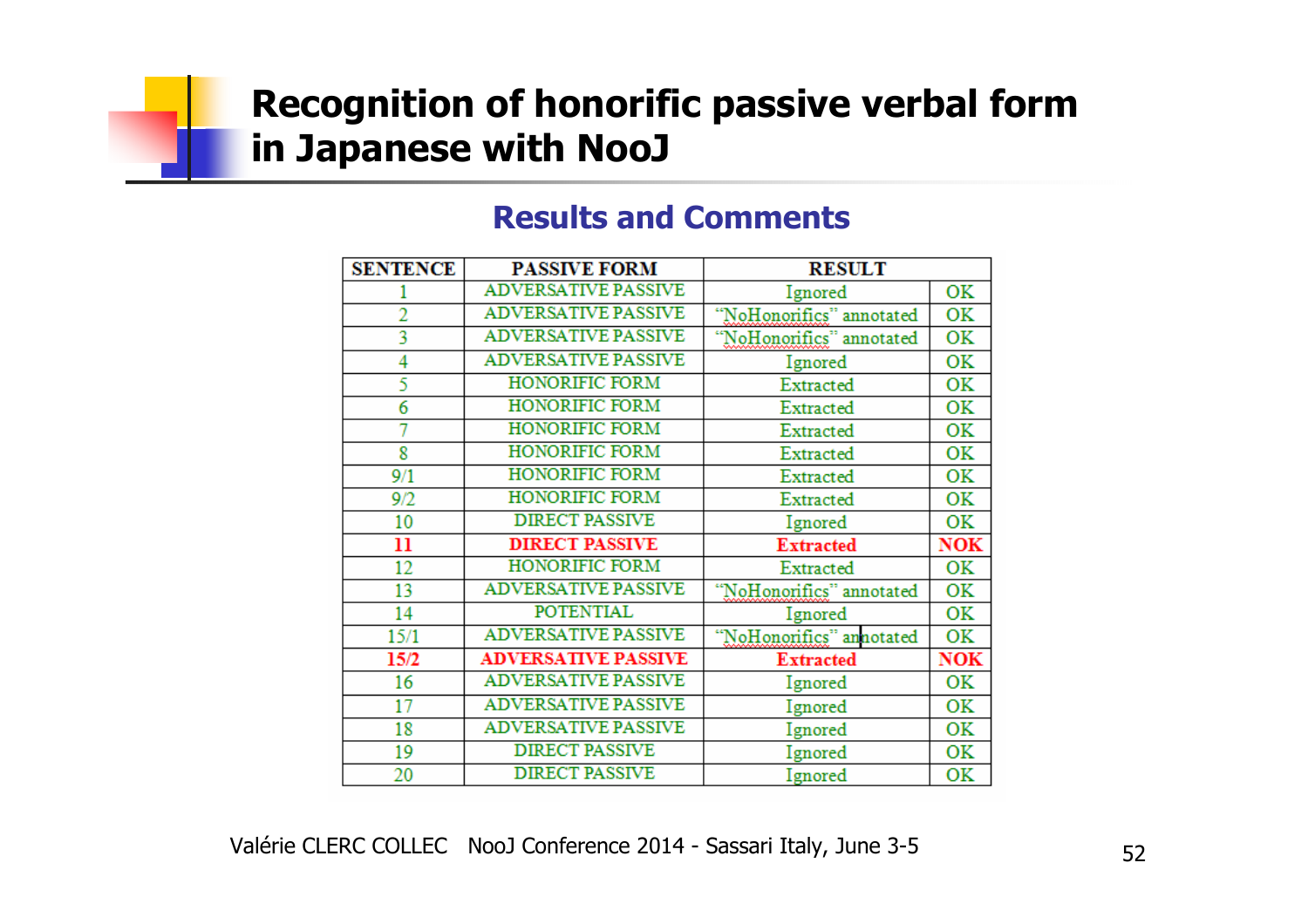### **Results and Comments**

- $\mathcal{L}_{\mathrm{c}}$ ■ 11. <u>被験者<mark>が与えられた刺激</mark>は次のよう</u>である。DIRECT PASSIVE Hikensha <mark>ga</mark> atae rareta shigeki wa tsugi no yōdearu.<br>The natient reacted to the stimulus which was given tr The patient reacted to the stimulus which was given to him as followed. Comment : **the agent** (e.g. doctor) **is not mentioned.**
- 15.警官に車を止められました。そして、名前と住所を尋ねられました。ADVERSATIVE PASSIVE

Keikan <mark>ni</mark> kuruma wo tome raremashita. Soshite, namae to jūsho wo tazune<br>raremashita. raremashita.

I had my car stopped by a policeman. Then I was asked my name and my<br>address.

Comment : **the agent** (by the policeman) **is not repeated in the second sentence.**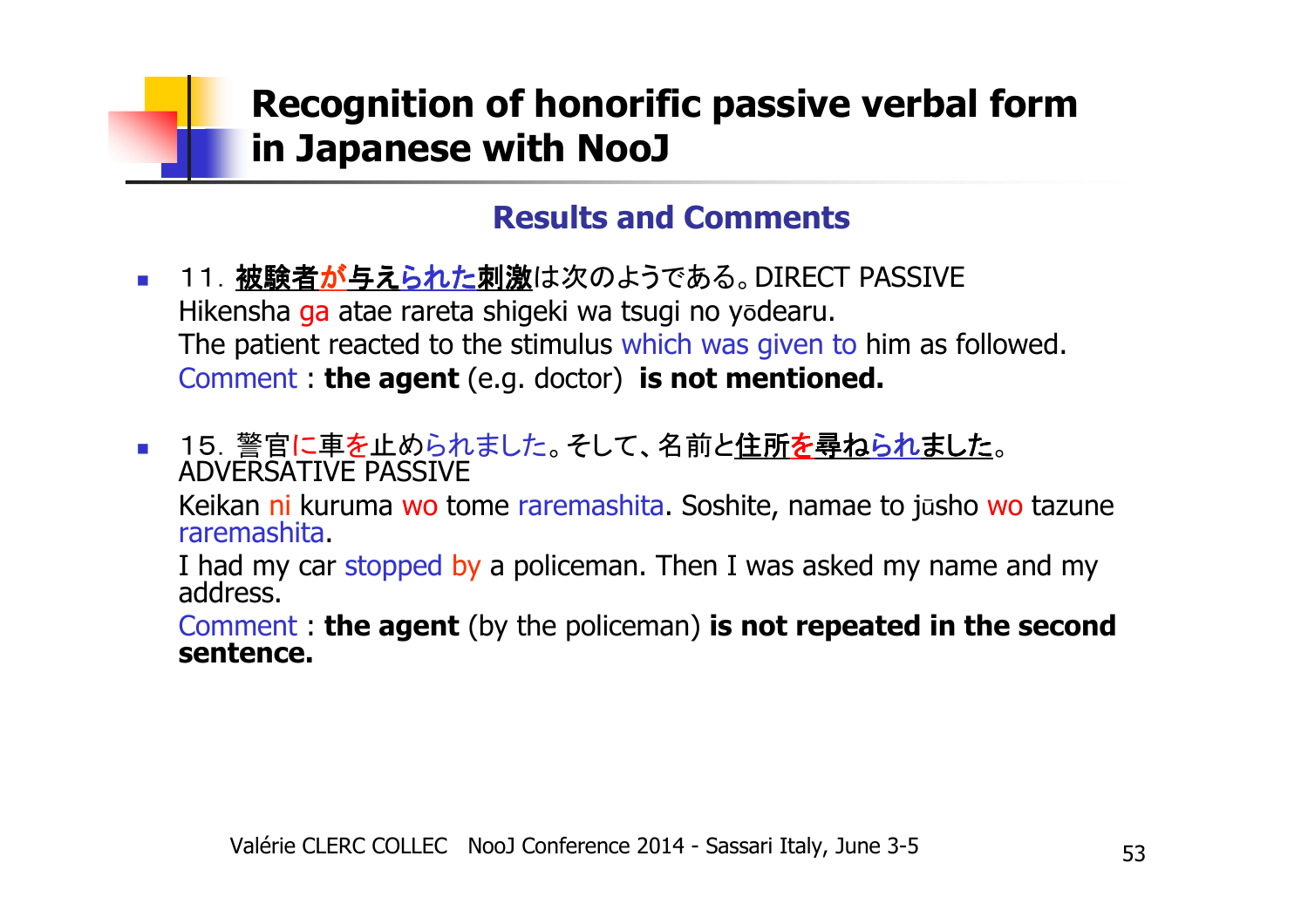### **Bibliography**

- $\mathcal{L}_{\mathcal{A}}$ **Terrya, K.** 2007. Interpersonal grammar of Japanese in A Systemic functional grammar of Japanese, Vol 2, Ch 4, p135-205.
- **Takano Ogino, Hitoshi Isahara, Kazuhiro Kobayashi** :LREC 2002 (3rd international conference on language resources and evaluation) The Valence Patterns of Japanese Verbs Extracted from the EDR Corpus
- $\mathcal{L}_{\rm{max}}$ **Sugimura, R.** 1986. Japanese honorifics and Situation Semantics International Conference on Computational Linguistics COLONG. p. 507-510.
- $\mathcal{L}_{\mathcal{A}}$  **Kortlandt Frederik**. 1989. On the meaning of the Japanese passive in Acta *Linguistica* Hafniensia 24 (1992), 97-108.<br>**Mami Twashita**
- $\mathbf{r}$ **Mami Iwashita**

The meanings and functions of Japanese passive constructionsUniversity of Sydney LINCOM Studies in Asian Linguistics 71. 255pp. 2007

- **Projet LEXGRAMJP** Lexique et grammaire pour l'analyse du japonais écrit<br>(JaLexBD Raoul Blin) (JaLexBD – Raoul Blin)
- **Duisburg Universität** Japanisch Grundkurs und Intensivkurs (Examples of sentences)